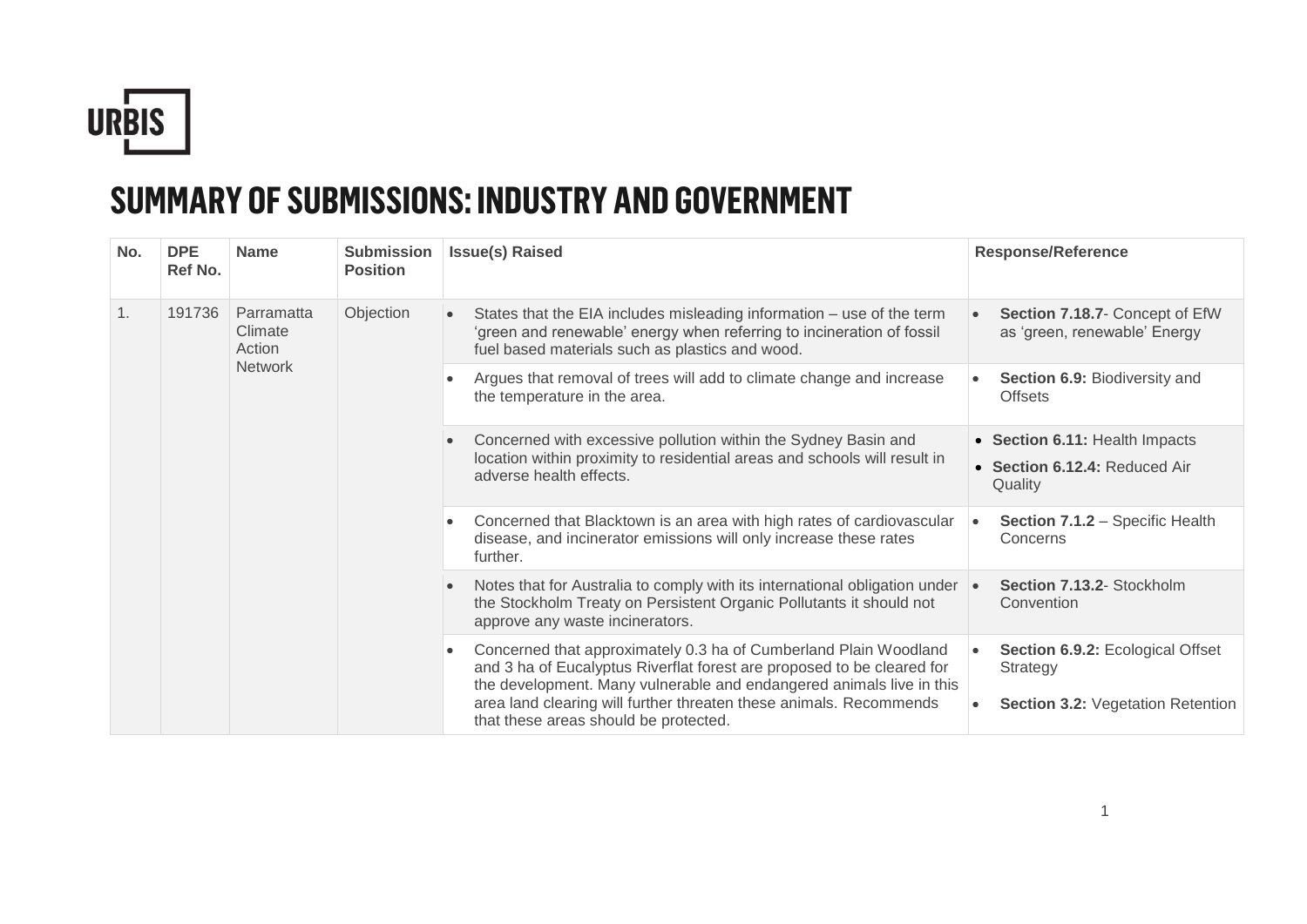

| No. | <b>DPE</b><br>Ref No. | <b>Name</b>                        | <b>Submission</b><br><b>Position</b> | <b>Issue(s) Raised</b>                                                                                                                                                                                                                                                                                                    | <b>Response/Reference</b>                                                                                                      |
|-----|-----------------------|------------------------------------|--------------------------------------|---------------------------------------------------------------------------------------------------------------------------------------------------------------------------------------------------------------------------------------------------------------------------------------------------------------------------|--------------------------------------------------------------------------------------------------------------------------------|
|     |                       |                                    |                                      | EfW Facility is a potential offensive industry. As offensive industry is<br>prohibited on the site, there is no power under the Environmental<br>Planning and Assessment Act 1979 to approve the development.                                                                                                             | Section 6.3.1 - Land Use and<br>Zone Objectives<br>Section 6.3.2- Characterisation of<br>Development                           |
| 2.  | 194827                | Allens (on<br>behalf of<br>Jacfin) | Objection                            | The Amended EIS does not include any genuine consideration of<br>alternative locations for the EfW Facility.                                                                                                                                                                                                              | Section 6.3.3 - Site Suitability                                                                                               |
|     |                       |                                    |                                      | The failure to considered alternative locations is contrary to the<br>requirements of the requirements of the Director-General's<br>Environmental Assessment Requirements (DGRs) for the<br>development.                                                                                                                  | Section 6.3.3 - Site Suitability                                                                                               |
|     |                       |                                    | $\bullet$                            | No adequate assessment of alternative locations or consideration for<br>likely future land uses surrounding the development.                                                                                                                                                                                              | Section 6.3.3 - Site Suitability                                                                                               |
|     |                       |                                    |                                      | Overstates the advantages associated with potential synergies<br>between the Genesis MPC and EfW Facility.                                                                                                                                                                                                                | Section 6.3.3 - Site Suitability                                                                                               |
|     |                       |                                    |                                      | Approx. 77% of waste to be sourced from other sites. The locations of<br>these other sites are not identified and there is therefore no<br>opportunity to assess whether a facility in an alternative location may<br>in fact be more proximate to other significant waster operations that<br>will be supplying the EfW. | Section 6.3.3 - Site Suitability<br>$\bullet$<br>Section 4.1.1- Waste Types<br>Section 6.6.1 - Waste Source and<br>Composition |
|     |                       |                                    |                                      | Genesis MPC is also not licensed to receive contaminated waste such<br>as the ash residue that will be generated by the EfW facility.                                                                                                                                                                                     | Section 6.3.2- Characterisation of<br>$\bullet$<br>Development                                                                 |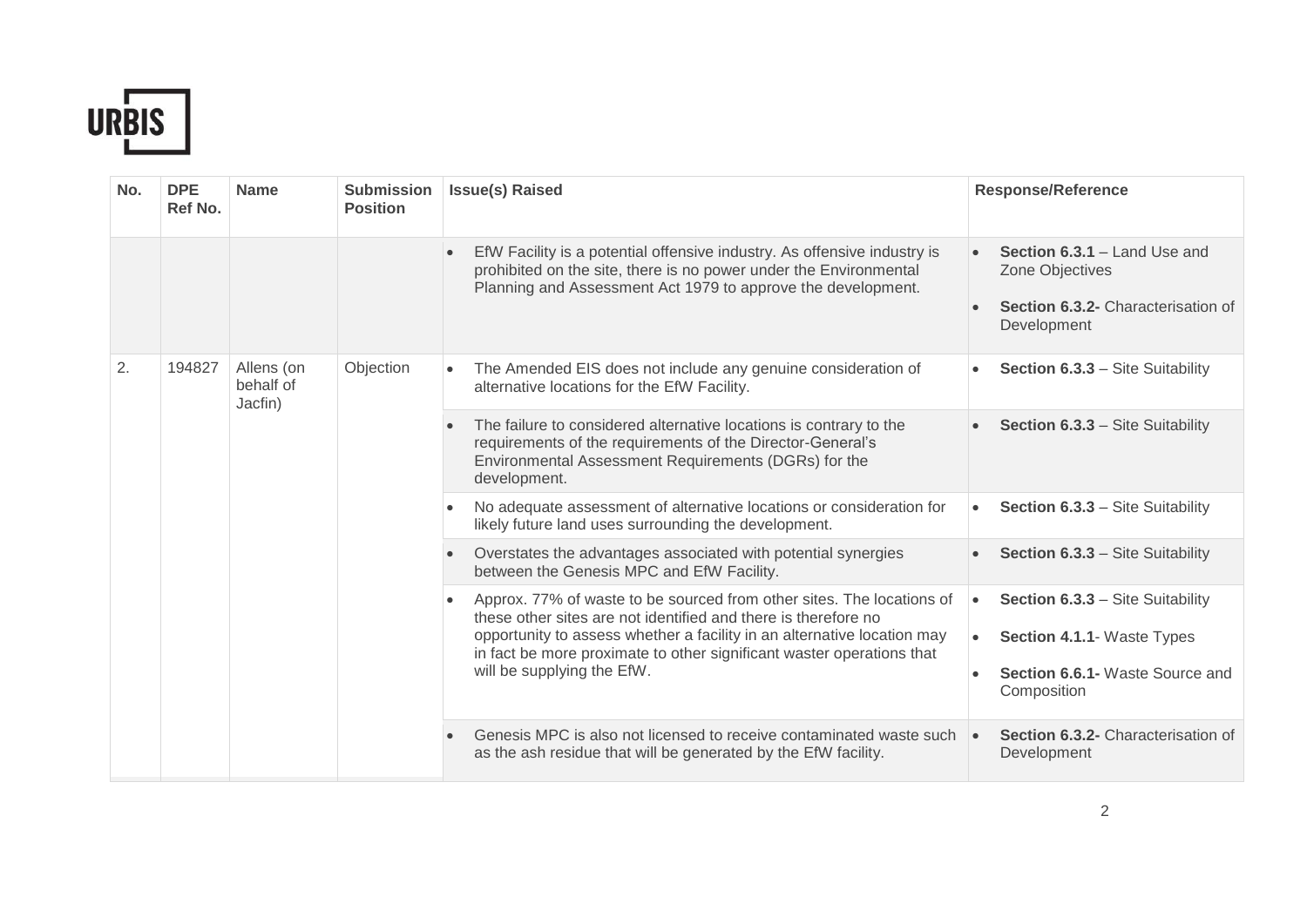

| No. | <b>DPE</b><br>Ref No. | <b>Name</b> | <b>Submission</b><br><b>Position</b> | <b>Issue(s) Raised</b>                                                                                                                                                                                                          | <b>Response/Reference</b>                                                                                  |
|-----|-----------------------|-------------|--------------------------------------|---------------------------------------------------------------------------------------------------------------------------------------------------------------------------------------------------------------------------------|------------------------------------------------------------------------------------------------------------|
|     |                       |             |                                      | Ash residue will need to be transported to appropriately licenced third<br>party landfills, rather than to the Genesis MPC.                                                                                                     | Section 6.6.4- By-product:<br><b>Treatment and Destination</b>                                             |
|     |                       |             |                                      | Does not properly consider the likely future use of our client's land<br>south of the development site, as required by SEPP 33.                                                                                                 | Section 6.2.1.1- Consistency with<br>SEPP33                                                                |
|     |                       |             |                                      | Failed to take into consideration a relevant matter as prescribed by<br><b>SEPP 33.</b>                                                                                                                                         | Section 6.2.1.1- Consistency with<br>SEPP <sub>33</sub>                                                    |
|     |                       |             |                                      | Did not consider alternative sites as a means of minimising potential<br>health and amenity risks.                                                                                                                              | <b>Section 6.3.3 - Site Suitability</b><br>$\bullet$<br><b>Section 7.3.3- Alternative Site</b><br>Location |
|     |                       |             |                                      | Technical reports amended as part of the amended EIS (with the<br>exception of the Air Quality and Human Health Risk Assessment<br>Reports) do not include any substantive re-assessment of the impacts<br>of the EfW Facility. | Section 4.6- Updated Technical<br>Reports                                                                  |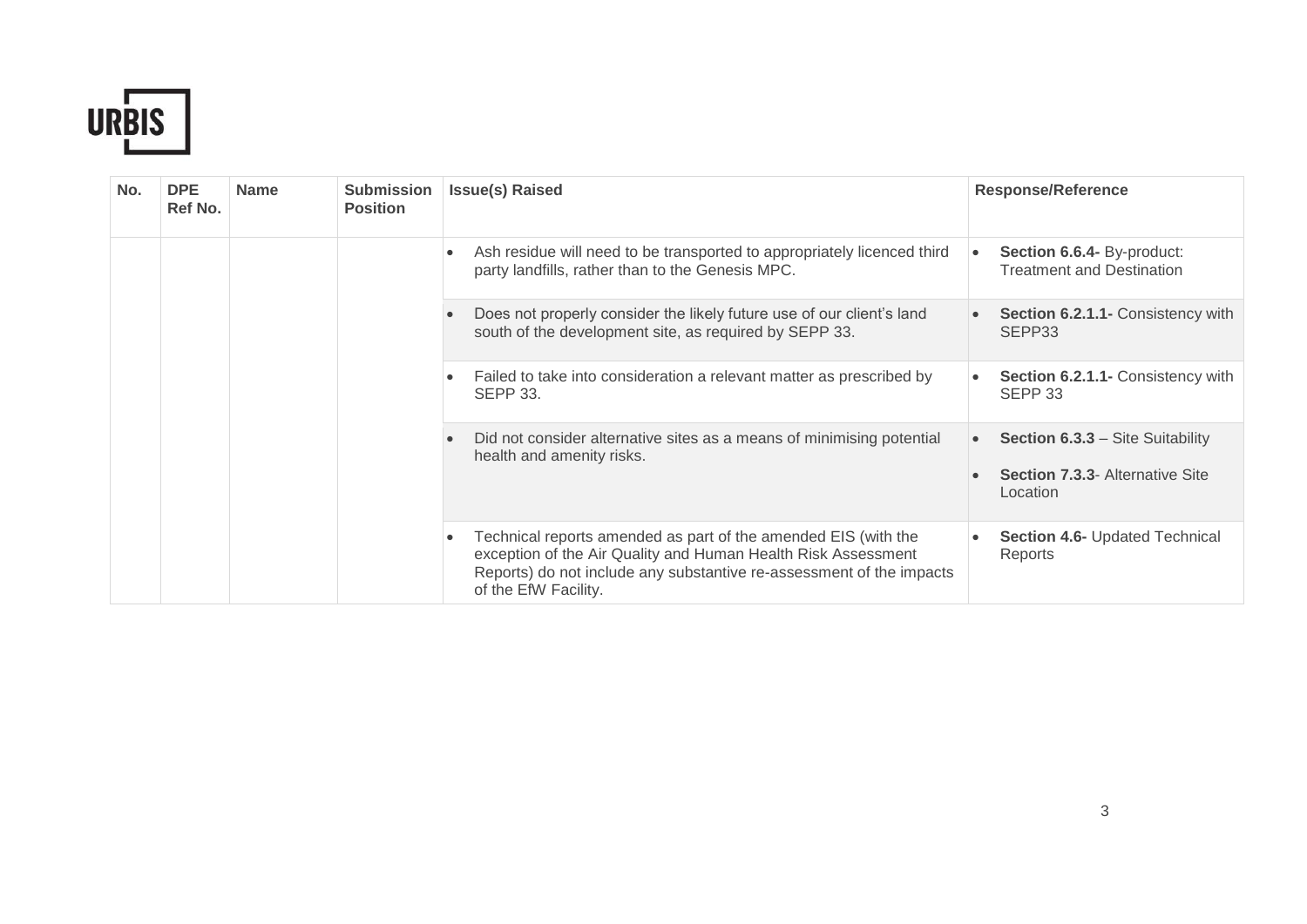

| No. | <b>DPE</b><br>Ref No. | <b>Name</b> | <b>Submission</b><br><b>Position</b> |           | <b>Issue(s) Raised</b>                                                                                                                                                                                                                                                                                                                                                           |           | <b>Response/Reference</b>                                                                                                                                                                        |
|-----|-----------------------|-------------|--------------------------------------|-----------|----------------------------------------------------------------------------------------------------------------------------------------------------------------------------------------------------------------------------------------------------------------------------------------------------------------------------------------------------------------------------------|-----------|--------------------------------------------------------------------------------------------------------------------------------------------------------------------------------------------------|
|     |                       |             |                                      | $\bullet$ | The Proponent has not undertaken any additional noise or odour<br>modelling to take into account the changes to the design brief for the<br>project. Other than acknowledging the change to design capacity and<br>proposal for construction to occur in two phases, the Odour Impact<br>Assessment Report is essentially the same as the odour assessment<br>exhibited in 2015. |           | Section 4.6.6- Noise and<br><b>Vibration Assessment: Pacific</b><br>Environment<br>Section 4.6.7- Odour<br>Assessment: Pacific Environment<br>Section 6.16- Noise Impacts<br>Section 6.20- Odour |
|     |                       |             |                                      |           | The proposal does not meet the minimum employment density target<br>of 45 jobs per hectare for the site.                                                                                                                                                                                                                                                                         | $\bullet$ | Section 6.2.1.2 - Consistency<br>with SEPP WSEA (2009)                                                                                                                                           |
|     |                       |             |                                      | $\bullet$ | Concerned the EfW facility is inconsistent with the character of<br>surrounding development, including the Eastern Creek Business Park.                                                                                                                                                                                                                                          |           | <b>Section 6.3.3 - Site Suitability</b><br>Section 6.15- Design Quality and<br><b>Visual Amenity</b>                                                                                             |
|     |                       |             |                                      | $\bullet$ | Concerns around the process proposed for sorting and mixing waste is  .<br>inherently unreliable and that it will be practically impossible for a<br>crane driver to effectively identify and separate different waste types.<br>This presents an unacceptable risk.                                                                                                             |           | Section 6.6.3- Waste Mixing and<br>Homogenisation                                                                                                                                                |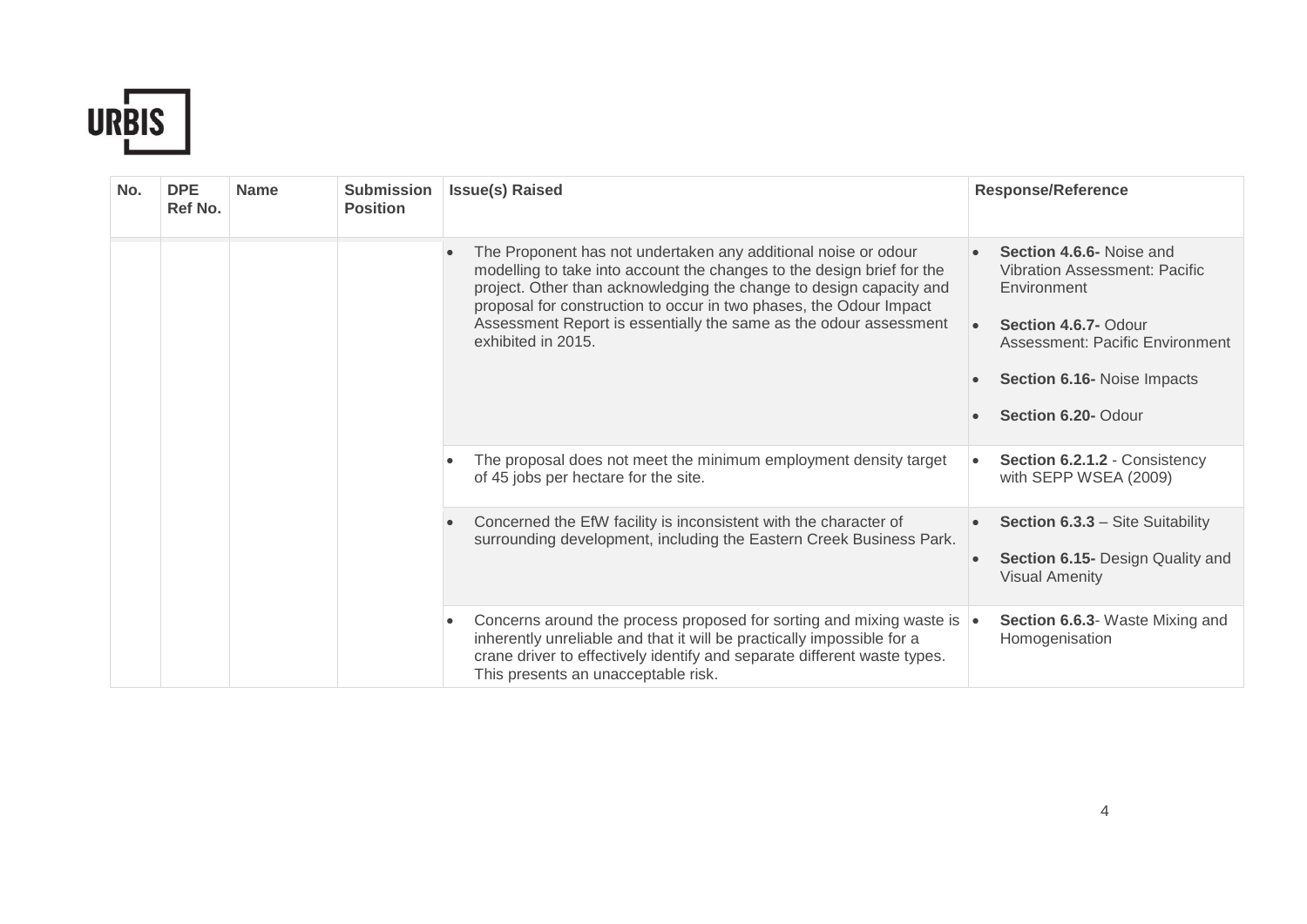

| No. | <b>DPE</b><br>Ref No. | <b>Name</b> | <b>Submission</b><br><b>Position</b> | <b>Issue(s) Raised</b>                                                                                                                                                                                                                                                                                                                                                                                                                                                                                                                                                                                                                                                                | <b>Response/Reference</b>                                                                                                                                                                                                                                                                                             |
|-----|-----------------------|-------------|--------------------------------------|---------------------------------------------------------------------------------------------------------------------------------------------------------------------------------------------------------------------------------------------------------------------------------------------------------------------------------------------------------------------------------------------------------------------------------------------------------------------------------------------------------------------------------------------------------------------------------------------------------------------------------------------------------------------------------------|-----------------------------------------------------------------------------------------------------------------------------------------------------------------------------------------------------------------------------------------------------------------------------------------------------------------------|
|     |                       |             |                                      | Concerns around the ability to accurately measure air quality and<br>human health impacts given unreliability of fuel mix.                                                                                                                                                                                                                                                                                                                                                                                                                                                                                                                                                            | <b>Section 4.4.1- Waste Types</b><br>Section 6.12.1- Accuracy of Air<br><b>Quality Data</b><br>Section 6.11- Health Impacts                                                                                                                                                                                           |
|     |                       |             |                                      | Deficiencies in the Air Quality Impact, Greenhouse Gas Assessment,<br>$\bullet$<br>and Ozone Impact Assessment:<br>failure to account for the 60 hours of upset conditions that are<br>expected to occur per annum, and associated underestimation of<br>the ground-level concentrations and deposition rates of air<br>pollutants.<br>selection of only a small number of sparsely distributed receptor<br>$\sim$<br>locations on the Jacfin land, which are not necessarily<br>representative of the maximum impact of the EfW Facility on that<br>land.<br>unrealistic characterisation of the meteorological conditions at the<br>site.<br>inconsistencies in the data presented. | Section 4.5.1- Upset Scenarios<br>$\bullet$<br>Section 4.6.4- Air Quality and<br><b>Greenhouse Gas Assessment:</b><br><b>Pacific Environment</b><br>Section 6.12.1- Accuracy of Air<br><b>Quality Data</b><br>Section 6.12.2- Scenario<br>Modelling and Upset Conditions<br>Section 6.13- Greenhouse Gas<br>Emissions |
|     |                       |             |                                      | States that the EfW facility will exceed the prescribed limits under the<br>Protection of the Environment Operations (Clean Air) Regulation 2010.                                                                                                                                                                                                                                                                                                                                                                                                                                                                                                                                     | Section 6.12.3- Australian and<br><b>NSW Policy Context and</b><br>Protection                                                                                                                                                                                                                                         |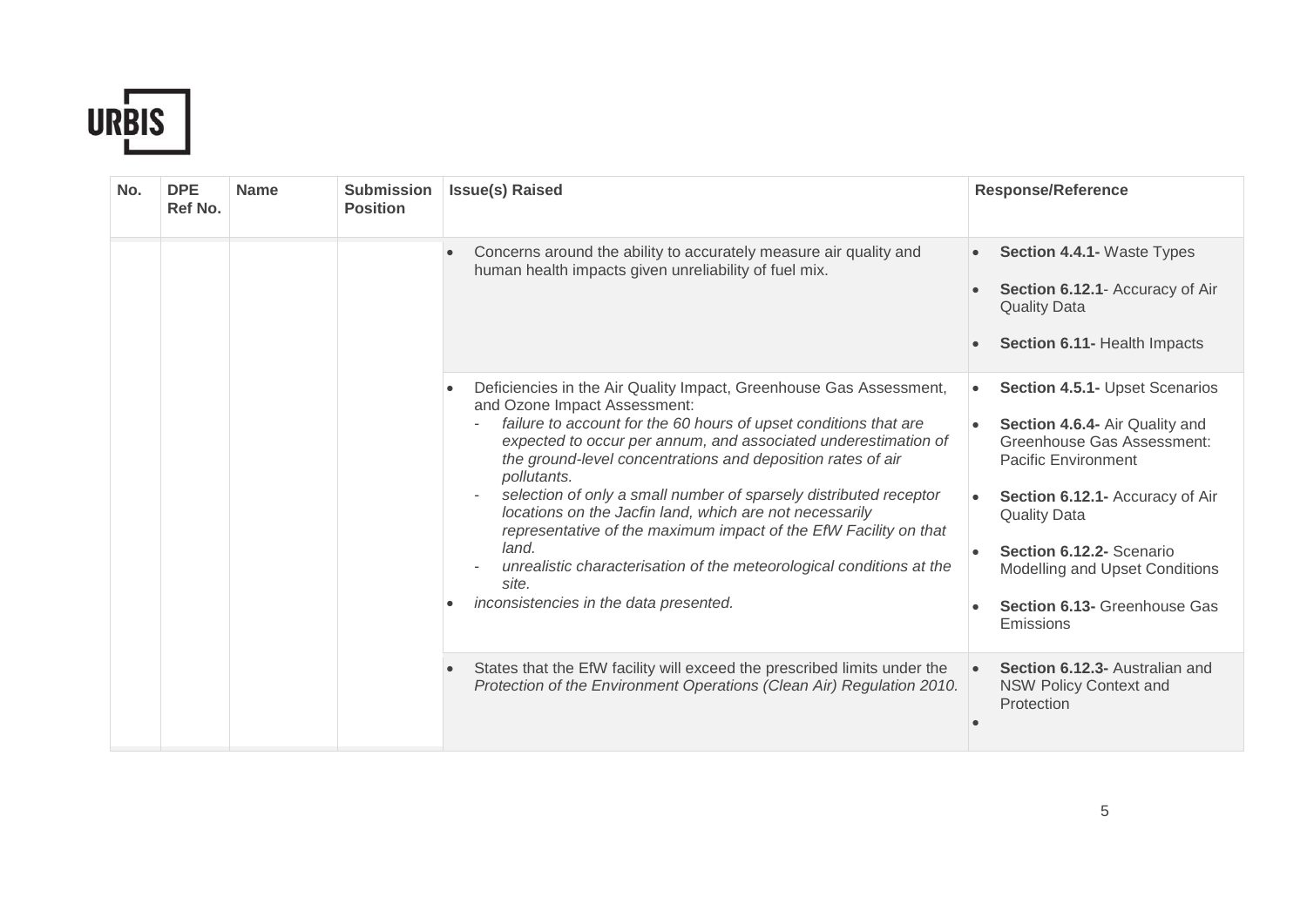

| No. | <b>DPE</b><br>Ref No. | <b>Name</b> | <b>Submission</b><br><b>Position</b> | <b>Issue(s) Raised</b>                                                                                                                                                                                                                                                               | <b>Response/Reference</b>                                                                                             |
|-----|-----------------------|-------------|--------------------------------------|--------------------------------------------------------------------------------------------------------------------------------------------------------------------------------------------------------------------------------------------------------------------------------------|-----------------------------------------------------------------------------------------------------------------------|
|     |                       |             |                                      | Insufficient information in the amended EIS for the assessment of<br>human health impacts of the EfW facility. Information provided<br>indicates that there are significant risks to human health.                                                                                   | Section 6.11- Health Impacts<br>$\bullet$<br>Section 4.6.5- Human Health<br>Risk Assessment: AECOM,<br>September 2017 |
|     |                       |             |                                      | The risks associated with the EfW Facility in an emergency situation<br>highlight the inappropriateness of locating a facility of this nature in<br>close proximity to residences and workplaces. Recommends location<br>with an increased buffer zone to residences and workplaces. | Section 6.19: Preliminary Hazard<br>Analysis                                                                          |
|     |                       |             |                                      | Concerns associated with fire risk.                                                                                                                                                                                                                                                  | Section 6.19: Preliminary Hazard<br>Analysis<br><b>Section 9- Environmental</b><br><b>Mitigation Measures</b>         |
|     |                       |             |                                      | Deficiencies in Odour Impact Assessment. Concerns that odour levels<br>have been significantly underestimated.                                                                                                                                                                       | Section 4.6.7- Odour<br>$\bullet$<br>Assessment: Pacific Environment<br>Section 6.20- Odour                           |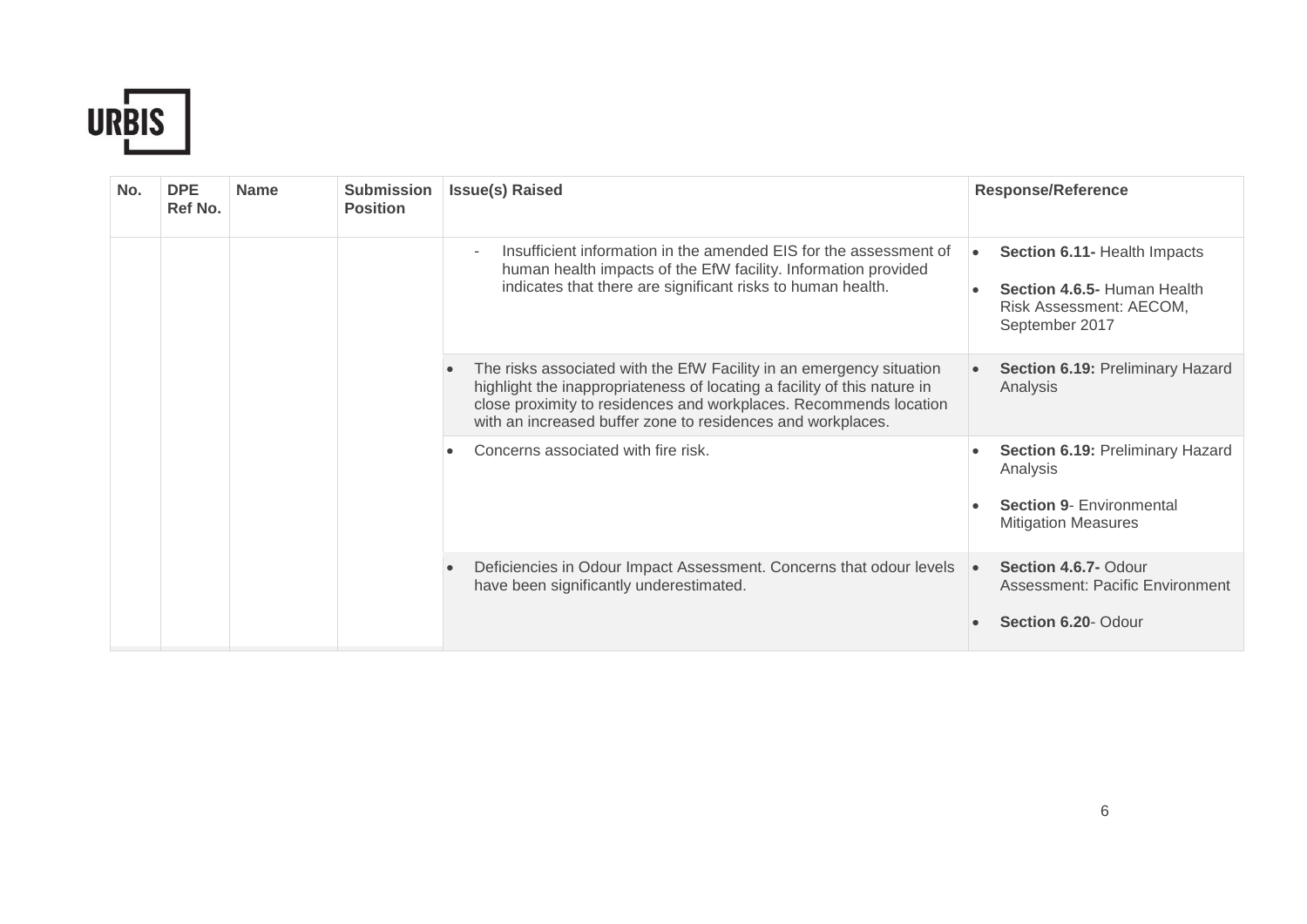

| No. | <b>DPE</b><br>Ref No. | <b>Name</b> | <b>Submission</b><br><b>Position</b> | <b>Issue(s) Raised</b>                                                                                                                                                                                                                               | <b>Response/Reference</b>                                                                                                                                                                                       |
|-----|-----------------------|-------------|--------------------------------------|------------------------------------------------------------------------------------------------------------------------------------------------------------------------------------------------------------------------------------------------------|-----------------------------------------------------------------------------------------------------------------------------------------------------------------------------------------------------------------|
|     |                       |             |                                      | Concerns associated with impacts on Eastern Creek Business Park in<br>relation to odour and noise.                                                                                                                                                   | Section 4.6.6- Noise and<br>$\bullet$<br><b>Vibration Assessment</b><br>Section 6.16: Noise Impacts<br>$\bullet$<br>Section 4.6.7- Odour<br>Assessment: Pacific Environment<br>Section 6.20- Odour<br>$\bullet$ |
|     |                       |             |                                      | Deficiencies in Noise Impact Assessment. Concerns that noise<br>modelling is not detailed and exceeds the Eastern Creek Precinct Plan<br>noise requirements.                                                                                         | Section 4.6.6- Noise and<br><b>Vibration Assessment</b><br>Section 6.14- Noise Impacts                                                                                                                          |
|     |                       |             |                                      | Concerns surrounding visual impact of the EfW facility associated with<br>bulk and scale of buildings. Landscaping is not sufficient to mitigate<br>these impacts.                                                                                   | Section 6.15.2- Visual Amenity<br>$\bullet$                                                                                                                                                                     |
|     |                       |             |                                      | Traffic Impact Assessment relies on a number of assumptions which<br>are unreliable and the site layout presents a poor traffic safety<br>outcome due to the failure to separate access for light and heavy<br>vehicles.                             | Section 6.18- Traffic and Parking<br>Impacts                                                                                                                                                                    |
|     |                       |             |                                      | Concerned the proposal does not meet the required infrastructure<br>requirements or provide enough detail in relation to potable water,<br>location of the new 132kV transmission line to transfer electricity, and<br>the management of stormwater. | Section 6.10.2- Water Availability<br>and Capacity of Infrastructure                                                                                                                                            |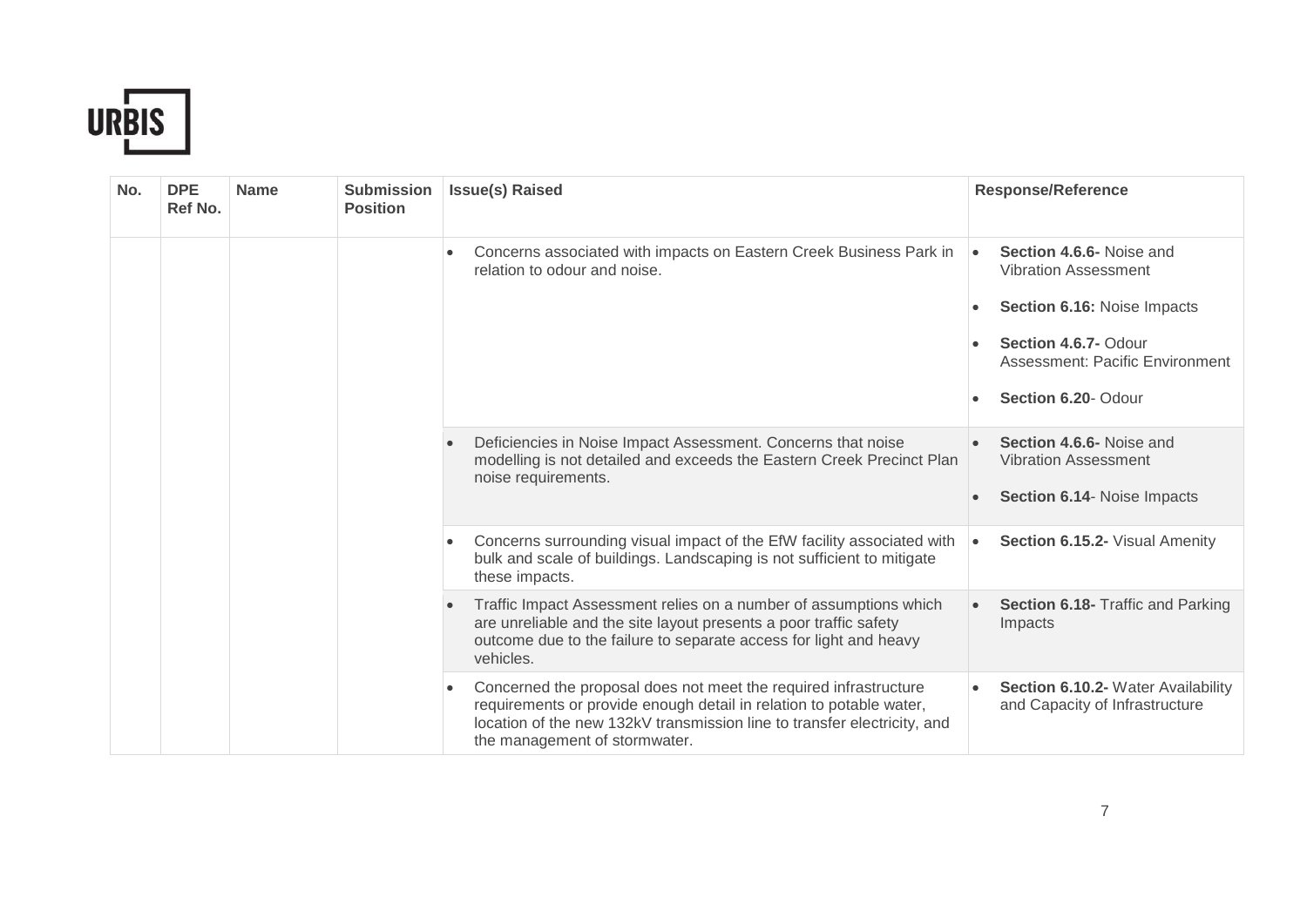

| No. | <b>DPE</b><br>Ref No. | <b>Name</b> | <b>Submission</b><br><b>Position</b> | <b>Issue(s) Raised</b>                                                                                                                                                                                                                                                                                                                                                                                                                                                                                                                                                                        | <b>Response/Reference</b>                                                                                             |
|-----|-----------------------|-------------|--------------------------------------|-----------------------------------------------------------------------------------------------------------------------------------------------------------------------------------------------------------------------------------------------------------------------------------------------------------------------------------------------------------------------------------------------------------------------------------------------------------------------------------------------------------------------------------------------------------------------------------------------|-----------------------------------------------------------------------------------------------------------------------|
|     |                       |             |                                      | Additional 614 vehicle movements per day on external roads. This is<br>based on an assumption that all deliveries will be nominally 22 tonnes<br>for all waste types. This assumption is not correct. The amended EIS<br>indicated that deliveries to the Genesis MPC are currently undertaken<br>by a combination of light, medium and heavy vehicles, with some<br>loads as small as one tonne. Deliveries are certain to include the same<br>variety of sizes, with the result that there are likely to be substantially<br>more vehicles movements to and from the facility than assumed. | Section 6.18.1- Impact of<br><b>Additional Truck Movements</b>                                                        |
|     |                       |             |                                      | Poor traffic safety outcome due to the failure to separate access for<br>light and heavy vehicles.                                                                                                                                                                                                                                                                                                                                                                                                                                                                                            | Section 6.18- Traffic & Parking<br>Impacts                                                                            |
|     |                       |             |                                      | Noise assessment does not provide clear information for noise<br>sources, noise source locations and sound power levels and thus has<br>not been conducted at an appropriate level of detail.                                                                                                                                                                                                                                                                                                                                                                                                 | Section 4.6.6- Noise and<br><b>Vibration Assessment: Pacific</b><br>Environment<br><b>Section 6.16- Noise Impacts</b> |
|     |                       |             |                                      | Low frequency noise has been underestimated and may exceed EPA's $\bullet$<br>intrusive noise criterion as low frequency noise has not been modelled.                                                                                                                                                                                                                                                                                                                                                                                                                                         | Section 4.6.6- Noise and<br>Vibration Assessment: Pacific<br>Environment<br>Section 6.16- Noise Impacts               |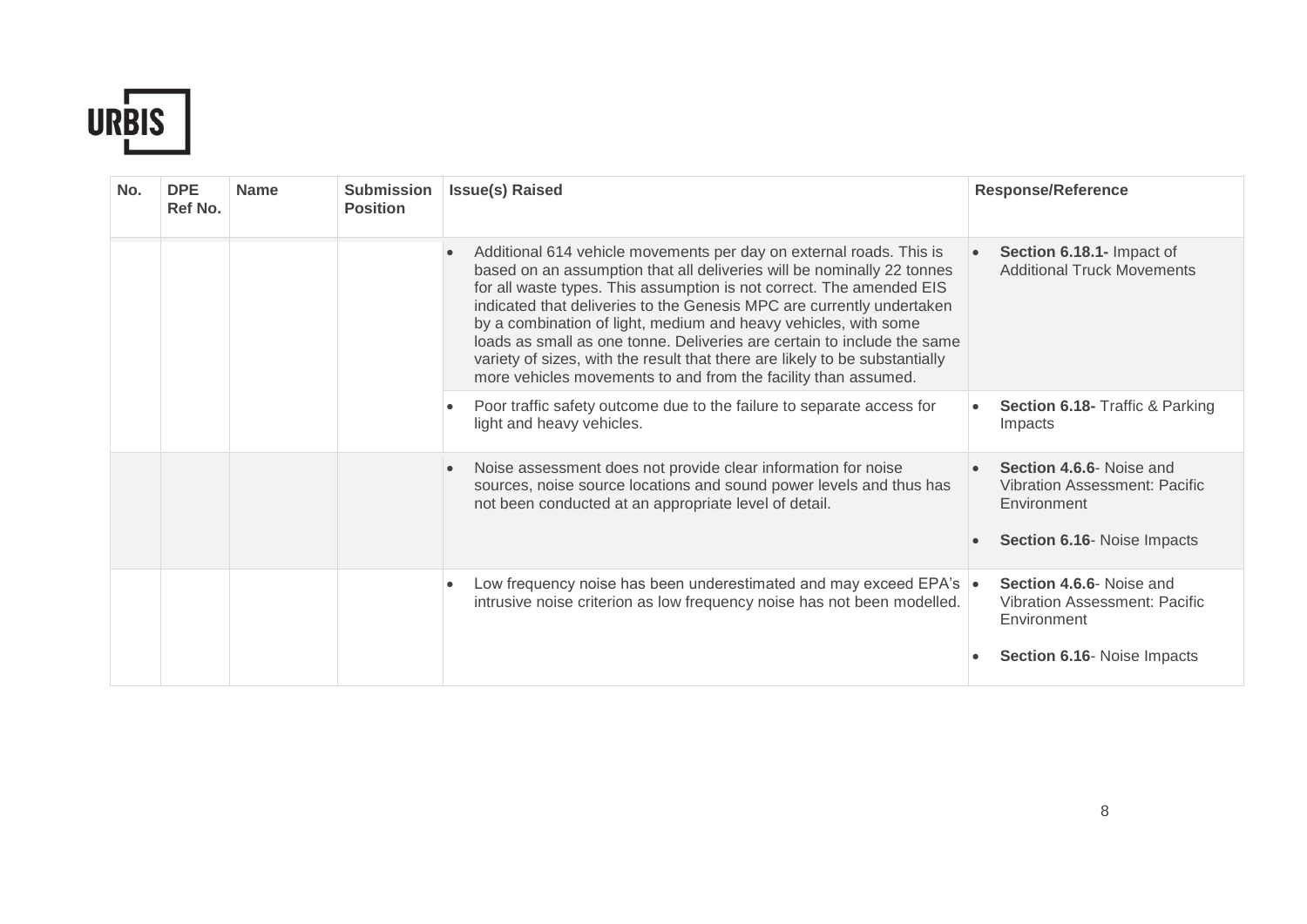

| No. | <b>DPE</b><br>Ref No. | <b>Name</b> | <b>Submission</b><br><b>Position</b> | <b>Issue(s) Raised</b>                                                                                                                                                                                                                                                                                                                                                                                                                                                                                                                                                                                                                                                                                       | <b>Response/Reference</b>                                                                                                                                                       |
|-----|-----------------------|-------------|--------------------------------------|--------------------------------------------------------------------------------------------------------------------------------------------------------------------------------------------------------------------------------------------------------------------------------------------------------------------------------------------------------------------------------------------------------------------------------------------------------------------------------------------------------------------------------------------------------------------------------------------------------------------------------------------------------------------------------------------------------------|---------------------------------------------------------------------------------------------------------------------------------------------------------------------------------|
|     |                       |             |                                      | Noise assessment does not demonstrate noise mitigation measures<br>$\bullet$<br>has been considered, and thus the noise non-compliance is<br>unacceptable.                                                                                                                                                                                                                                                                                                                                                                                                                                                                                                                                                   | Section 4.6.6- Noise and<br>Vibration Assessment: Pacific<br>Environment<br><b>Section 6.16- Noise Impacts</b><br><b>Section 9: Environmental</b><br><b>Mitigation Measures</b> |
|     |                       |             |                                      | Odour assessment does not consider the delivery of waste via truck as $\cdot$<br>a potential odour source or the cumulative odour in the project area,<br>therefore odour assessment is inadequate.<br>No consideration is given to the odour emission rate when the facility<br>$\bullet$<br>may not be operational or during upset conditions<br>More than one odour sample is needed to adequately assess odour<br>$\bullet$<br>impacts-therefore comprehensive odour sampling program has not<br>been undertaken<br>Contradicting opinion- Odour assessment states project would be<br>٠<br>greatest contributor to offsite odour emissions, which contradicts<br>opinion in Stage 6 of Odour Assessment | Section 4.5.1- Upset Scenarios<br>Section 4.6.7- Odour<br>Assessment: Pacific Environment<br>Section 6.20- Odour                                                                |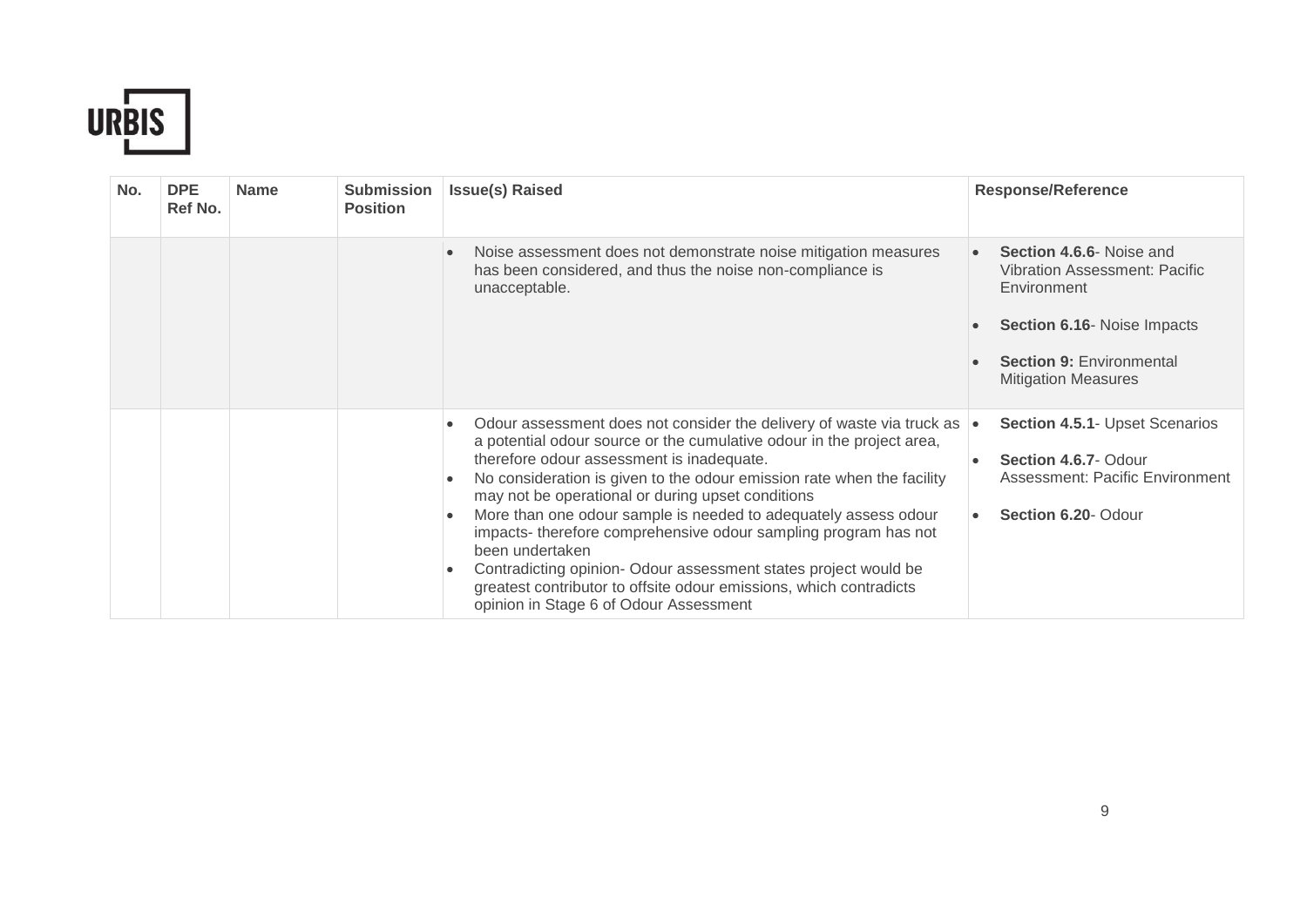

| No. | <b>DPE</b><br>Ref No. | <b>Name</b> | <b>Submission</b><br><b>Position</b> | <b>Issue(s) Raised</b>                                                                                                                                                                                                                                                                                                                                                                                                                                                                                                                                                                                                                                            | <b>Response/Reference</b>                                                                                                                                                         |
|-----|-----------------------|-------------|--------------------------------------|-------------------------------------------------------------------------------------------------------------------------------------------------------------------------------------------------------------------------------------------------------------------------------------------------------------------------------------------------------------------------------------------------------------------------------------------------------------------------------------------------------------------------------------------------------------------------------------------------------------------------------------------------------------------|-----------------------------------------------------------------------------------------------------------------------------------------------------------------------------------|
|     |                       |             |                                      | There is not confirmation from Sydney Water that there is sufficient<br>$\bullet$<br>supply for the development from existing waste mains and reservoirs.<br>There is also no confirmation as to whether this facility would<br>compromise the supply to the already extensively developed area of<br>the Easter Creek Business Hub.<br>Insufficient assessment of the potential impact of contaminated runoff<br>$\bullet$<br>to infiltrate into groundwater.<br>Insufficient information and justification of parameter values,<br>$\bullet$<br>assumptions and modelling result to assess the specified runoff rates,<br>volumes and water quality outcomes.   | Section 6.10.2- Water Availability<br>and Capacity of Infrastructure<br>Section 6.10.1- Stormwater<br>Section 6.10- Soil and Water<br>$\bullet$                                   |
|     |                       |             |                                      | The proponent has not demonstrated that is has the experience of<br>$\bullet$<br>capability to appropriately manage the facility.<br>If appropriately managed by an experienced operator, there are some<br>situations beyond the control of even the most experienced operator,<br>such as power failure or equipment failure, which could have<br>catastrophic impacts.<br>Foreseeable risk of waste igniting in the waste bunker or in a truck.<br>$\bullet$<br>Uncontrolled burning of waste at the EfW Facility would undoubtedly<br>$\bullet$<br>lead to substantial exceedances of the EPAs ground level air quality<br>criteria for toxic air pollutants. | Section 6.19- Preliminary Hazard<br>Analysis<br>Section 6.5- Operation<br>Section 6.12.2- Scenario<br>Modelling and Upset Conditions<br>Section 4.6- Updated Technical<br>Reports |
|     |                       |             |                                      | Adoption of NOx control technology, facility will be 7 <sup>th</sup> greatest emitter<br>$\bullet$<br>of NO <sub>x</sub> in Sydney, which will be even higher with upset emissions-<br>which the ozone assessment has not considered                                                                                                                                                                                                                                                                                                                                                                                                                              | Section 4.5.1- Upset Scenarios<br>$\bullet$<br>Section 6.12.2- Scenario<br>Modelling and Upset Conditions                                                                         |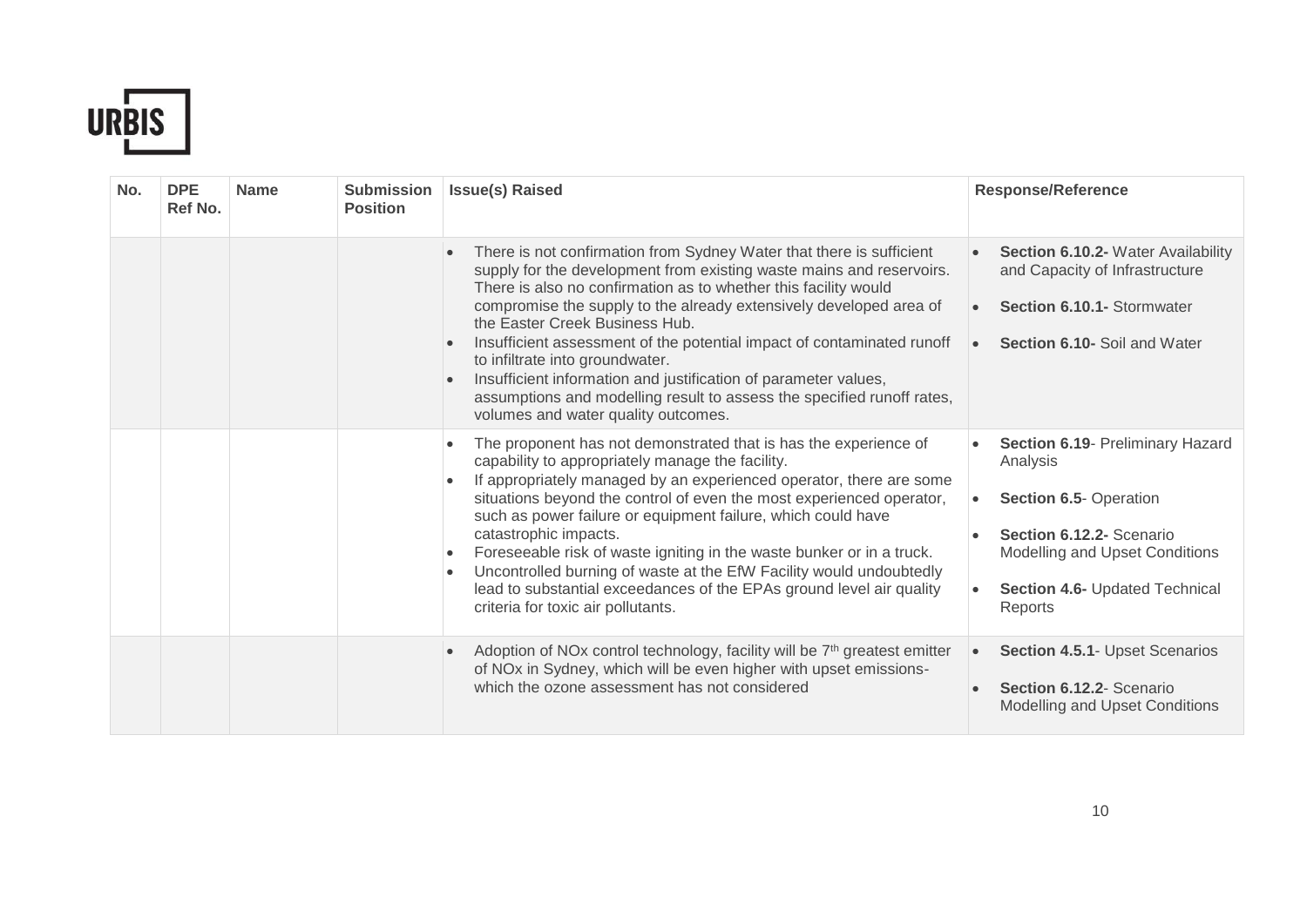

| No. | <b>DPE</b><br>Ref No. | <b>Name</b> | <b>Submission</b><br><b>Position</b> | <b>Issue(s) Raised</b>                                                                                                                                                                                                                                 | <b>Response/Reference</b>                                                                                                                                                                                                  |
|-----|-----------------------|-------------|--------------------------------------|--------------------------------------------------------------------------------------------------------------------------------------------------------------------------------------------------------------------------------------------------------|----------------------------------------------------------------------------------------------------------------------------------------------------------------------------------------------------------------------------|
|     |                       |             |                                      | Air quality assessment has underestimated the potential health risk as<br>the upset conditions have not been accounted for, during the upset<br>period the emissions from the facility exceed the standards prescribed<br>in the Clean Air Regulation. | Section 4.5.1- Upset Scenarios<br>Section 6.12.2- Scenario<br>$\bullet$<br>Modelling and Upset Conditions<br>Section 6.11- Health Impacts<br>Section 6.12.3- Australian and<br><b>NSW Policy Context and</b><br>Protection |
|     |                       | Katestone   |                                      | Annual average concentrations of air pollutants have not included<br>$\bullet$<br>potential effect of upset conditions which would double predicted<br>ground level concentrations of pollutants.                                                      | Section 4.5.1- Upset Scenarios<br>Section 6.12- Air Quality Impacts                                                                                                                                                        |
|     |                       |             |                                      | The assumptions and emissions used for upset conditions in air quality<br>$\bullet$<br>study are inconsistent with supporting information at page B6 of<br>Appendix.                                                                                   | Section 4.5.1- Upset Scenarios<br>$\bullet$<br>Section 6.12.2- Scenario<br>Modelling and Upset Conditions                                                                                                                  |
|     |                       |             |                                      | No quantitative record of waste fuel quality and no way of managing<br>chlorine levels                                                                                                                                                                 | Section 4.1.3- Waste Audits                                                                                                                                                                                                |
|     |                       |             |                                      | Potential to generate toxins which are known carcinogens, studies<br>$\bullet$<br>have not demonstrated facility can be operated without causing<br>adverse impacts                                                                                    | Section 6.11- Health Impacts<br>$\bullet$<br>Section 7.1.2- Specific Health<br>Concerns                                                                                                                                    |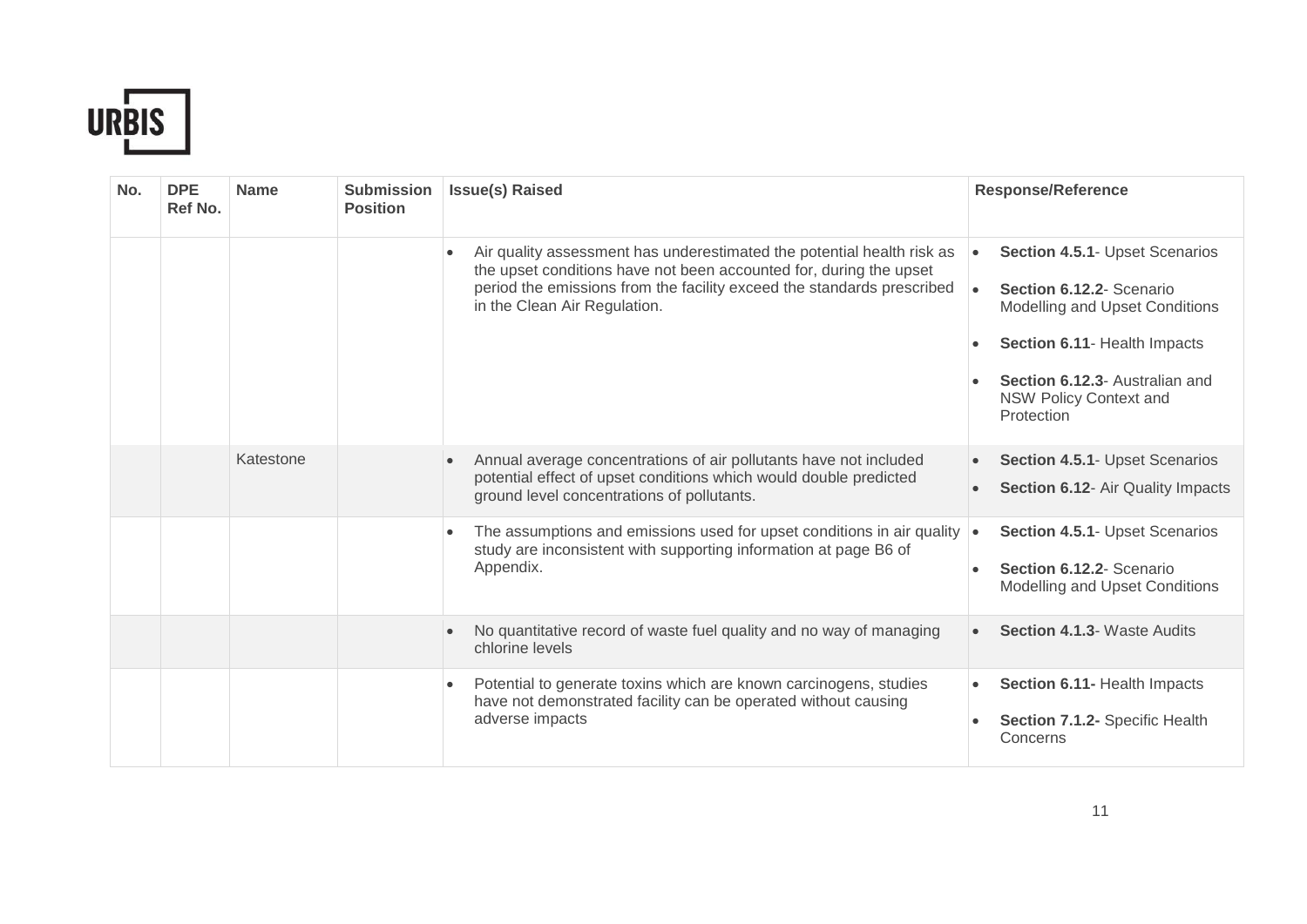

| No. | <b>DPE</b><br>Ref No. | <b>Name</b> | <b>Submission</b><br><b>Position</b> | <b>Issue(s) Raised</b>                                                                                                           | <b>Response/Reference</b>                                                                                                                                                                           |
|-----|-----------------------|-------------|--------------------------------------|----------------------------------------------------------------------------------------------------------------------------------|-----------------------------------------------------------------------------------------------------------------------------------------------------------------------------------------------------|
|     |                       |             |                                      | No clear characterisation of proposed waste fuels<br>$\bullet$                                                                   | Section 6.6.1- Waste Source and<br>Composition<br><b>Section 4.6.1- Project Definition</b><br><b>Brief Ramboll</b><br><b>Section 6.6 - Waste Source and</b><br>Composition                          |
|     |                       |             |                                      | HHRA possibly underestimated carcinogenic and non-carcinogenic<br>$\bullet$<br>risks as it has not accounted for upset emissions | Section 6.11- Health Impacts<br>$\bullet$<br>Section 4.5.1- Upset Scenarios<br>$\bullet$<br>Section 6.12.2- Scenario<br>Modelling and Upset Conditions<br>Section 4.6- Updated Technical<br>Reports |
|     |                       |             |                                      | AEIS failed to demonstrate facility can be operated and maintained to<br>$\bullet$<br>not cause adverse health impacts           | Section 6.11- Health Impacts<br>$\bullet$<br>Section 6.19- Preliminary Hazard<br>$\bullet$<br>Analysis<br><b>Section 6.5- Operation</b>                                                             |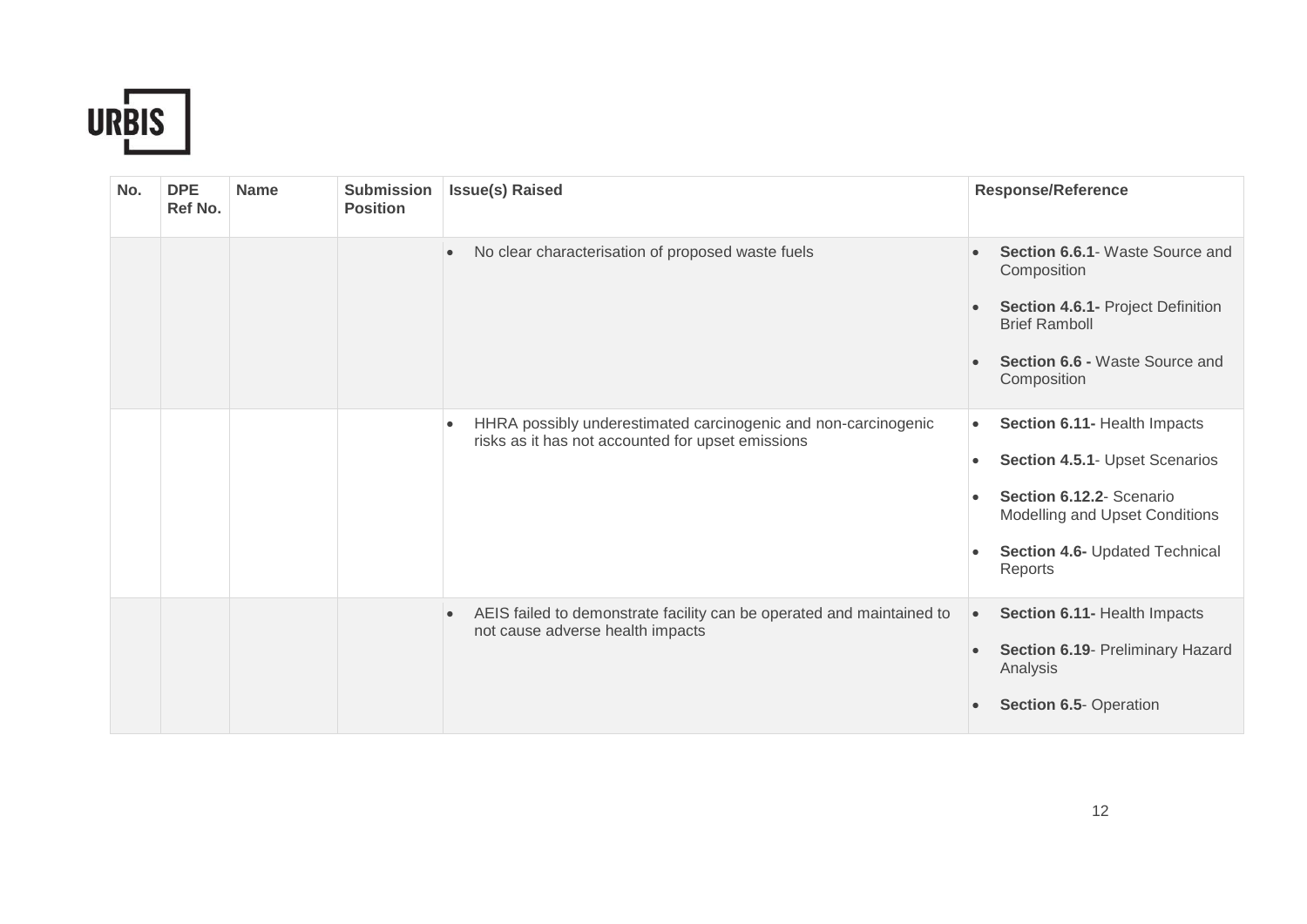

| No. | <b>DPE</b><br>Ref No. | <b>Name</b> | <b>Submission</b><br><b>Position</b> | <b>Issue(s) Raised</b>                                                                                                                                                                                                                                                                                                                                                                                                                                                                                                                                                                                                                                                                                                                                                                                                                                                                            | <b>Response/Reference</b>                                                                                                                       |
|-----|-----------------------|-------------|--------------------------------------|---------------------------------------------------------------------------------------------------------------------------------------------------------------------------------------------------------------------------------------------------------------------------------------------------------------------------------------------------------------------------------------------------------------------------------------------------------------------------------------------------------------------------------------------------------------------------------------------------------------------------------------------------------------------------------------------------------------------------------------------------------------------------------------------------------------------------------------------------------------------------------------------------|-------------------------------------------------------------------------------------------------------------------------------------------------|
|     |                       |             |                                      | Modelling approach possibly resulted in underestimation of annual<br>average concentrations of air pollutants and meteorological conditions<br>at the site as it is unlikely to realistically characterise atmospheric<br>structure                                                                                                                                                                                                                                                                                                                                                                                                                                                                                                                                                                                                                                                               | Section 6.12.1- Accuracy of Air<br><b>Quality Data</b>                                                                                          |
|     |                       |             |                                      | Odour sampling program has not been undertaken<br>$\bullet$<br>Reports have not provided predictions at discrete locations on Jacfin<br>land<br>AERMOD model used to make predictions of odour concentrations is<br>$\bullet$<br>not suitable for light wind conditions that occur at subject site<br>More than one odour sample needs to be taken to compensate for the<br>$\bullet$<br>large source area<br>Possible odour levels have been underestimated as they failed to<br>address waste fuel variability and upset conditions<br>Odour assessment is deficient as it does not consider loading,<br>$\bullet$<br>transport and unloading of waste, the impact of operational shutdown,<br>the emission rate when the facility may not be operational or during<br>upset conditions, and all potential odour sources around the site- such<br>as Genesis Building and outside waste storage | Section 4.6.7- Odour<br>Assessment: Pacific Environment<br>Section 6.20- Odour<br><b>Section 4.6- Updated Technical</b><br>$\bullet$<br>Reports |
|     |                       |             |                                      | Concerns associated with additional air pollution in the area.<br>$\bullet$                                                                                                                                                                                                                                                                                                                                                                                                                                                                                                                                                                                                                                                                                                                                                                                                                       | Section 6.12.4- Reduced Air<br>Quality                                                                                                          |
|     |                       |             |                                      | EIS has not confirmed the forecast emissions are valid and attainable.                                                                                                                                                                                                                                                                                                                                                                                                                                                                                                                                                                                                                                                                                                                                                                                                                            | Section 6.12 - Air Quality<br>$\bullet$<br>Impacts<br>Section 4.6- Updated Technical<br>Reports                                                 |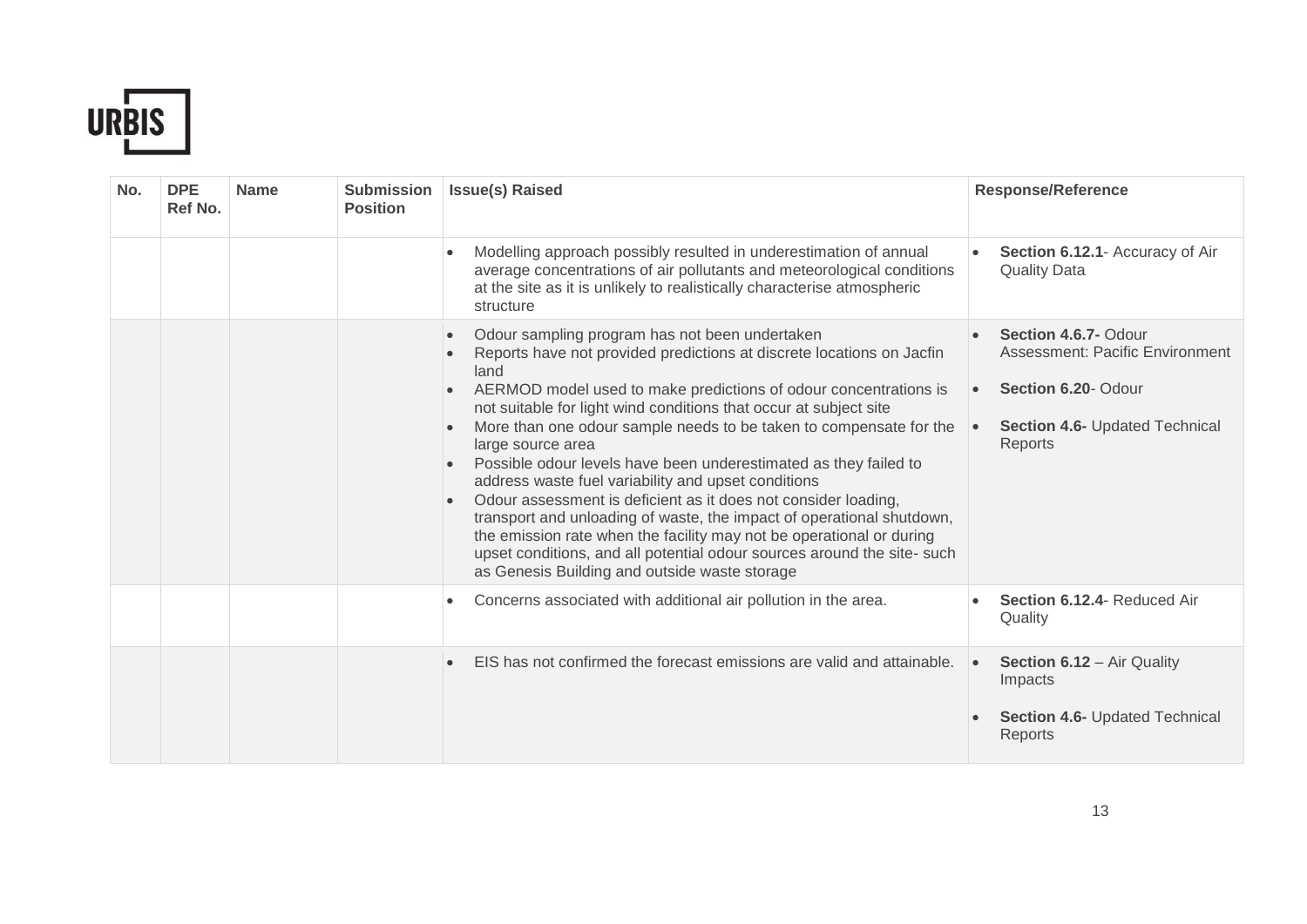

| No. | <b>DPE</b><br>Ref No. | <b>Name</b>                                     | <b>Submission</b><br><b>Position</b>                                                                            | <b>Issue(s) Raised</b>                                                                                                                                                                                                                 | <b>Response/Reference</b>                                                                                                                                                                       |                                                                     |
|-----|-----------------------|-------------------------------------------------|-----------------------------------------------------------------------------------------------------------------|----------------------------------------------------------------------------------------------------------------------------------------------------------------------------------------------------------------------------------------|-------------------------------------------------------------------------------------------------------------------------------------------------------------------------------------------------|---------------------------------------------------------------------|
| 3.  | 190791                | Starlights<br>Netball Club,<br><b>Blacktown</b> | Objection                                                                                                       | Concerned that unscreened waste will be processed. Without a<br>$\bullet$<br>screening process, hazardous waste materials such as asbestos and<br>gas bottles may go undetected, resulting in both environment and<br>health problems. | <b>Section 4.3- Asbestos</b><br>Section 6.6- Waste Source and<br>Composition                                                                                                                    |                                                                     |
| 4.  | 191167                | Parliament of<br>$NSW - 3x$<br><b>MPs</b>       | Objection                                                                                                       | Recommends that all waste should be properly screened, including<br>$\bullet$<br>physical sorting and not just visual inspection through the Genesis<br>Xero Waste plant before arriving in the EfW plant.                             | Section 6.6- Waste Source and<br>Composition                                                                                                                                                    |                                                                     |
|     |                       | $\bullet$<br>$\bullet$<br>$\bullet$             |                                                                                                                 | Waste will bypass the nearby Genesis Xero Waste Plant.                                                                                                                                                                                 | Section 4.1- Waste Source and<br>Composition                                                                                                                                                    |                                                                     |
|     |                       |                                                 | Not satisfied that the potential health impacts of this plant have been<br>adequately identified and addressed. | Section 6.11 - Health Impacts<br>$\bullet$<br>Section 4.6- Updated Technical<br>Reports                                                                                                                                                |                                                                                                                                                                                                 |                                                                     |
|     |                       |                                                 |                                                                                                                 |                                                                                                                                                                                                                                        | States that the proposal will not achieve the required employment<br>targets for a project of this size, in accordance with the Broader<br>Western Sydney Employment Area Draft Structure Plan. | Section 6.2.1.2 - Consistency<br>$\bullet$<br>with SEPP WSEA (2009) |
|     |                       |                                                 |                                                                                                                 | Concerned that there has not been an adequate level of community<br>$\bullet$<br>engagement in this process due to the hurried nature of this proposal.                                                                                | Section 6.4.1- Community<br>Engagement                                                                                                                                                          |                                                                     |
|     |                       |                                                 |                                                                                                                 | No specific issue.                                                                                                                                                                                                                     | N/A<br>$\bullet$                                                                                                                                                                                |                                                                     |
|     |                       |                                                 |                                                                                                                 |                                                                                                                                                                                                                                        | Civil dispute matter - N/A.                                                                                                                                                                     | <b>Section 6.21.4- IGGC</b><br>Submission                           |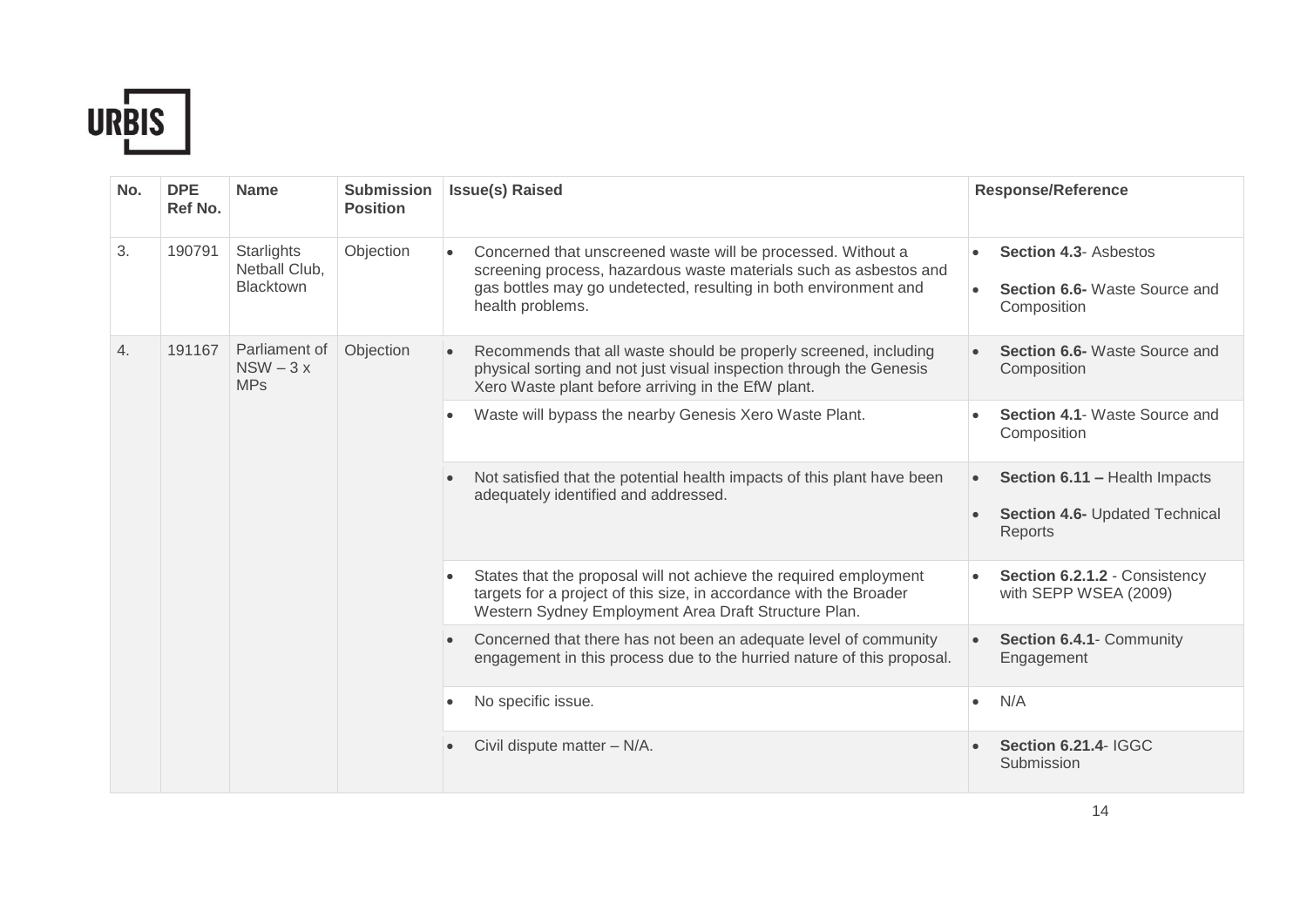

| No. | <b>DPE</b><br>Ref No. | <b>Name</b>                  | <b>Submission</b><br><b>Position</b>                                | <b>Issue(s) Raised</b>                                                                                                                                                                                                                                                               | <b>Response/Reference</b>                                                                                                                          |                                                                                                                                                                                                                                                                                                                                                                           |                                                                                                                                            |
|-----|-----------------------|------------------------------|---------------------------------------------------------------------|--------------------------------------------------------------------------------------------------------------------------------------------------------------------------------------------------------------------------------------------------------------------------------------|----------------------------------------------------------------------------------------------------------------------------------------------------|---------------------------------------------------------------------------------------------------------------------------------------------------------------------------------------------------------------------------------------------------------------------------------------------------------------------------------------------------------------------------|--------------------------------------------------------------------------------------------------------------------------------------------|
| 5.  | 187861                | Hillsong<br>Connect<br>Group | Objection                                                           | Concerned with greenhouse gas emissions. Incinerating waste has<br>$\bullet$<br>been shown to produce far more carbon dioxide per unit of energy<br>generated than coal, oil or gas fired power stations and thus the claim<br>that this is 'green' energy is simply marketing spin. | Section 6.13 - Greenhouse Gas<br>Emissions<br>Section 7.18.7- Concept of<br>Energy from Waste as 'Green,<br>Renewable' Energy.                     |                                                                                                                                                                                                                                                                                                                                                                           |                                                                                                                                            |
| 6.  | 183383                | <b>IGGC P/L</b>              | Objection                                                           | Notes the impact on air quality far outweighs any marginal impact on<br>greenhouse gas emissions from an environmental point of view                                                                                                                                                 | <b>Section 6.13 - Greenhouse Gas</b><br>Emissions                                                                                                  |                                                                                                                                                                                                                                                                                                                                                                           |                                                                                                                                            |
| 7.  | 191414                | <b>Greens NSW</b>            | $\bullet$<br>pollution levels are high.<br>$\bullet$<br>been built. |                                                                                                                                                                                                                                                                                      | Objection                                                                                                                                          | States the EfW facility will be surrounded by the residential areas of<br>Minchinbury, Mt Druitt and Rooty Hill, with the closest residential area<br>to the facility only about one kilometre to the north. Considers this is an<br>unacceptable health burden to place on residents, particularly as<br>Western Sydney already bears an unfair burden of air pollution. | Section 6.11- Health Impacts<br>Section 6.12.4- Reduced Air<br>Quality                                                                     |
|     |                       |                              |                                                                     | Queries how residents we be compensated for installing effective air<br>filtering systems and out-dated air conditioning units for days when                                                                                                                                         | $N/A$ – Not a relevant planning<br>consideration.                                                                                                  |                                                                                                                                                                                                                                                                                                                                                                           |                                                                                                                                            |
|     |                       |                              |                                                                     |                                                                                                                                                                                                                                                                                      |                                                                                                                                                    |                                                                                                                                                                                                                                                                                                                                                                           | Concerned the proposal will encourage burning waste simply for the<br>sake of meeting the demand required to fuel the facility once it has |
|     |                       |                              |                                                                     | Concerned the incinerator will create 400,00 tonnes of waste ash and<br>$\bullet$<br>a further 51,700 tonnes of toxic "residues" which will need to go to<br>standard landfill each year.                                                                                            | Section 6.6.4- By-product<br><b>Treatment and Destination</b>                                                                                      |                                                                                                                                                                                                                                                                                                                                                                           |                                                                                                                                            |
|     |                       |                              |                                                                     |                                                                                                                                                                                                                                                                                      | Concerns associated with toxic waste being dumped in the Eastern<br>$\bullet$<br>creek landfill, leaving a hazardous legacy for future generations | Section 6.6.4- By-product<br><b>Treatment and Destination</b>                                                                                                                                                                                                                                                                                                             |                                                                                                                                            |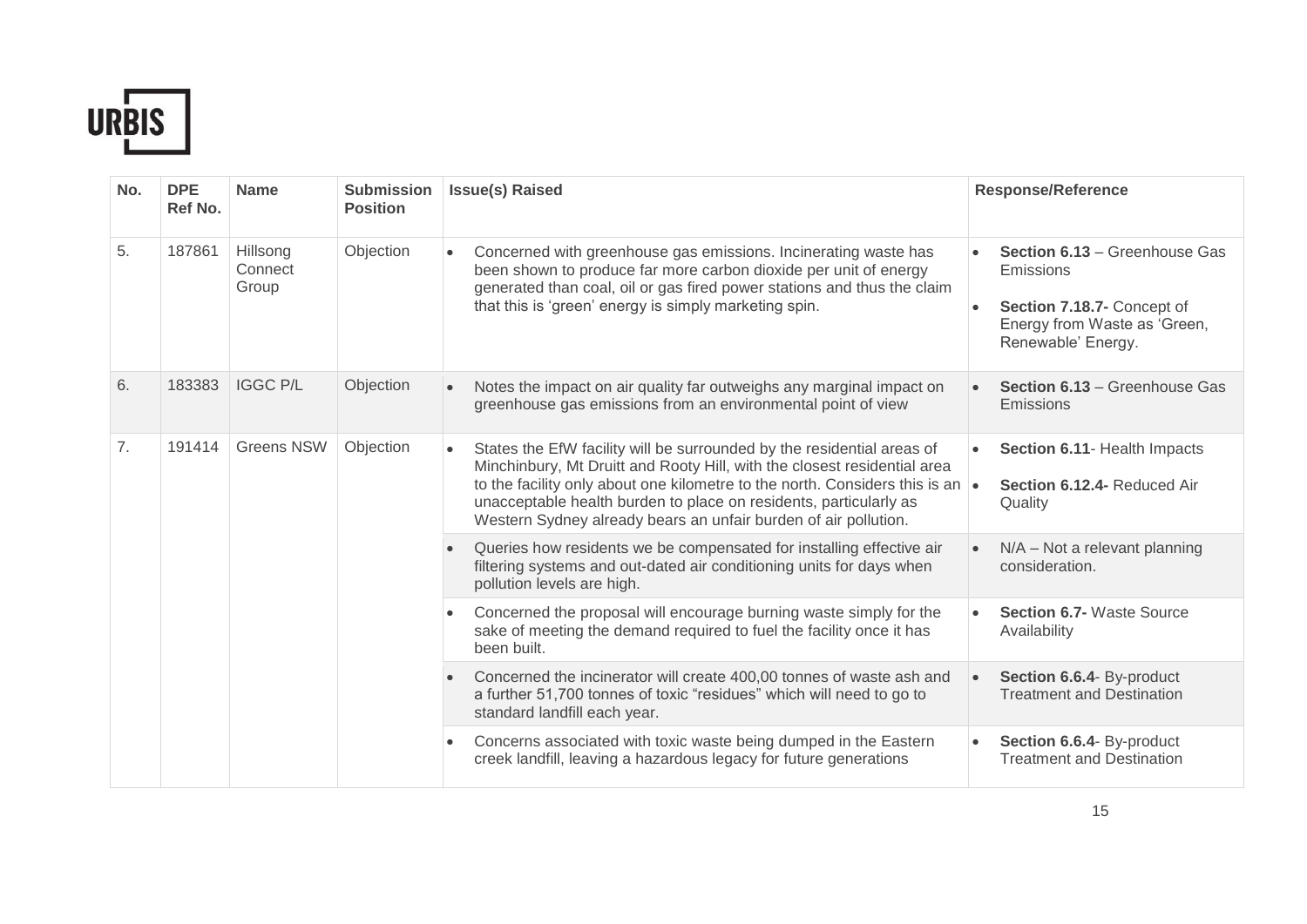

| No. | <b>DPE</b><br>Ref No. | <b>Name</b>                                 | <b>Submission</b><br><b>Position</b> | <b>Issue(s) Raised</b>                                                                                                                                                                                                                 | <b>Response/Reference</b>                                                                                     |
|-----|-----------------------|---------------------------------------------|--------------------------------------|----------------------------------------------------------------------------------------------------------------------------------------------------------------------------------------------------------------------------------------|---------------------------------------------------------------------------------------------------------------|
|     |                       |                                             |                                      | Concerned that disposing of hazardous waste is an expensive<br>$\bullet$<br>business and this creates a significant incentive to skirt environmental<br>and health regulations in order to dispose of these wastes in cheaper<br>ways. | Section 6.6.4- By-product<br><b>Treatment and Destination</b>                                                 |
|     |                       |                                             |                                      | Concerned with highly hazardous and toxic ash that will require secure<br>landfill and pose risks to workers, the community, and the environment<br>for decades.                                                                       | Section 6.6.4- By-product<br><b>Treatment and Destination</b><br>Section 6.19- Preliminary Hazard<br>Analysis |
|     |                       |                                             |                                      | Concerned with the expected contaminate profile of all ash residues.                                                                                                                                                                   | Section 6.6.4- By-product<br><b>Treatment and Destination</b>                                                 |
| 8.  | 191606                | National<br><b>Toxics</b><br><b>Network</b> | Objection                            | Recommends that the community consultation programme be revisited $\cdot$<br>$\bullet$<br>with all updated and revised project information.                                                                                            | Section 6.4.1 - Community<br>Engagement                                                                       |
|     |                       |                                             |                                      | Recommends that an ash residue management plan and ongoing<br>monitoring is undertaken for independent assessment.                                                                                                                     | Section 6.6.4 - By-Product:<br><b>Treatment and Destination</b>                                               |
|     |                       |                                             |                                      | Argues that comparisons with the EU are not valid given the waste<br>$\bullet$<br>management policy context of Australia.                                                                                                              | Section 6.12.3- Australian and<br><b>NSW Policy Context and</b><br>Protection                                 |
|     |                       |                                             |                                      | Recommends that a full policy framework for sustainable waste<br>management in Australia (including air quality standards) is developed<br>prior to the approval of the EfW facility.                                                  | Section 6.12.3- Australian and<br><b>NSW Policy Context and</b><br>Protection                                 |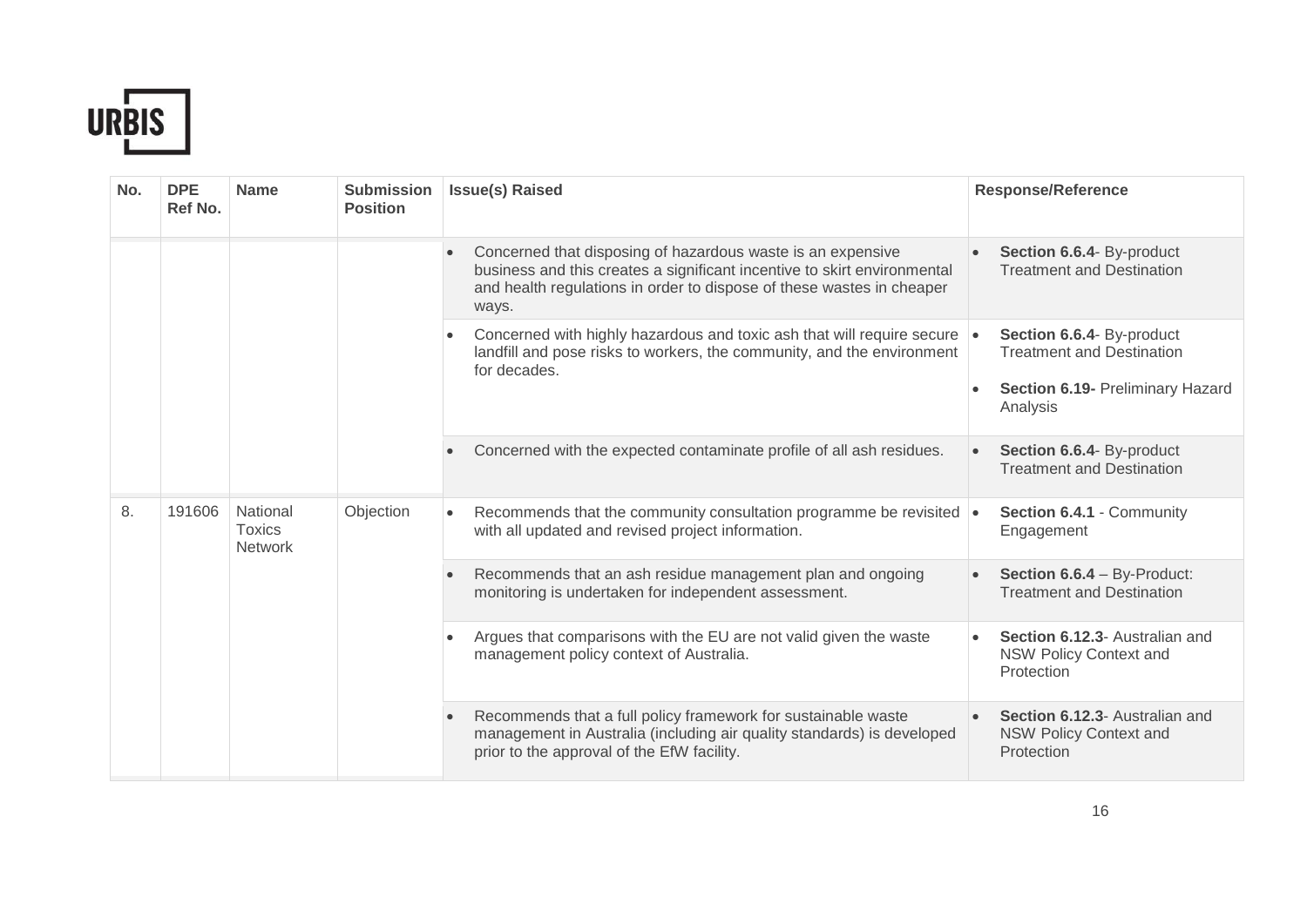

| No. | <b>DPE</b><br>Ref No. | <b>Name</b>                                          | <b>Submission</b><br><b>Position</b> | <b>Issue(s) Raised</b>                                                                                                                                     | <b>Response/Reference</b>                                                                                                                                                                    |                                                                                             |
|-----|-----------------------|------------------------------------------------------|--------------------------------------|------------------------------------------------------------------------------------------------------------------------------------------------------------|----------------------------------------------------------------------------------------------------------------------------------------------------------------------------------------------|---------------------------------------------------------------------------------------------|
|     |                       |                                                      |                                      | Recommends that an emergency and fire action plan is provided and<br>approved by relevant authorities.                                                     | Section 7.4.5- Safety Risks<br>$\bullet$<br>Section 4.6- Updated Technical<br>Reports                                                                                                        |                                                                                             |
|     |                       |                                                      |                                      | Concerned with air emissions including nanoparticles of toxic heavy<br>metals.                                                                             | <b>Section 6.11.1- Particulate</b><br>Matter: Nano-particulates.<br>Section 7.2.2- Uncertainty of<br><b>Emissions Profile</b>                                                                |                                                                                             |
|     |                       |                                                      |                                      | Concerned that burning resources stifles resource sustainability<br>$\bullet$<br>initiatives and costs jobs in the recycling and product reuse industries. | Section 6.7.1-- Monopolisation of<br>the Waste Industry and Reduction<br>in Recycling                                                                                                        |                                                                                             |
| 9.  | 185285                | The Colong<br>Foundation<br>for<br>Wilderness<br>Ltd | Objection                            | States Australia's natural resources need to be conserved through<br>$\bullet$<br>reuse, recycling and composting schemes, not burnt and destroyed.        | Section 6.7.1- Monopolisation of<br>the Waste Industry and Reduction<br>in Recycling                                                                                                         |                                                                                             |
|     |                       |                                                      |                                      |                                                                                                                                                            | Concerned with the facilities proximity to Prospect Reservoir as this<br>$\bullet$<br>poses an unacceptable risk to that water body and its future use as a<br>raw source of drinking water. | Section 6.3.3- Site Suitability<br>Section 7.3.2- Proximity to<br><b>Prospect Reservoir</b> |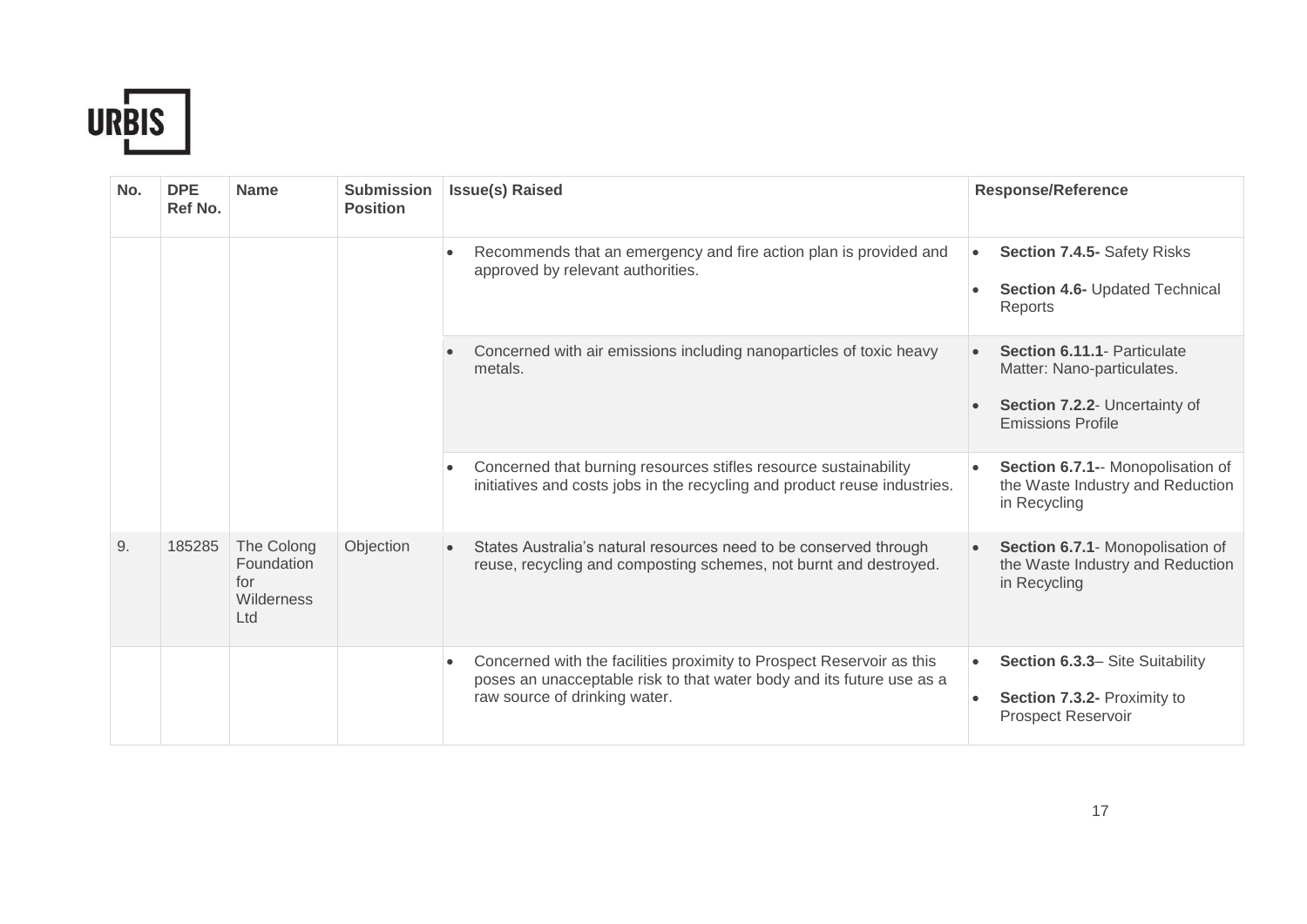

| No. | <b>DPE</b><br>Ref No. | <b>Name</b>                             | <b>Submission</b><br><b>Position</b> | <b>Issue(s) Raised</b>                                                                                                                                                                           | <b>Response/Reference</b>                                                                                                               |  |  |  |  |                                                                           |
|-----|-----------------------|-----------------------------------------|--------------------------------------|--------------------------------------------------------------------------------------------------------------------------------------------------------------------------------------------------|-----------------------------------------------------------------------------------------------------------------------------------------|--|--|--|--|---------------------------------------------------------------------------|
|     |                       |                                         |                                      | <b>Waste Management Concerns</b><br>Only half of the waste fuel will be sourced from the neighbouring<br>$\bullet$<br>Genesis Xero Waste plant.                                                  | <b>Section 4.1- Waste Source and</b><br>Composition<br>Section 4.6- Updated Technical<br>Reports                                        |  |  |  |  |                                                                           |
|     |                       |                                         |                                      | Concerned that waste may contain hazardous material such as<br>$\bullet$<br>asbestos, which should otherwise be sent to landfill.                                                                | <b>Section 4.3- Asbestos</b>                                                                                                            |  |  |  |  |                                                                           |
| 10. | 188212                | <b>Blacktown</b><br><b>City Council</b> | Objection                            | Recommendation that each load of waste should undergo a thorough<br>$\bullet$<br>sort as opposed to a visual inspection.                                                                         | Section 6.6.3- Waste Mixing and<br>Homogenisation                                                                                       |  |  |  |  |                                                                           |
|     |                       |                                         |                                      | Concerned that paper, garden waste etc is being added to the fuel<br>$\bullet$<br>stream. More information is required.                                                                          | <b>Section 6.6-</b> Waste Source and<br>Composition                                                                                     |  |  |  |  |                                                                           |
|     |                       |                                         |                                      | States that approval of the EfW facility should be contingent on the<br>$\bullet$<br>construction of an undercover pre-sort centre as lodged and approved<br>under the Genesis Xero Waste Plant. | Section 4.1- Waste Source and<br>Composition                                                                                            |  |  |  |  |                                                                           |
|     |                       |                                         |                                      |                                                                                                                                                                                                  |                                                                                                                                         |  |  |  |  | Seeks clarification on the source of the remainder of waste.<br>$\bullet$ |
|     |                       |                                         |                                      | <b>Environmental Concerns</b><br>Argues that projections for future changes to available tonnages of<br>$\bullet$<br>material should be provided.                                                | <b>Section 6.7- Waste Source</b><br>Availability<br><b>Section 4.4- Waste Availability</b><br>Section 4.6- Updated Technical<br>Reports |  |  |  |  |                                                                           |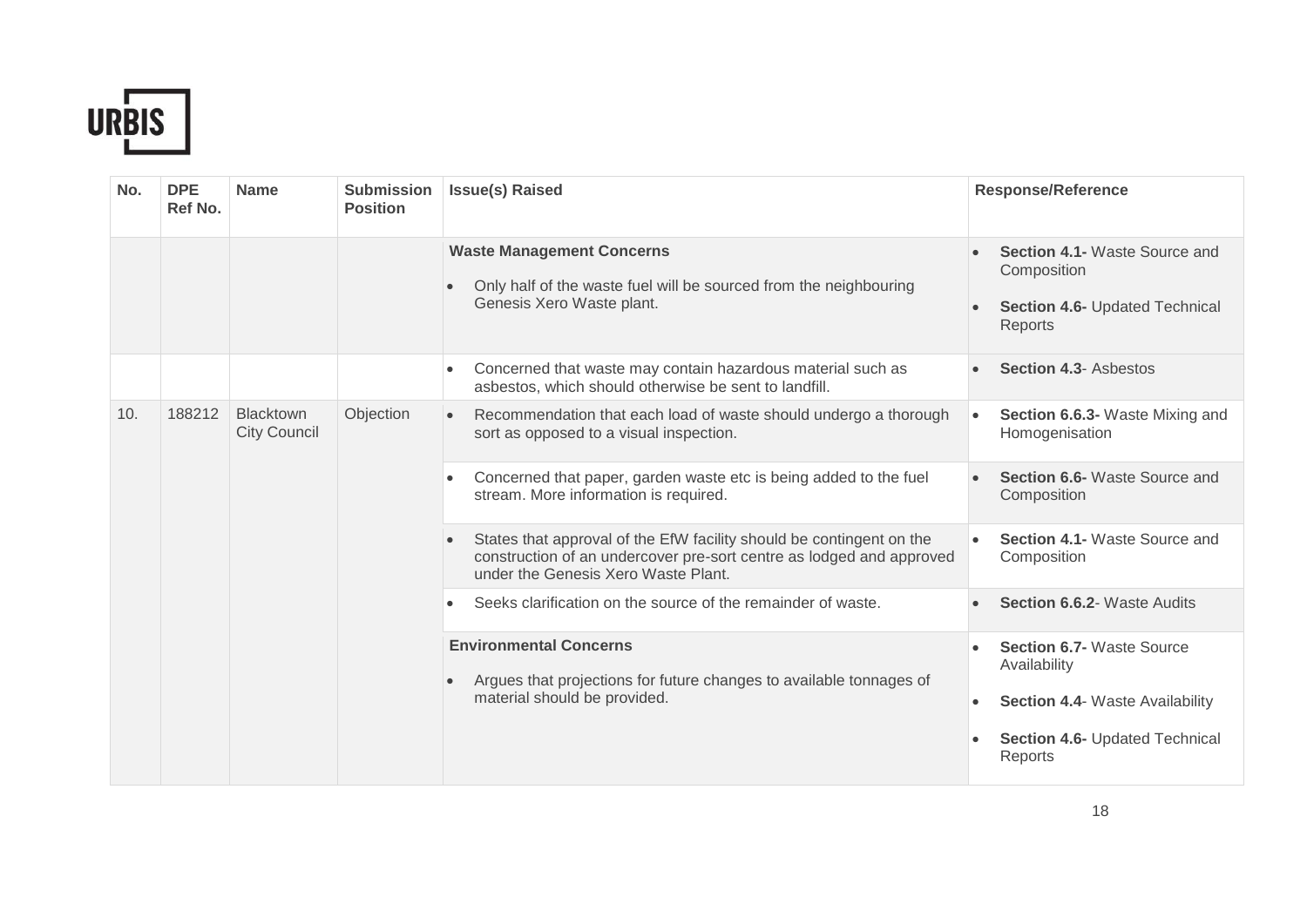

| No. | <b>DPE</b><br>Ref No. | <b>Name</b> | <b>Submission</b><br><b>Position</b> | <b>Issue(s) Raised</b>                                                                                                                                                                                                                                                                                                             | <b>Response/Reference</b>                                                                                                                                                                         |
|-----|-----------------------|-------------|--------------------------------------|------------------------------------------------------------------------------------------------------------------------------------------------------------------------------------------------------------------------------------------------------------------------------------------------------------------------------------|---------------------------------------------------------------------------------------------------------------------------------------------------------------------------------------------------|
|     |                       |             |                                      | Greater detail, including sources of data and assumptions should be<br>$\bullet$<br>provided in relation to feedstock.                                                                                                                                                                                                             | Section 6.6- Waste Source and<br>Composition<br><b>Section 6.6.2- Waste Audits</b><br>Section 4.6- Updated Technical<br>Reports                                                                   |
|     |                       |             |                                      | States that procedures for complying with the NSW EPA Energy<br>$\bullet$<br>from Waste Policy are not sufficiently detailed.                                                                                                                                                                                                      | Section 4.2.1- NSW EfW Policy                                                                                                                                                                     |
|     |                       |             |                                      | States the air quality assessment requires a more detailed<br>$\bullet$<br>investigation based on the following:<br>Clarity on emission limits and the averaging times for these limits<br>within the emission modelling.<br>Clarity on the actual fuel and performance of all proposed emission<br>$\bullet$<br>control measures. | Section 4.6.4- Air Quality and<br>Greenhouse Gas Assessment:<br><b>Pacific Environment</b><br>Section 6.12.1- Accuracy of Air<br><b>Quality Data</b><br>Section 4.6- Updated Technical<br>Reports |
|     |                       |             |                                      | Odour assessment should provide more information on building<br>ventilation as relevant to the management of fugitive odours.                                                                                                                                                                                                      | Section 6.20 - Odour                                                                                                                                                                              |
|     |                       |             |                                      | HHRA report considered inaccurate given the stack parameters<br>not being updated as part of the amended EIS.                                                                                                                                                                                                                      | Section 6.12.1- Accuracy of Air<br><b>Quality Data</b><br>Section 4.6- Updated Technical<br>Reports                                                                                               |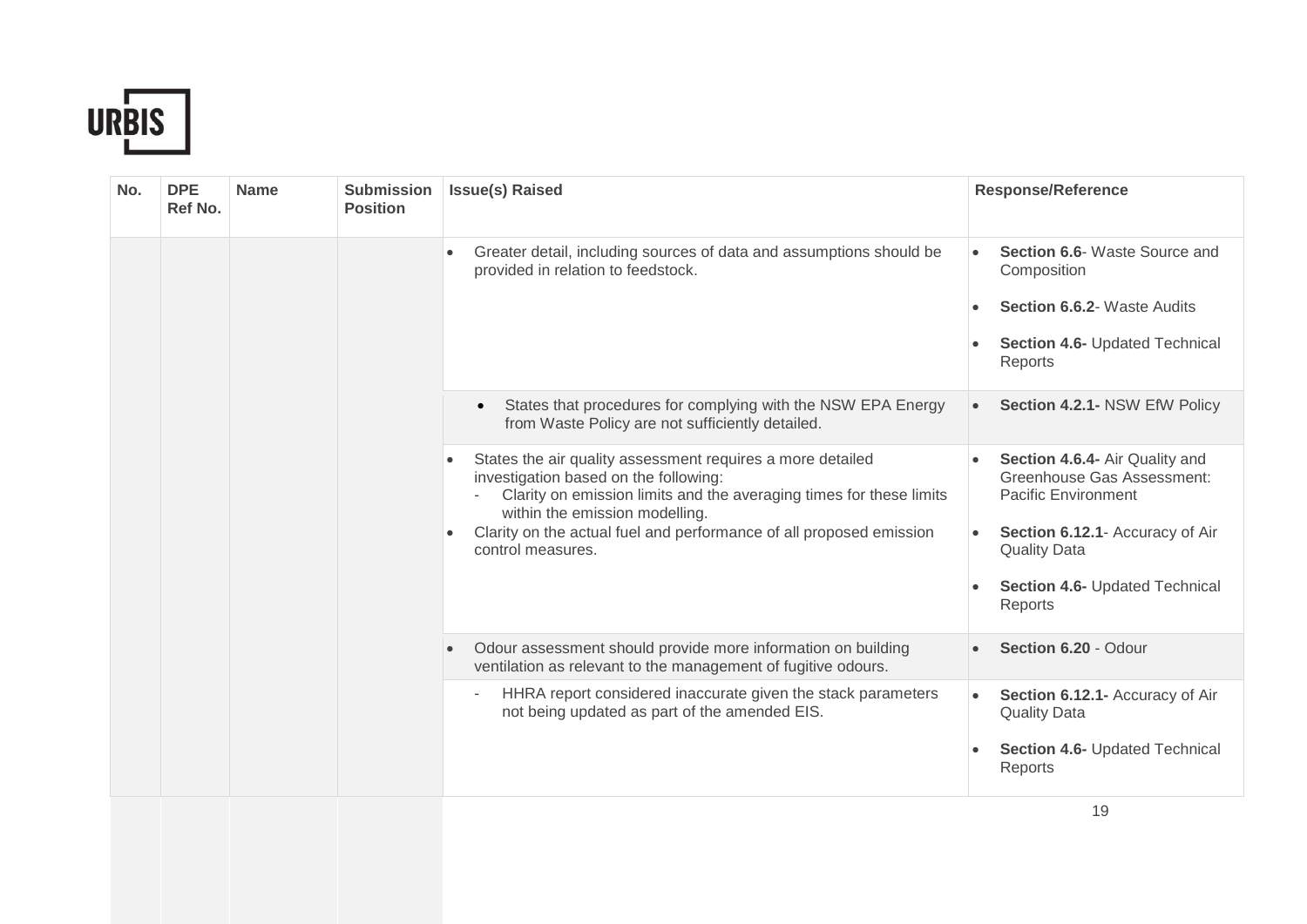

| No. | <b>DPE</b><br>Ref No. | <b>Name</b> | <b>Submission</b><br><b>Position</b>                                                                                                                                                                                                                                       | <b>Issue(s) Raised</b>                                                                                                                                                                                                  | <b>Response/Reference</b>                                                                                                                                                     |
|-----|-----------------------|-------------|----------------------------------------------------------------------------------------------------------------------------------------------------------------------------------------------------------------------------------------------------------------------------|-------------------------------------------------------------------------------------------------------------------------------------------------------------------------------------------------------------------------|-------------------------------------------------------------------------------------------------------------------------------------------------------------------------------|
|     |                       |             |                                                                                                                                                                                                                                                                            | Further assessment of low frequency noise impacts is recommended.<br>$\bullet$                                                                                                                                          | Section 4.6.6- Noise and<br><b>Vibration Assessment: Pacific</b><br>Environment<br>Section 6.16 – Noise and<br>Vibration Impacts<br>Section 4.6- Updated Technical<br>Reports |
|     |                       |             |                                                                                                                                                                                                                                                                            | Insufficient detail provided to support the direct discharge of<br>$\bullet$<br>groundwater wells to the ropes Creek tributary and to support<br>dewatering activities to facilitate excavations below the water table. | Section 6.10- Soil and Water                                                                                                                                                  |
|     |                       |             |                                                                                                                                                                                                                                                                            | Recommended that further information is provided in regards to<br>$\bullet$<br>surface water quality and groundwater quality. Additional baseline<br>monitoring should be undertaken.                                   | Section 6.10- Soil and Water                                                                                                                                                  |
|     |                       |             |                                                                                                                                                                                                                                                                            | Stack plume rise needs further assessment to determine if there is any $\cdot$<br>$\bullet$<br>change to ensure that airspace navigation will not be adversely<br>impacted.                                             | Section 6.17.1 - Airspace<br>Management (OLS)<br>Section 4.6- Updated Technical<br>Reports                                                                                    |
|     |                       |             | <b>Zoning Concerns</b><br>Electricity generating works are prohibited in the IN1 General Industrial<br>Zone, except when the zone objectives can be satisfied. The proposal<br>is inconsistent with the zone objectives and is therefore not capable of<br>being approved. | Section 6.3.1 - Land Use Zone<br>and Zone Objectives                                                                                                                                                                    |                                                                                                                                                                               |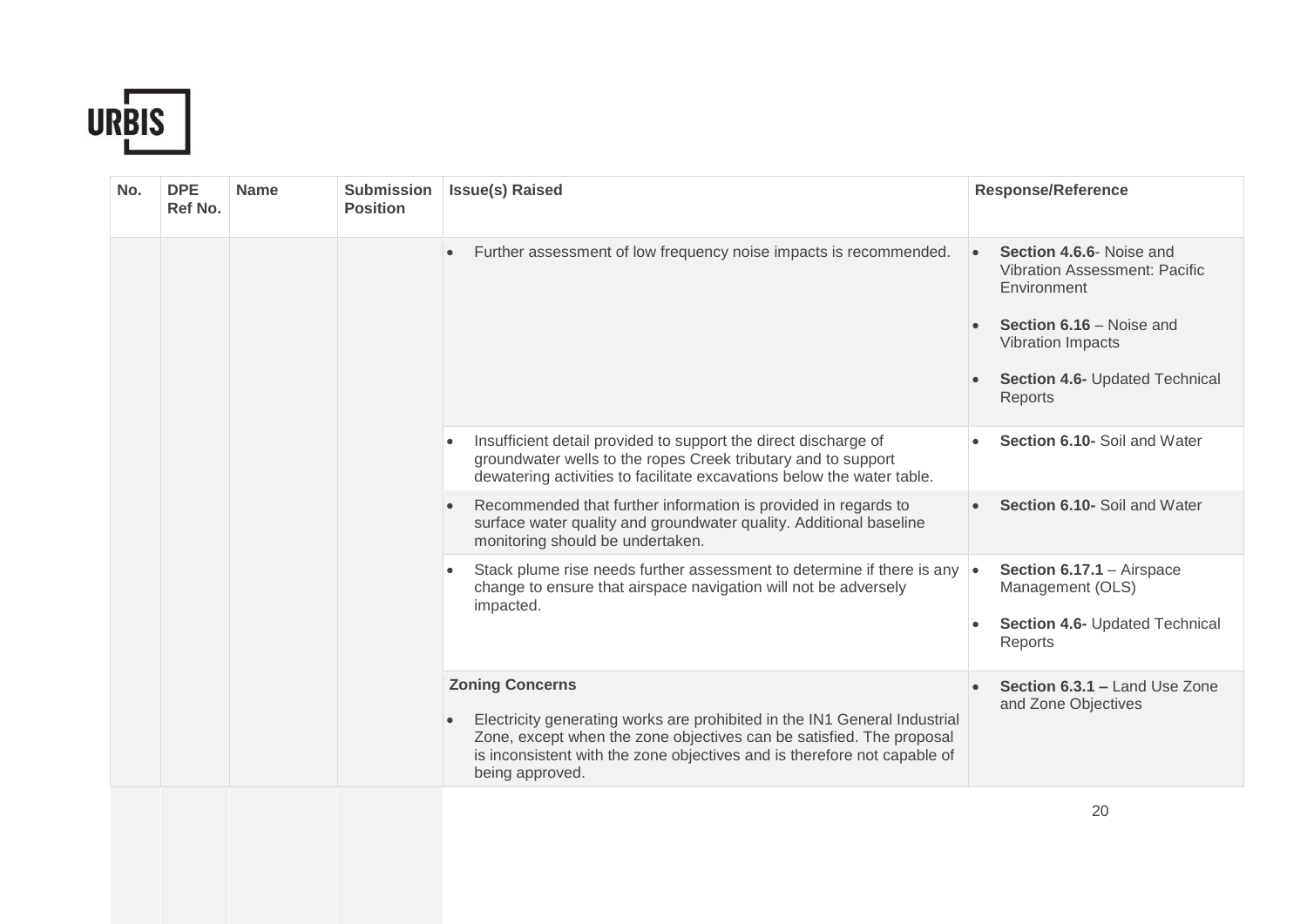

| No. | <b>DPE</b><br>Ref No. | <b>Name</b> | <b>Submission</b><br><b>Position</b> | <b>Issue(s) Raised</b>                                                                                                                                                                                                         | <b>Response/Reference</b>                                                              |
|-----|-----------------------|-------------|--------------------------------------|--------------------------------------------------------------------------------------------------------------------------------------------------------------------------------------------------------------------------------|----------------------------------------------------------------------------------------|
|     |                       |             |                                      | <b>Biodiversity Concerns</b><br>Concerns surrounding the impact on native vegetation.                                                                                                                                          | <b>Section 6.9 - Biodiversity and</b><br><b>Offsets</b>                                |
|     |                       |             |                                      | Argues that the proposal should be referred to the Commonwealth<br>$\bullet$<br>Office of Environment and Heritage under the EPBC Act 1999.                                                                                    | Section 6.9- Biodiversity and<br><b>Offsets</b>                                        |
|     |                       |             |                                      | States that the local occurrence of River-flat Eucalypt Forest (RFEF),<br>$\bullet$<br>being a subset of Cumberland Plain Woodland which is listed as<br>endangered under State legislation, is 4.18 ha and the proposal is to | Section 6.9.2- Ecological Offset<br>Strategy                                           |
|     |                       |             |                                      | remove 2.89 ha. This will place the local occurrence of RFEF at risk of<br>extinction.                                                                                                                                         | <b>Section 3.2- Vegetation Retention</b><br>$\bullet$                                  |
|     |                       |             |                                      | Recommends that the RFEF should not be removed for the sake of<br>providing substantial temporary laydown pads.                                                                                                                | Section 3.2- Vegetation Retention<br>$\bullet$                                         |
|     |                       |             |                                      |                                                                                                                                                                                                                                | Section 3.2.1- Reduced Laydown<br>Pads                                                 |
|     |                       |             |                                      | <b>Design Concerns</b>                                                                                                                                                                                                         | Section 6.15- Design Quality and<br><b>Visual Amenity</b>                              |
|     |                       |             |                                      | Argues that the proposal does not represent a high standard of<br>development to meet the urban design objective of the IN1 General<br>Industrial zone.                                                                        |                                                                                        |
|     |                       |             |                                      | Recommends undertaking an Architectural Design Competition for the<br>envelope of the building.                                                                                                                                | Section 6.15- Design Quality and<br>$\bullet$<br><b>Visual Amenity</b><br>General- N/A |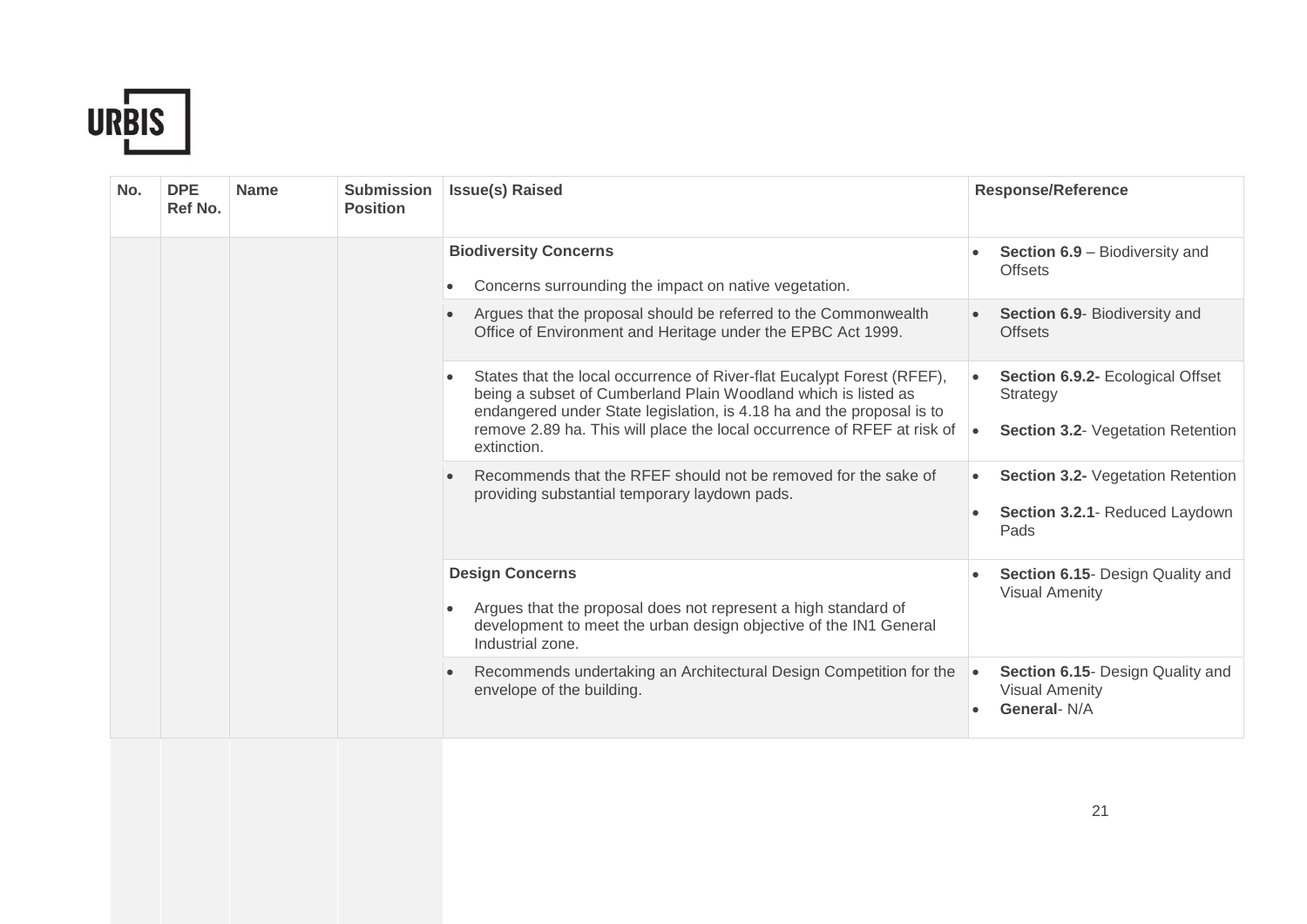

| No. | <b>DPE</b><br>Ref No. | <b>Name</b> | <b>Submission</b><br><b>Position</b> | <b>Issue(s) Raised</b>                                                                                                                                                                                                                                                        | <b>Response/Reference</b>                                                                                                     |
|-----|-----------------------|-------------|--------------------------------------|-------------------------------------------------------------------------------------------------------------------------------------------------------------------------------------------------------------------------------------------------------------------------------|-------------------------------------------------------------------------------------------------------------------------------|
|     |                       |             |                                      | <b>General Environmental and Community Concerns</b><br>General concerns related to the operation of the EfW facility if<br>٠<br>approved, including:<br>Waste management.<br>Air quality and monitoring.<br>Greenhouse gas concerns.<br>Human health concerns and monitoring. | Section 6.15- Design Quality and<br><b>Visual Amenity</b><br>General- N/A<br><b>Section 4.4- Waste Source</b><br>Availability |
|     |                       |             |                                      | <b>EPA Licensing Concerns</b><br>States that the plant must meet the EPA's Eligible Waste Fuels<br>Guidelines.                                                                                                                                                                | <b>Section 6.7- Waste Source</b><br>Availability.                                                                             |
|     |                       |             |                                      | Needs to demonstrate that it will be using current international best .<br>٠<br>practice techniques, and ensure that toxic air pollutants and<br>particulate emissions are below levels that may pose a risk of<br>harm to the community or environment.                      | Section 6.8- Adequacy of<br>Technology<br>Section 6.12.3- Australian and<br><b>NSW Policy Context and</b><br>Protection       |
|     |                       |             |                                      | <b>Subdivision Concerns</b><br>States the proposed subdivision is satisfactory subject to conditions.                                                                                                                                                                         | <b>Section 3.5- Subdivision</b>                                                                                               |
|     |                       |             |                                      | <b>Drainage Concerns</b><br>States that the stormwater drainage and water cycle management<br>$\bullet$<br>concept can be made to comply with the Precinct Plan.                                                                                                              | Section 6.10.1- Stormwater                                                                                                    |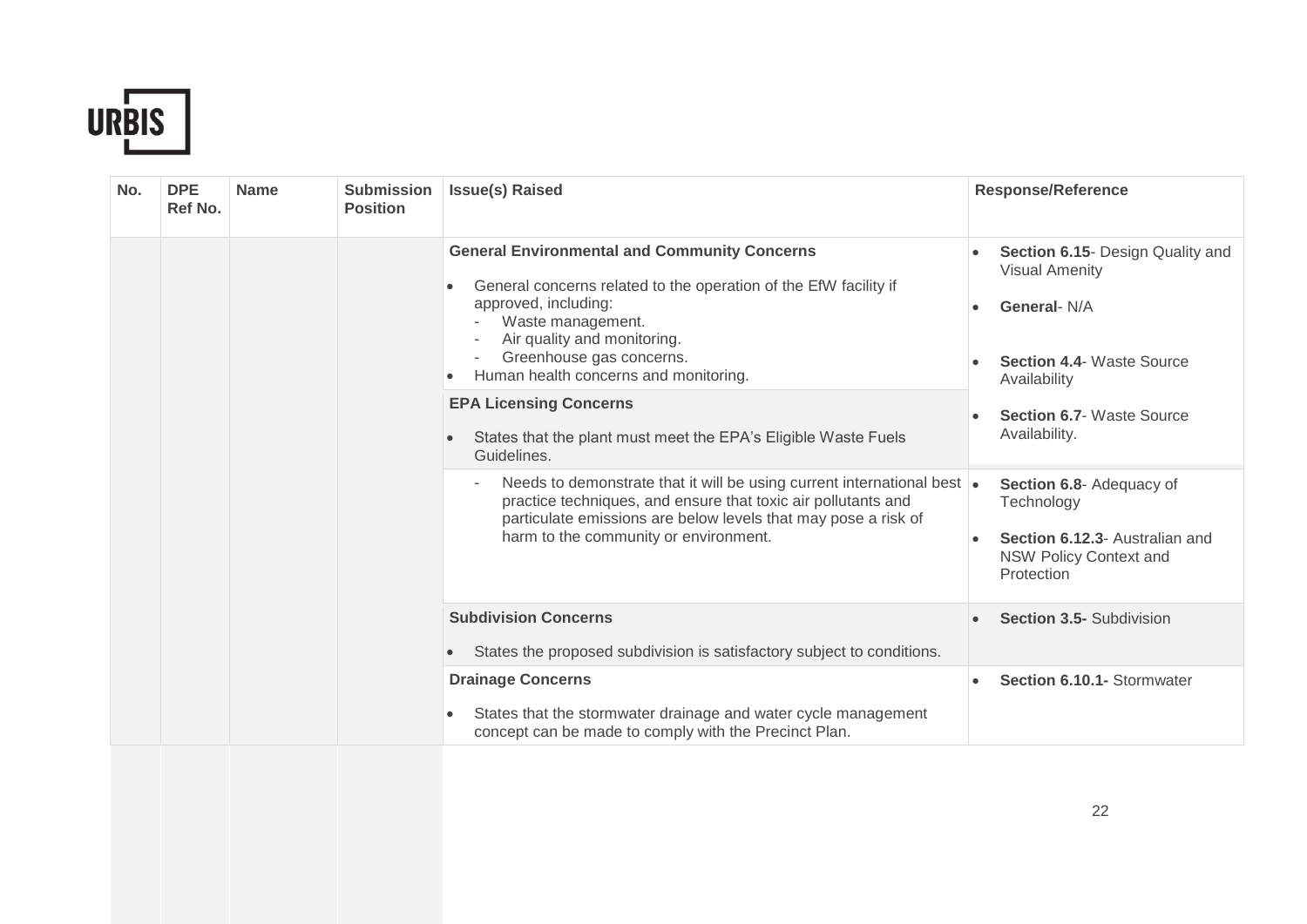

| No. | <b>DPE</b><br>Ref No. | <b>Name</b> | <b>Submission</b><br><b>Position</b> | <b>Issue(s) Raised</b>                                                                                                                                                                                                                                                                                                                                                                                                                                                                          | <b>Response/Reference</b>              |
|-----|-----------------------|-------------|--------------------------------------|-------------------------------------------------------------------------------------------------------------------------------------------------------------------------------------------------------------------------------------------------------------------------------------------------------------------------------------------------------------------------------------------------------------------------------------------------------------------------------------------------|----------------------------------------|
|     |                       |             |                                      | <b>Aboriginal Heritage Concerns</b><br>Recommends that a Construction Environmental Management Plan be<br>provided prior to commencement of works identifying the location of<br>the conservation areas designated for a keeping place for artefacts<br>retrieved during the works. An Operational Environmental<br>Management Plan is to be developed to ensure that appropriate<br>measures are in place for the treatment and ongoing safekeeping of<br>the Aboriginal heritage in the area. | Section 6.21.1- Aboriginal<br>Heritage |
|     |                       |             |                                      | <b>Road Concerns</b><br>No objection - states that all road construction is to occur in<br>accordance with RMS Road Design Standards and Council's<br>Engineering Guide for Development 2005.                                                                                                                                                                                                                                                                                                   | N/A- General comment                   |
|     |                       |             |                                      | <b>Section 94 Contributions</b><br>Section 94 contributions are payable for this development.                                                                                                                                                                                                                                                                                                                                                                                                   | Section 3.4- Subdivision               |
|     |                       |             |                                      | <b>Airspace Implications</b><br>The proposal will have implications on the proposed Western Sydney<br>Airport airspace operation.                                                                                                                                                                                                                                                                                                                                                               | Section 6.17- Airspace<br>Operations   |
|     |                       |             |                                      | There is insufficient detail contained in the EIS to support direct<br>$\bullet$<br>discharge to Ropes Creek Tributary                                                                                                                                                                                                                                                                                                                                                                          | Section 6.10.1- Stormwater             |
|     |                       |             |                                      | Further information is required regarding surface water quality and<br>$\bullet$<br>ground water quality. Baseline monitoring should be undertaken to<br>allow appropriate pre-development and operational monitoring<br>requirements.                                                                                                                                                                                                                                                          | Section 6.10 Soil and Water            |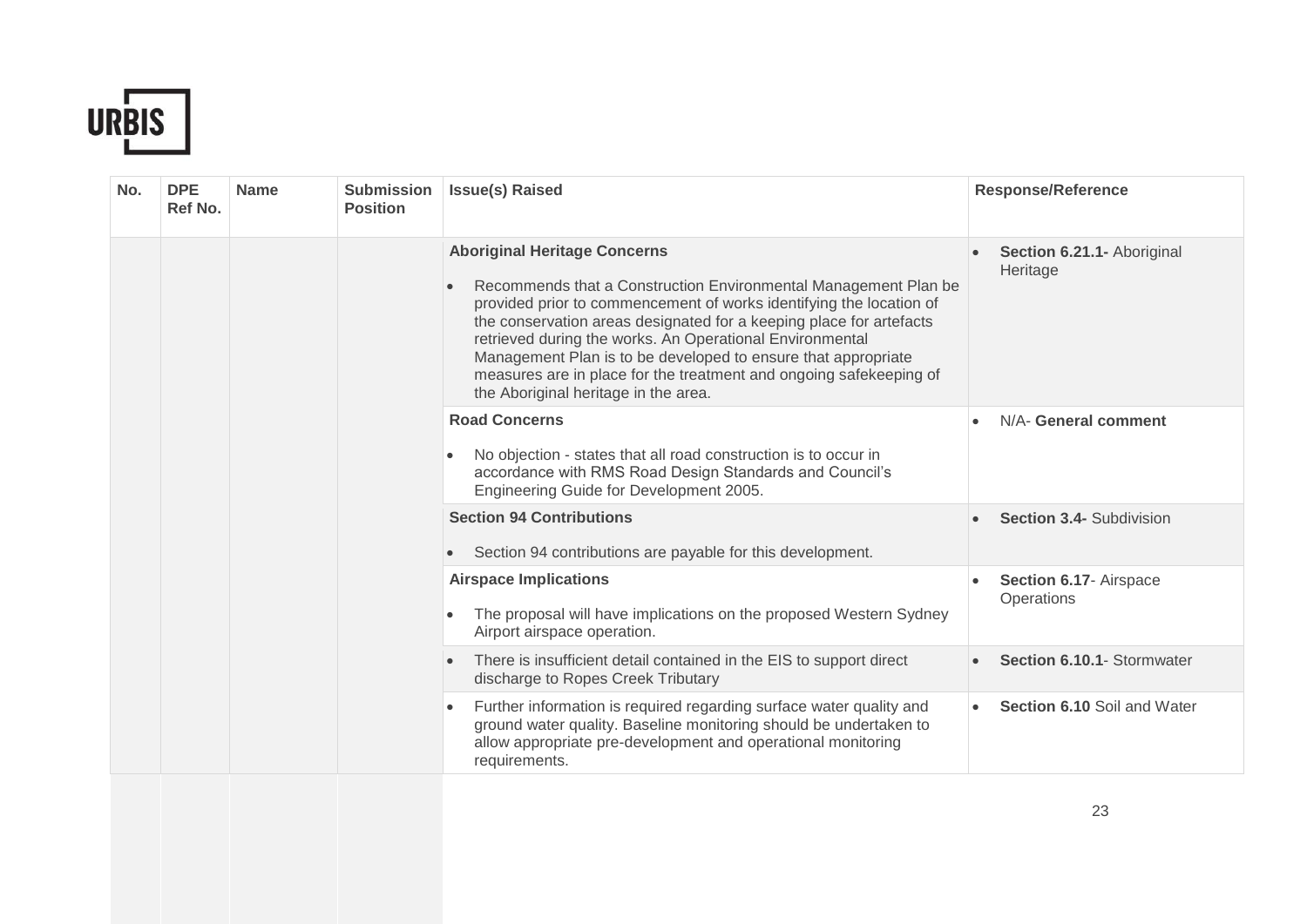

| No. | <b>DPE</b><br>Ref No. | <b>Name</b>                | <b>Submission</b><br><b>Position</b> | <b>Issue(s) Raised</b>                                                                                                                                                                                                                              | <b>Response/Reference</b>                                                                       |
|-----|-----------------------|----------------------------|--------------------------------------|-----------------------------------------------------------------------------------------------------------------------------------------------------------------------------------------------------------------------------------------------------|-------------------------------------------------------------------------------------------------|
|     |                       | <b>BCC</b><br>Attachment 1 |                                      | It is assumed that the Proponent has obtained agreement from the<br>$\bullet$<br>Department as to the continuing validity of the DGRs, however it is<br>noted that many of the guidelines listed in the DGR have since been<br>revised or replaced. | Section 8- Updated Response to<br>DGR's                                                         |
|     |                       |                            |                                      | The DPE should consider the consistency of the proposal against the<br>$\bullet$<br>Land Use and Infrastructure Strategy and Draft District Plan.                                                                                                   | Section 6.2- Planning and<br>Legislative Framework                                              |
|     |                       |                            |                                      | EIS does not consider Clause 24 of SEPP (WSEA) 2009.<br>$\bullet$                                                                                                                                                                                   | Section 6.2.1.2- Consistency with<br><b>SEPP WSEA (2009)</b><br><b>Section 3.4- Subdivision</b> |
|     |                       |                            |                                      |                                                                                                                                                                                                                                                     | <b>Section 3.4- Subdivision</b>                                                                 |
|     |                       |                            |                                      | Concerned the facility does not consider specific development<br>contributions                                                                                                                                                                      |                                                                                                 |
|     |                       |                            |                                      | An air-cooled condenser (ACC) has been proposed as the main<br>$\bullet$<br>cooling system. This may not be best practice. Air cooling reduces the<br>efficiently of the plant, particularly during summer time.                                    | <b>Appendix D</b> – Project Definition<br><b>Brief</b>                                          |
|     |                       |                            |                                      | In terms of plume rise - flaws with the Manins et al 1992 approach.<br>$\bullet$<br>These errors would underestimate the buoyancy of the plumes for<br>each of the 4 ducts and the errors also compound one another.                                | Section 4.6- Updated Technical<br>Reports                                                       |
|     |                       |                            |                                      | Improvements in waste management is necessary in order to achieve<br>$\bullet$<br>a circular economy, however paper also acknowledges the role of<br>Waste to Energy facilities in this transition.                                                 | <b>N/A-</b> General comment                                                                     |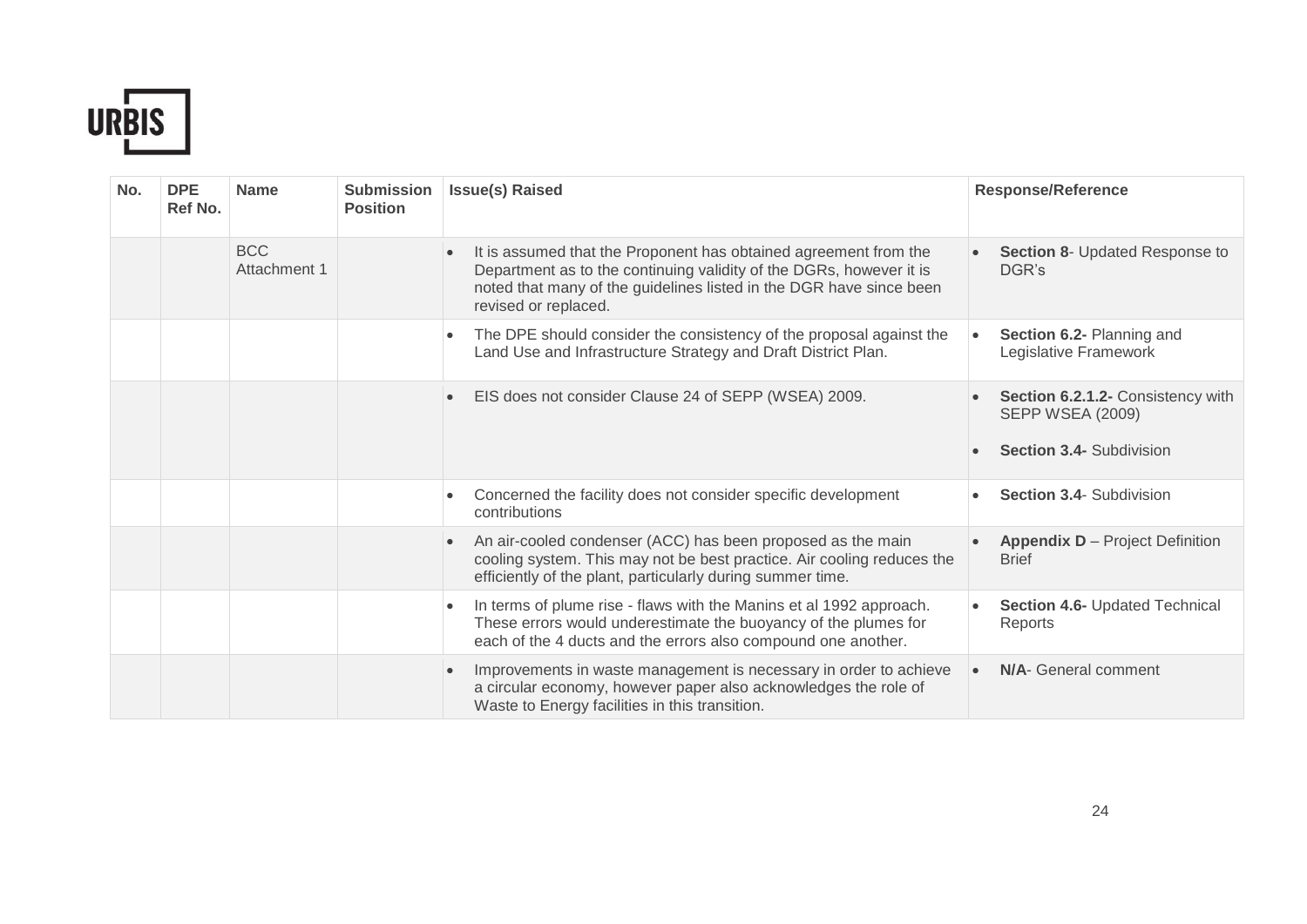

| No. | <b>DPE</b><br>Ref No. | <b>Name</b>                | <b>Submission</b><br><b>Position</b> | <b>Issue(s) Raised</b>                                                                                                                                                                                                                                                                                                                                                                                                 | <b>Response/Reference</b>                                                                                                              |
|-----|-----------------------|----------------------------|--------------------------------------|------------------------------------------------------------------------------------------------------------------------------------------------------------------------------------------------------------------------------------------------------------------------------------------------------------------------------------------------------------------------------------------------------------------------|----------------------------------------------------------------------------------------------------------------------------------------|
|     |                       |                            |                                      | Lack of detail on pollutants, emissions and monitoring of air quality,<br>$\bullet$<br>EPA needs to develop new emission standards, need to conduct a<br>period of air quality monitoring for a year to obtain accurate baseline<br>data                                                                                                                                                                               | Section 6.12.1- Accuracy of Air<br><b>Quality Data</b><br>Section 6.12.2- Scenario<br>Modelling and Upset Conditions                   |
|     |                       | <b>BCC</b><br>Attachment 2 |                                      | Proposal is inconsistent with zone objectives- site is zoned in part IN1<br>$\bullet$<br>General Industrial and E2 Environment Conservation, location and<br>design fails to achieve high standard of development, lack of flood<br>monitoring, salinity and stormwater treatment concerns, site<br>contamination validation report should be undertaken                                                               | Section 6.3.1 - Land Use Zone<br>$\bullet$<br>and Zone Objectives<br>Section 6.10- Soil and Water<br><b>Section 6.10.1- Stormwater</b> |
|     |                       | <b>BCC</b><br>Attachment 3 |                                      | Inability to guarantee procedures and processes for the storage of<br>$\bullet$<br>waste, fail to adequately address waste management issues (sources,<br>sorting processes, incineration of un-recyclable material, plan for ash<br>recycling), proponent needs to obtain ISO 14001 environmental<br>certification to demonstrate facility is best practice, need to<br>demonstrate using best international practice | Section 4.2- Adequacy of<br>Technology<br>Section 6.6.4- By-product:<br><b>Treatment and Destination</b>                               |
|     |                       |                            |                                      | Source of the waste is not indicated                                                                                                                                                                                                                                                                                                                                                                                   | Section 4.1- Waste Source and<br>Composition<br><b>Section 4.6- Updated Technical</b><br>Reports                                       |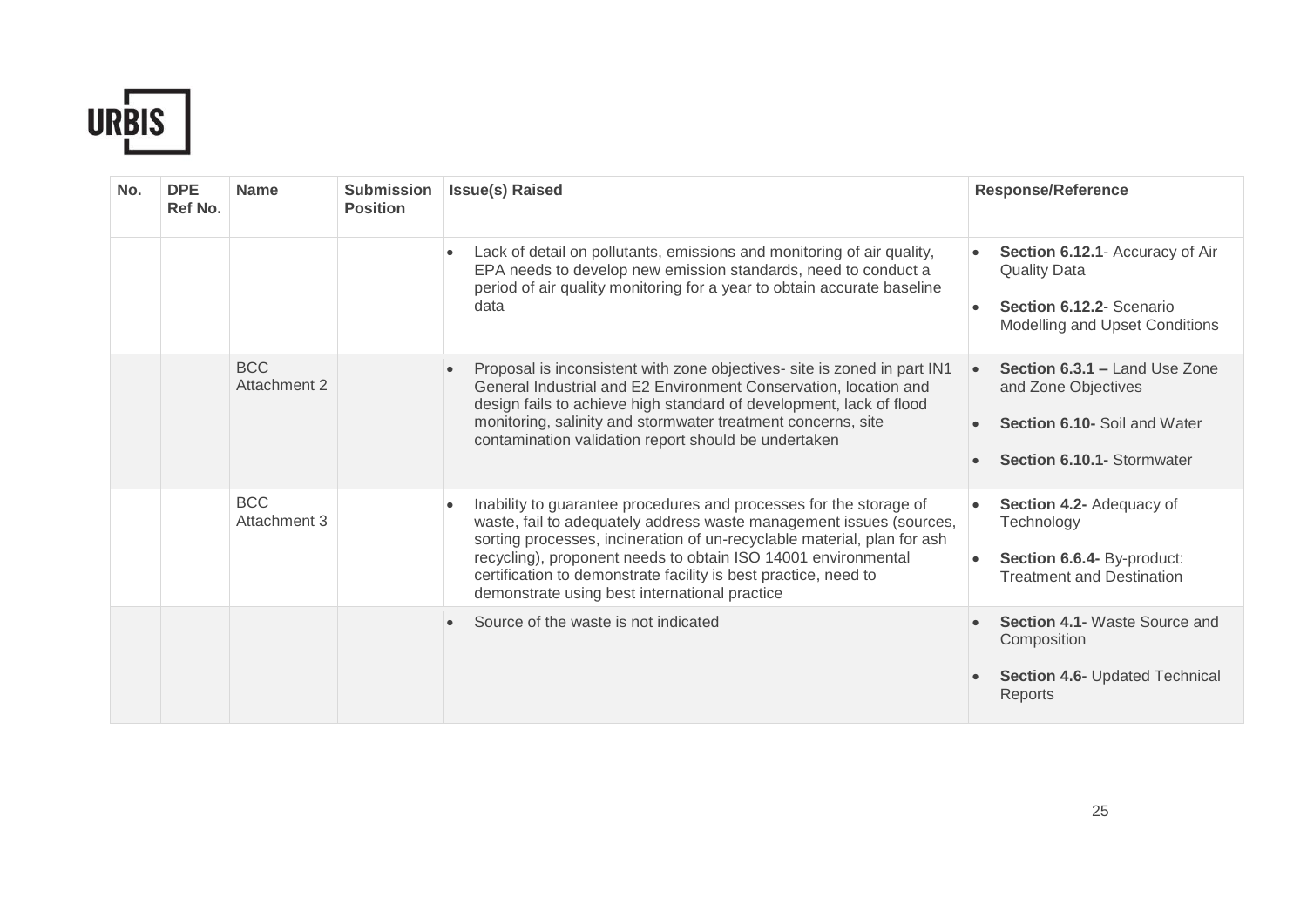

| No. | <b>DPE</b><br>Ref No. | <b>Name</b> | <b>Submission</b><br><b>Position</b> | <b>Issue(s) Raised</b>                                                                                                                                                                                                                                                                                                                         | <b>Response/Reference</b>                                                                                       |
|-----|-----------------------|-------------|--------------------------------------|------------------------------------------------------------------------------------------------------------------------------------------------------------------------------------------------------------------------------------------------------------------------------------------------------------------------------------------------|-----------------------------------------------------------------------------------------------------------------|
|     |                       |             |                                      | Concerns over the accuracy of health assessment and whether NSW<br>Health has reviewed and assessed the proposal                                                                                                                                                                                                                               | Refer NSW Health: Western<br><b>Sydney Local Health District</b><br>Submission<br>Section 6.11- Health Impacts  |
|     |                       |             |                                      | No updated flood modelling has been provided, no details provided for<br>$\bullet$<br>public access to proposed precinct basin. Amended stream erosion<br>index calculations need to be provided. Need to prepare and amend a<br>stormwater management plan for the site, and prepare a flood impact<br>study to assess flooding impacts.      | Section 6.10.1 Stormwater<br>$\bullet$<br>Section 6.10.4- Flooding<br>Section 4.6- Updated Technical<br>Reports |
|     |                       |             |                                      | Gaps in acoustic assessment                                                                                                                                                                                                                                                                                                                    | Section 6.16- Noise Impacts<br>Section 4.6.6: Noise and<br><b>Vibration Assessment: Pacific</b><br>Environment  |
|     |                       |             |                                      | Lack of commitment of applicant to establish community liaison group,<br>$\bullet$<br>visitor information centre, funding of community upgrades, community<br>open day and forums, Community Liaison Group needs to be<br>established, payment of a host fee to council is necessary to respond<br>to impact of the facility on the community. | Section 6.4.1-Community<br>Engagement                                                                           |
|     |                       |             |                                      | Lack of applicant's response to Council's design concerns<br>٠                                                                                                                                                                                                                                                                                 | Section 6.15.1 - Architectural<br>Design                                                                        |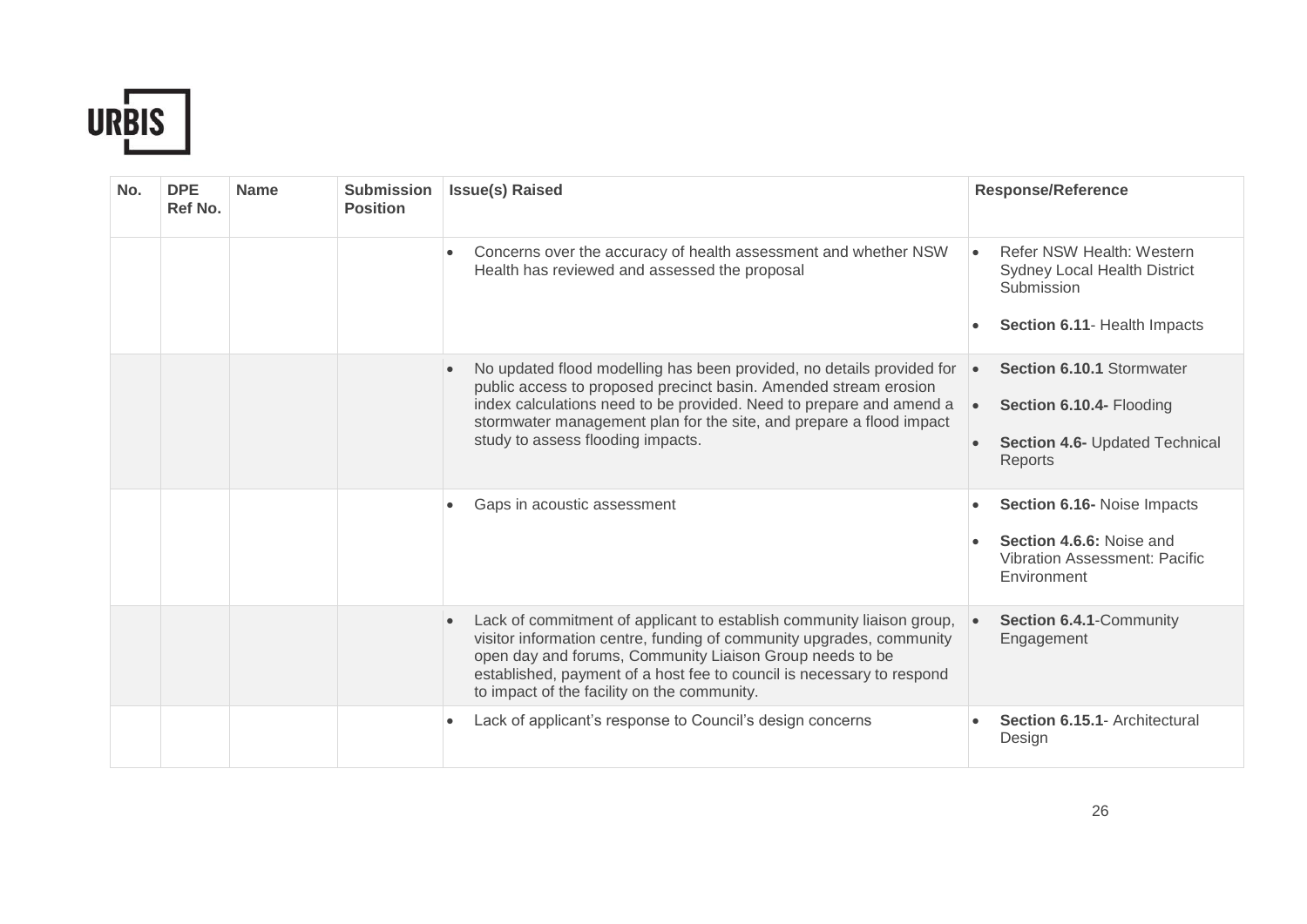

| No. | <b>DPE</b><br>Ref No. | <b>Name</b> | <b>Submission</b><br><b>Position</b> | <b>Issue(s) Raised</b>                                                                                                                                                                                                                                                                                                                          | <b>Response/Reference</b>                                                                                                                                       |
|-----|-----------------------|-------------|--------------------------------------|-------------------------------------------------------------------------------------------------------------------------------------------------------------------------------------------------------------------------------------------------------------------------------------------------------------------------------------------------|-----------------------------------------------------------------------------------------------------------------------------------------------------------------|
|     |                       |             |                                      | Need to confirm if technology is appropriate in an Australian setting,<br>$\bullet$<br>need to demonstrate commitment to research and implementation of<br>new technology as they emerge                                                                                                                                                        | Section 6.8- Adequacy of<br>Technology                                                                                                                          |
|     |                       |             |                                      | Potential impact on aviation airspace, therefore consent should not be<br>$\bullet$<br>approved until the OLS for the Western Sydney Airport is released                                                                                                                                                                                        | Section 6.17.1- Airspace<br>$\bullet$<br>Management (OLS)                                                                                                       |
|     |                       |             |                                      | Must meet EPA Eligible Waste Fuels Guidelines<br>$\bullet$                                                                                                                                                                                                                                                                                      | <b>Section 4.4- Waste Source</b><br>Availability.                                                                                                               |
|     |                       |             |                                      | Operational Environmental Management Plan should be developed to<br>$\bullet$<br>ensure ongoing safekeeping of Aboriginal heritage, Construction<br>Environmental Management Plan should be provided signifying<br>location of conservation areas                                                                                               | Section 6.21.1- Aboriginal<br>Heritage                                                                                                                          |
|     |                       |             |                                      | Detailed plans for bioretention system and demolition basin should be<br>$\bullet$<br>submitted for review, street tree planting system be submitted for<br>review and proposal, no irrigation on nature strip, only trees in<br>development footprint be assessed for removal, all trees in areas<br>designated future development be retained | <b>Section 3.3- Civil and Stormwater</b><br>$\bullet$<br>Management<br>Section 3.2- Vegetation Retention<br>Section 3.2.2- Ecological Offset<br><b>Strategy</b> |
|     |                       |             |                                      | Lack of information on where carbon/methane by products will be<br>$\bullet$<br>disposed of.                                                                                                                                                                                                                                                    | Section 6.6.4- By-product:<br><b>Treatment and Destination</b>                                                                                                  |
|     |                       |             |                                      | Notes that the EfW facility will seriously compromise heath of the<br>$\bullet$<br>residents of Western Sydney.                                                                                                                                                                                                                                 | Section 6.11- Health Impacts                                                                                                                                    |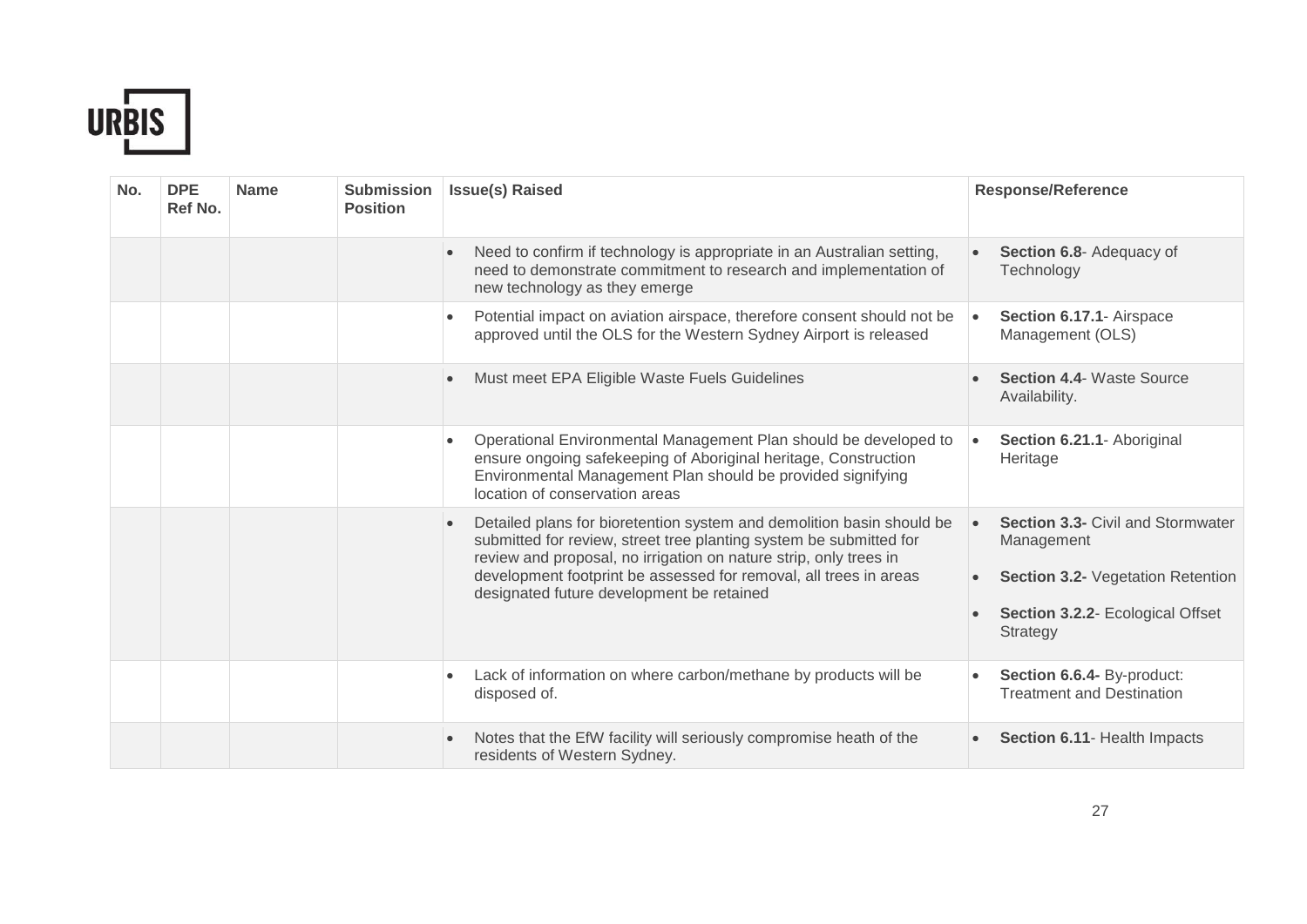

| No. | <b>DPE</b><br>Ref No. | <b>Name</b>                           | <b>Submission</b><br><b>Position</b>                                                                                                                  | <b>Issue(s) Raised</b>                                                                                                                                                                                            | <b>Response/Reference</b>                                                                                                                                                                                                    |                                |
|-----|-----------------------|---------------------------------------|-------------------------------------------------------------------------------------------------------------------------------------------------------|-------------------------------------------------------------------------------------------------------------------------------------------------------------------------------------------------------------------|------------------------------------------------------------------------------------------------------------------------------------------------------------------------------------------------------------------------------|--------------------------------|
| 11. | 183412                | Mulgoa<br>Valley<br>Landcare<br>Group | Objection                                                                                                                                             | Lack of accurate predication of health and environmental impacts<br>considering other comparative developments have occurred in Europe<br>where the climate is significantly different to that of Western Sydney. | Section 6.11- Health Impacts<br>Section 4.2.1- Reference<br><b>Facilities</b>                                                                                                                                                |                                |
|     |                       |                                       |                                                                                                                                                       | Increased truck movements on Western Sydney roads that will<br>contribute to air pollution, traffic congestion and exacerbate the 'heat<br>sink' phenomenon in Western Sydney.                                    | Section 6.14.1- Western Sydney<br><b>Heat Sink</b>                                                                                                                                                                           |                                |
|     |                       |                                       |                                                                                                                                                       | Lack of proponent to identify the cumulative impacts of this heat<br>$\bullet$<br>generating activity with that of the approved Badgerys's Creek Airport.                                                         | Section 7.2.3- Cumulative Impact<br>on Air Quality                                                                                                                                                                           |                                |
|     |                       |                                       |                                                                                                                                                       | Recommends that sensors in the stacks and furnace be installed with<br>$\bullet$<br>the data provided directly to the Environmental Protection Agency<br>$(EPA)$ .                                                | Section 6.12.3- Australian and<br><b>NSW Policy Context and</b><br>Protection                                                                                                                                                |                                |
|     |                       | $\bullet$                             | Concerned about the potential health and safety impact to staff (of<br>nearby distribution centre - over 500m away) as a result of the<br>operations. | Section 7.3.1- Proximity to<br><b>Sensitive Receivers</b>                                                                                                                                                         |                                                                                                                                                                                                                              |                                |
| 12. | 189443                | <b>McKees</b><br>Legal<br>Solutions   | Objection                                                                                                                                             | Concerns raised regarding the type of waste to be incinerated and the<br>$\bullet$<br>safety measures to ensure emissions are not harmful to human health.                                                        | Section 4.1- Waste Source and<br>Composition<br>Section 7.4.5- Safety Risks                                                                                                                                                  |                                |
|     |                       |                                       |                                                                                                                                                       |                                                                                                                                                                                                                   | Lack of any catastrophic modelling. Explosions, implosion or some<br>$\bullet$<br>form of catastrophe there is no modelling to determine the radius and<br>type of impact possible. Need for detailed catastrophic modelling | Section 4.5.1- Upset Scenarios |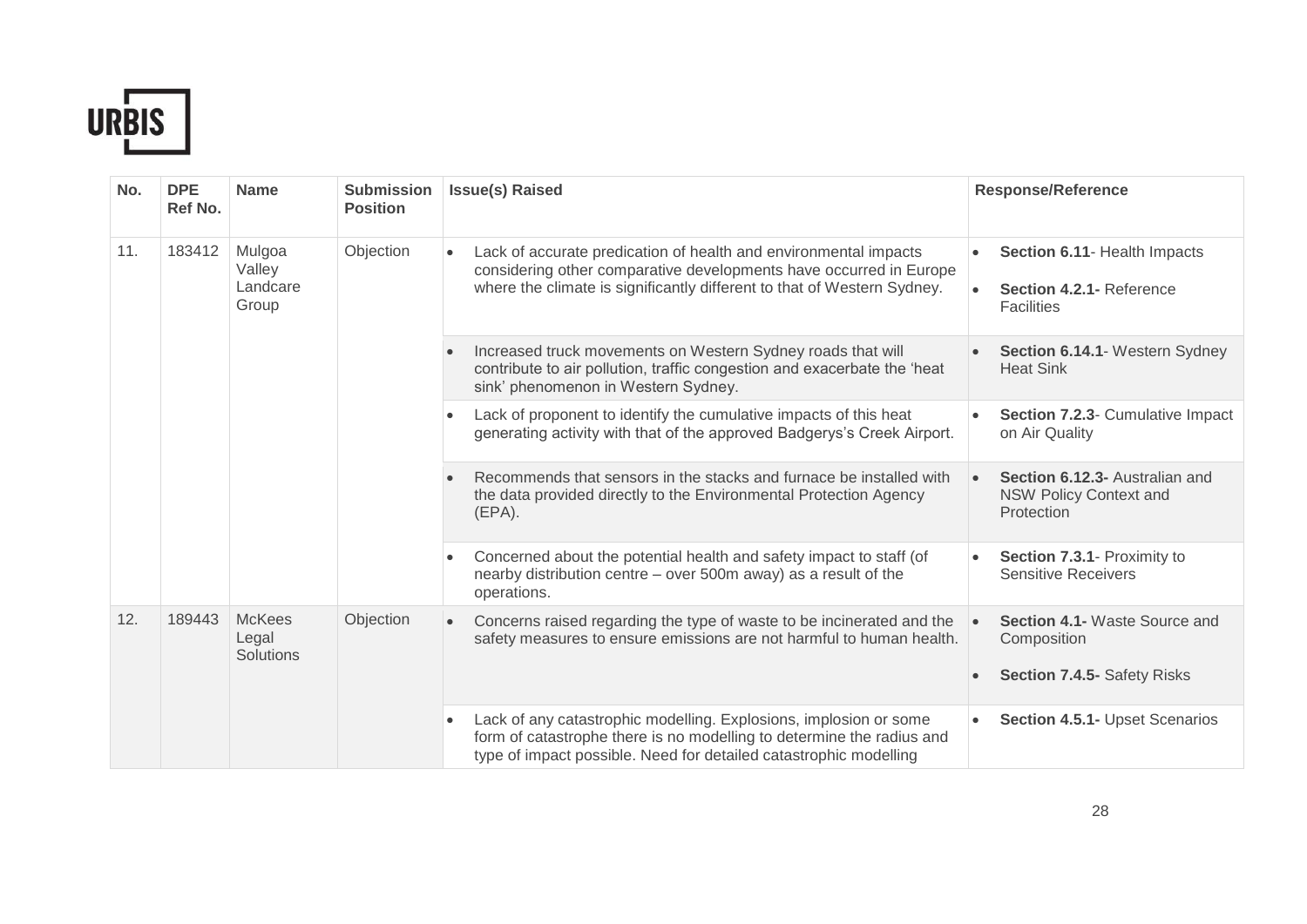

| No. | <b>DPE</b><br>Ref No. | <b>Name</b>                          | <b>Submission</b><br><b>Position</b> | <b>Issue(s) Raised</b>                                                                                                                                                                                                                              | <b>Response/Reference</b>                                                            |
|-----|-----------------------|--------------------------------------|--------------------------------------|-----------------------------------------------------------------------------------------------------------------------------------------------------------------------------------------------------------------------------------------------------|--------------------------------------------------------------------------------------|
|     |                       |                                      |                                      | Failure to Notify nearby businesses                                                                                                                                                                                                                 | Section 6.4.1 - Community<br>Engagement                                              |
|     |                       |                                      |                                      | May cause disruption to Pepkor South East Asia disruption centre<br>which is not acceptable.                                                                                                                                                        | Section 6.3.3- Site Suitability                                                      |
|     |                       |                                      |                                      | Concerned with additional truck movements within the locality.                                                                                                                                                                                      | Section 7.6.1- Impact of<br>Additional Vehicles on Congestion                        |
|     |                       |                                      |                                      | Concerned with noise impacts created by the proposed development<br>together with the additional truck movements                                                                                                                                    | Section 6.16- Noise Impacts<br>$\bullet$<br><b>Section 7.11.4- Traffic Noise</b>     |
|     |                       |                                      |                                      | Argues that the EfW facility promotes more waste generation rather<br>than reduction                                                                                                                                                                | Section 6.7.1- Monopolisation of<br>the Waste Industry and Reduction<br>in Recycling |
|     |                       |                                      |                                      | The proposal will have a negative impact on property values in the<br>host region in suburbs such a Minchinbury, Erskine Park, St Clair and<br>Colyton.                                                                                             | Section 6.21.2- Land Values                                                          |
| 13. | 193821                | <b>NSW</b><br>Legislative<br>Council | Objection                            | The financial burden of the development of this facility should not be<br>borne by the local community but there is currently no proposal to<br>compensate existing residents for the inevitable reduction in their<br>amenity and property values. | Section 6.21.2- Land Values<br>$\bullet$<br>Section 7.8.2- Compensation              |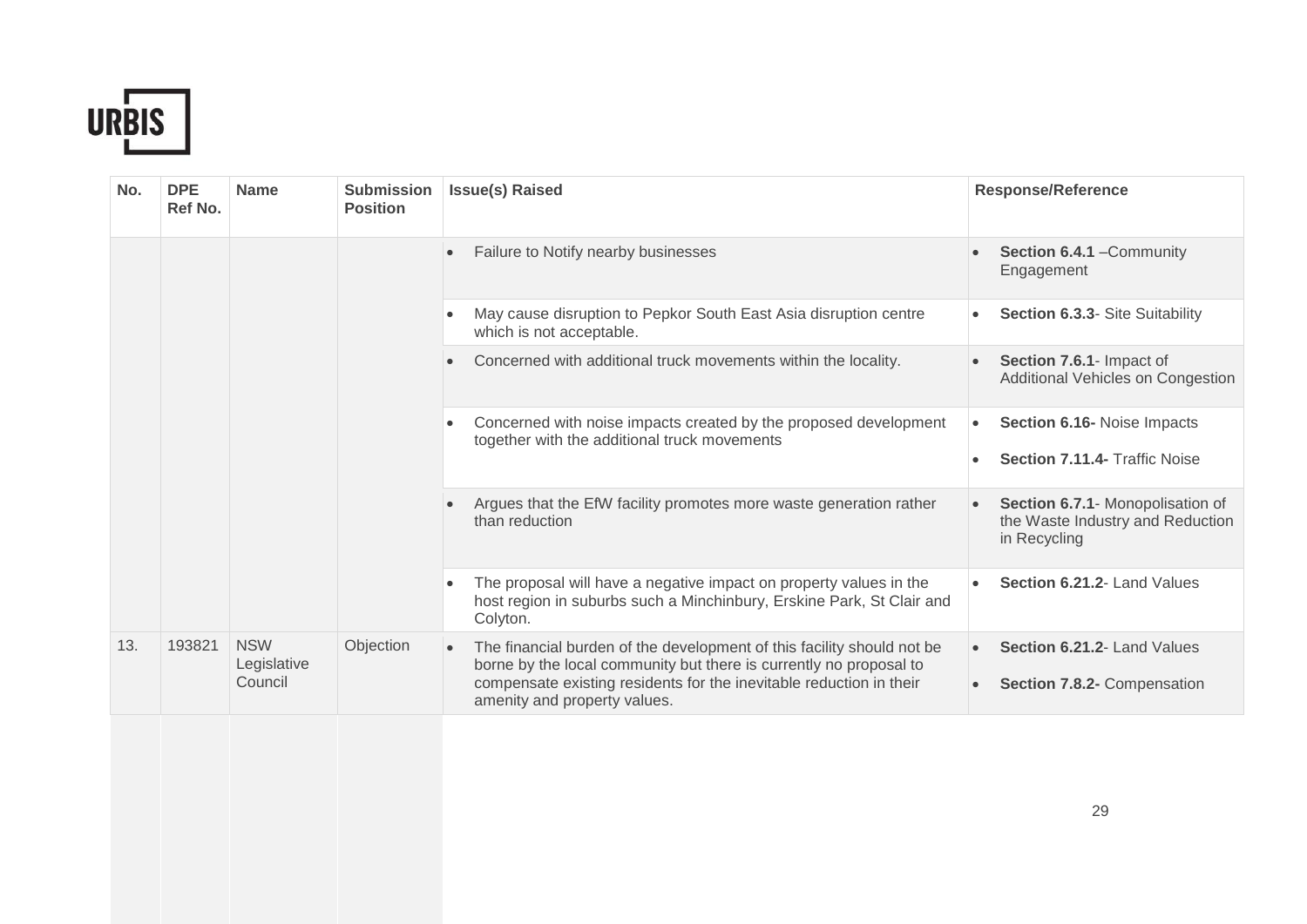

| No. | <b>DPE</b><br>Ref No. | <b>Name</b>                    | <b>Submission</b><br><b>Position</b> | <b>Issue(s) Raised</b>                                                                                                                                                                                                                                                                                                                                            | <b>Response/Reference</b>                                                                               |
|-----|-----------------------|--------------------------------|--------------------------------------|-------------------------------------------------------------------------------------------------------------------------------------------------------------------------------------------------------------------------------------------------------------------------------------------------------------------------------------------------------------------|---------------------------------------------------------------------------------------------------------|
|     |                       |                                |                                      | Concerns with human health. The information provided in the human<br>$\bullet$<br>health risk assessment has led to the Western Sydney Local Health<br>District stating that is does not support the approval of the proposal in<br>its current form, as it was "unable to fully determine the proposed<br>facilities actual or potential impact on human health" | Section 4.6.5- Human Health<br><b>Risk Assessment: AECOM</b><br>Section 6.11- Health Impacts            |
|     |                       |                                |                                      | Requests that Next Generation cease making false and misleading<br>statements in relation to Greenpeace's position on incineration. States<br>that Greenpeace is and always has been opposed to the incineration<br>of waste.                                                                                                                                     | Section 6.21.3- Greenpeace<br>Submission                                                                |
|     |                       |                                |                                      | Recommends that should consent be granted, construction noise<br>$\bullet$<br>monitoring and ongoing air quality monitoring should be undertaken, to<br>ensure compliance with operational air quality and emission criteria.                                                                                                                                     | <b>Section 9- Environmental</b><br><b>Mitigation Measures</b>                                           |
| 14. | 193808                | Greenpeace                     | Objection                            | Argues the application has not demonstrated that the proposal will not<br>$\bullet$<br>result in significant visual impact when viewed from Erskine Park. In<br>particular properties 7-10 Hocking Place & 167-187 Swallow Drive,<br><b>Erskine Park</b>                                                                                                          | Section 6.15.2- Visual Amenity<br>$\bullet$                                                             |
| 15. | 194814                | <b>Penrith City</b><br>Council | Objection                            | <b>Community Comments</b><br>Location and in particular the proximity to residential areas and<br>$\bullet$<br>sensitive sites such as schools and sporting fields is not appropriate                                                                                                                                                                             | Section 7.3.1- Proximity to<br><b>Sensitive Receivers</b>                                               |
|     |                       |                                |                                      | Concerns with the air quality modelling which was used to inform the<br>experts reports including the calculations of emissions and how they<br>considered existing ambient air quality levels                                                                                                                                                                    | Section 6.12- Air Quality Impacts<br>$\bullet$<br>Section 6.12.1 Accuracy of Air<br><b>Quality Data</b> |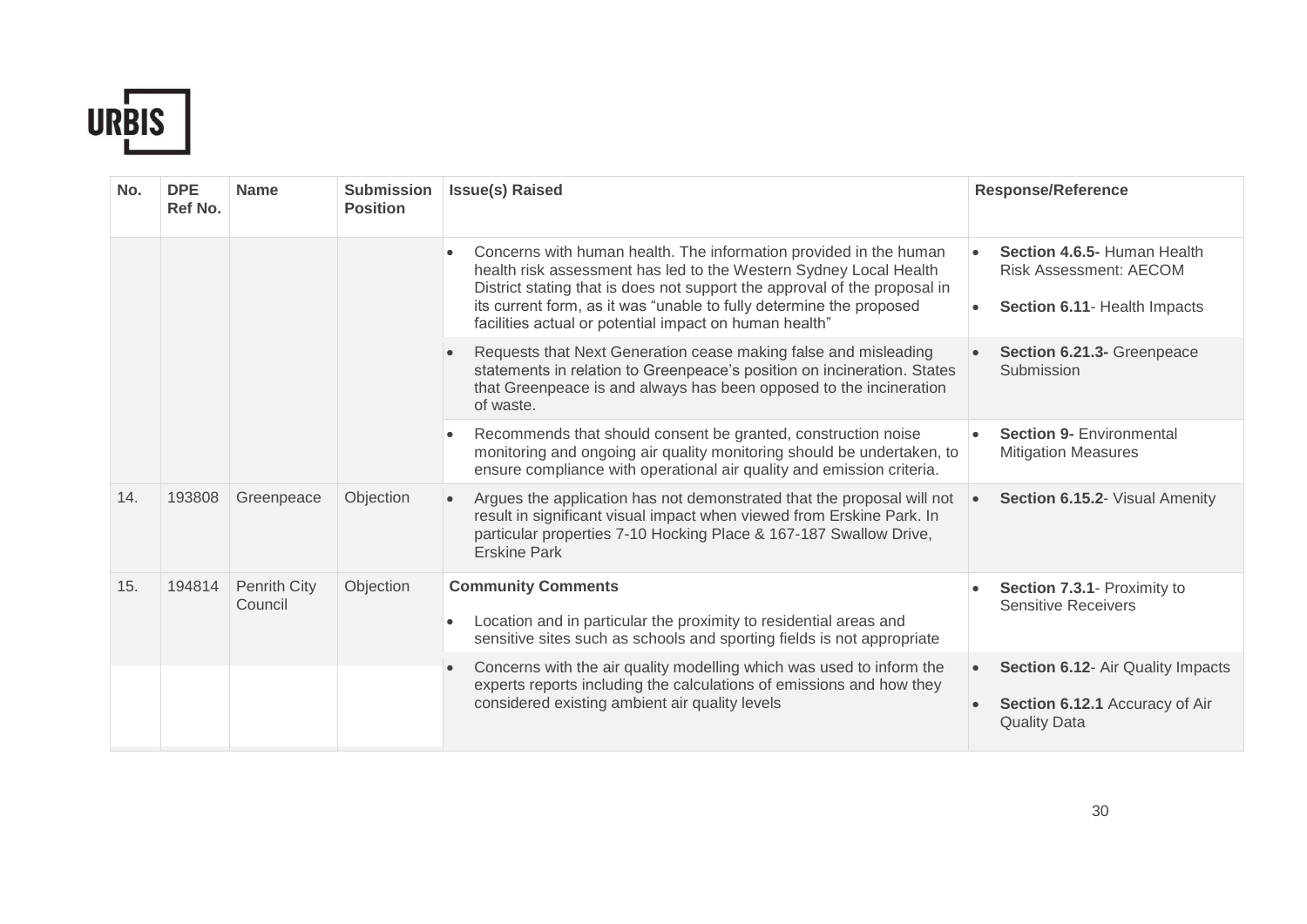

| No. | <b>DPE</b><br>Ref No. | <b>Name</b> | <b>Submission</b><br><b>Position</b> | <b>Issue(s) Raised</b>                                                                                                                                                                       | <b>Response/Reference</b>                                            |
|-----|-----------------------|-------------|--------------------------------------|----------------------------------------------------------------------------------------------------------------------------------------------------------------------------------------------|----------------------------------------------------------------------|
|     |                       |             |                                      | Concerned with the implications of methane production from placing<br>$\bullet$<br>the waste in landfill versus the amount of carbon dioxide which would<br>be produced from its combustion. | <b>Section 6.13- Greenhouse Gas</b><br>Emissions                     |
|     |                       |             |                                      | The levels of Dioxin, Nano Particles and particulate matter <2.5umm<br>which would be resultant in the local area.                                                                           | Section 6.11.1- Particulate<br>$\bullet$<br>Matter: Non-particulates |
|     |                       |             |                                      |                                                                                                                                                                                              | Section 7.1.5- Dioxins                                               |
|     |                       |             |                                      | The ability of the EPA to manage this development in the future given<br>its track record with odour management in the area                                                                  | Section 6.20- Odour<br>$\bullet$                                     |
|     |                       |             |                                      |                                                                                                                                                                                              | <b>Section 9- Environmental</b><br><b>Mitigation Measures</b>        |
|     |                       |             |                                      | The extent of notification which was undertaken.                                                                                                                                             | Section 6.4.1- Community<br>Engagement                               |
|     |                       |             |                                      | The number and location of truck movements                                                                                                                                                   | Section 4.6.5- Updated SIDRA<br>Modelling                            |
|     |                       |             |                                      |                                                                                                                                                                                              | Section 6.18- Traffic and Parking<br>Impacts                         |
|     |                       |             |                                      | The SSD process resulting in the State Government removing decision .<br>making from Council and the Community                                                                               | Section 6.4.2- Project<br><b>Classification and Timeframes</b>       |
|     |                       |             |                                      | The length of process to assess the application and uncertainty<br>٠<br>regarding the outcome                                                                                                | Section 6.4.2- Project<br><b>Classification and Timeframes</b>       |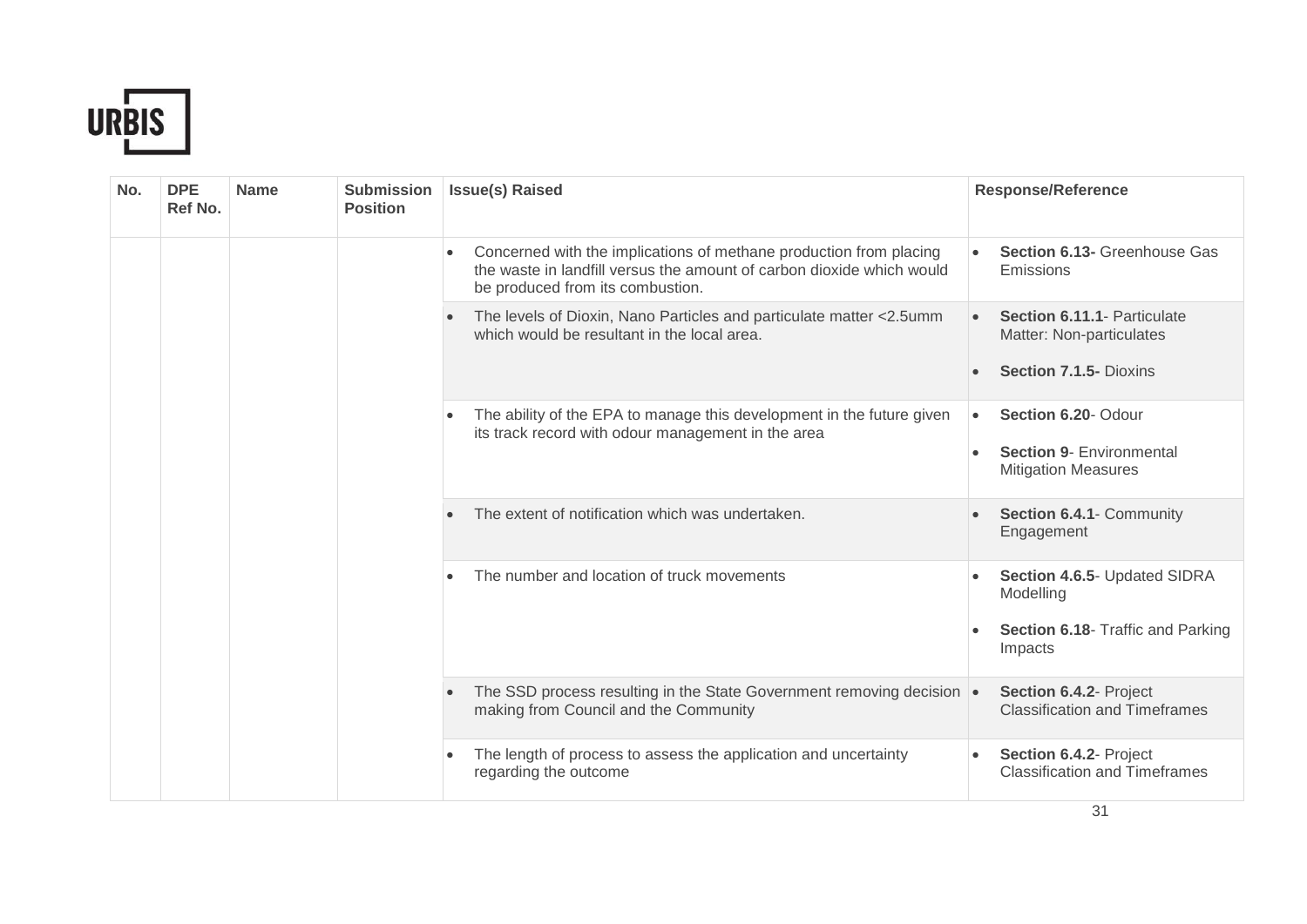

| No. | <b>DPE</b><br>Ref No. | <b>Name</b> | <b>Submission</b><br><b>Position</b> | <b>Issue(s) Raised</b>                                                                                                                                    | <b>Response/Reference</b>                                                                                                        |
|-----|-----------------------|-------------|--------------------------------------|-----------------------------------------------------------------------------------------------------------------------------------------------------------|----------------------------------------------------------------------------------------------------------------------------------|
|     |                       |             |                                      | Impacts on water supply and reservoirs                                                                                                                    | Section 6.10.2- Water Availability<br>and Capacity of Infrastructure<br>Section 7.3.2- Proximity to<br><b>Prospect Reservoir</b> |
|     |                       |             |                                      | The proposed temperature of the incineration process being lower<br>than in European examples                                                             | Section 4.2.1- Reference<br><b>Facilities</b><br>Section 6.6.3- Waste Mixing and<br>Homogenisation                               |
|     |                       |             |                                      | Concerns around the plant shutting down at 39 degrees which is<br>common in Western Sydney and then producing higher emission level<br>at re-commencement | Section 7.15.2- Facility shutdown<br>at 37 degrees                                                                               |
|     |                       |             |                                      | Compliance history of the parent waste management company and<br>$\bullet$<br>previous breaches at other locations                                        | Section 6.5- Operation<br>$\bullet$<br>Section 7.9.1- History of EPA<br><b>Breaches</b>                                          |
|     |                       |             |                                      | The type of waste entering the facility and accuracy of the proposal<br>visual screening process to ensure compliance                                     | Section 4.1- Waste Source and<br>Composition<br>Section 6.6- Waste Source and<br>Composition                                     |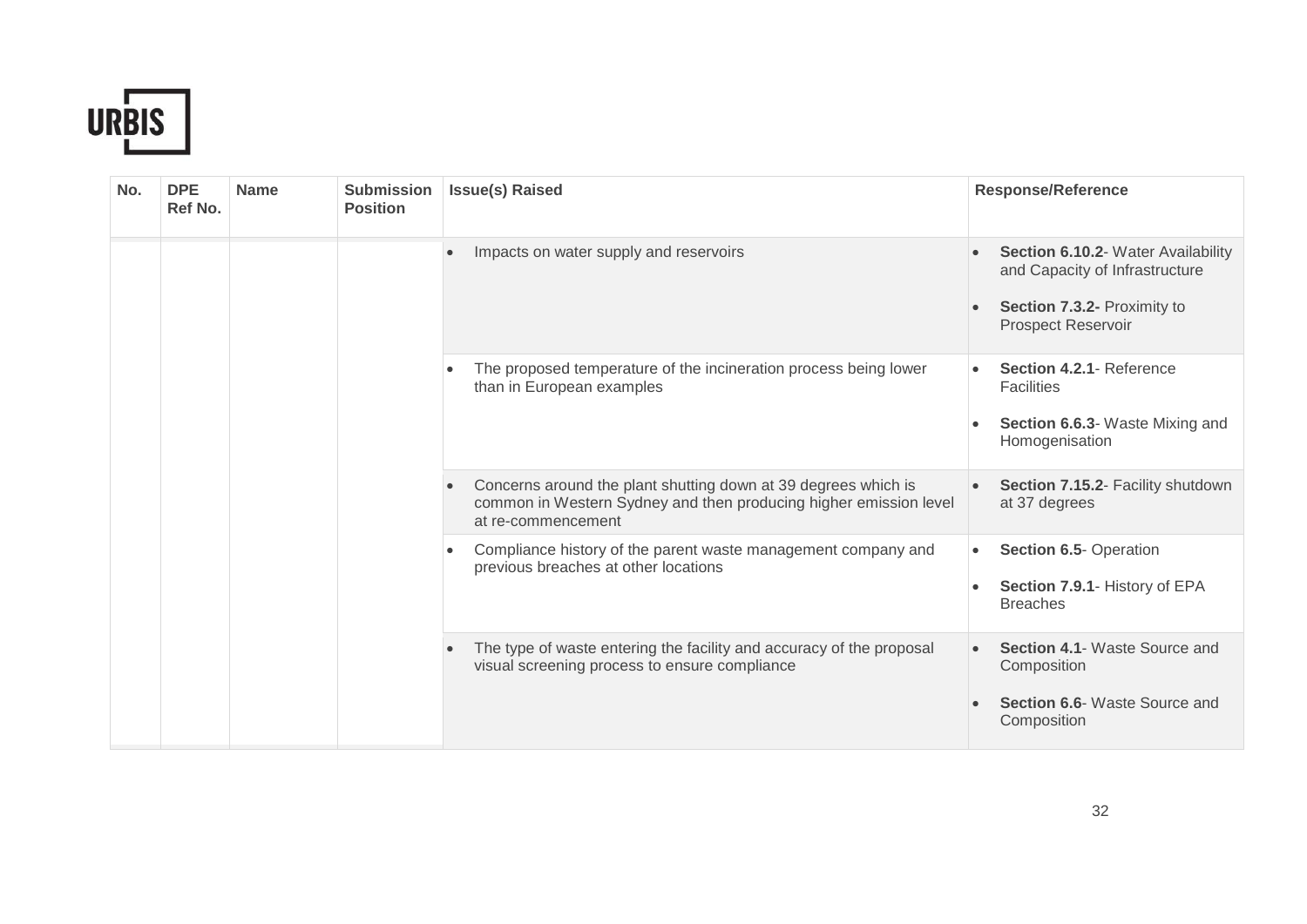

| No. | <b>DPE</b><br>Ref No. | <b>Name</b> | <b>Submission</b><br><b>Position</b> | <b>Issue(s) Raised</b>                                                                                                                                                                                                                                                                                                                                                                                                                                                                                                                                                                           | <b>Response/Reference</b>                                                                                                                                                                                 |
|-----|-----------------------|-------------|--------------------------------------|--------------------------------------------------------------------------------------------------------------------------------------------------------------------------------------------------------------------------------------------------------------------------------------------------------------------------------------------------------------------------------------------------------------------------------------------------------------------------------------------------------------------------------------------------------------------------------------------------|-----------------------------------------------------------------------------------------------------------------------------------------------------------------------------------------------------------|
|     |                       |             |                                      | Concerns with the amended Human Health Risk Assessment based<br>$\bullet$<br>upon technical data assumptions which are based on feedstock which<br>is not detailed in full.                                                                                                                                                                                                                                                                                                                                                                                                                      | <b>Section 4.1- Waste Source and</b><br>Composition<br><b>Section 6.6-</b> Waste Source and<br>Composition<br>Section 6.11- Health Impacts<br><b>Section 4.6- Updated Technical</b><br>Reports            |
|     |                       |             |                                      | The implications of methane production from placing the waste in<br>landfill versus the amount of carbon dioxide which would be produced<br>from its combustion                                                                                                                                                                                                                                                                                                                                                                                                                                  | <b>Section 6.13- Greenhouse Gas</b><br>Emissions                                                                                                                                                          |
|     |                       |             |                                      | The amended Human Health Risk Assessment (HHRA) is based upon<br>$\bullet$<br>technical data assumptions and associated stack emission<br>calculations which are in turn dependent upon parameters such as<br>feedstock. The Jacobs review identified that references provided in the<br>report for various fuel types are of a confidential nature and only<br>available to the EPA and DPE. There, a completed, thorough and<br>rigorous assessment with considerations of all available information<br>pertaining to the operation of the facility is required to be undertaken<br>by the EPA | <b>Section 4.1- Waste Source and</b><br>$\bullet$<br>Composition<br><b>Section 6.6-</b> Waste Source and<br>∣∙<br>Composition<br>Section 4.6.5: Human Health<br>Risk Assessment: AECOM,<br>September 2017 |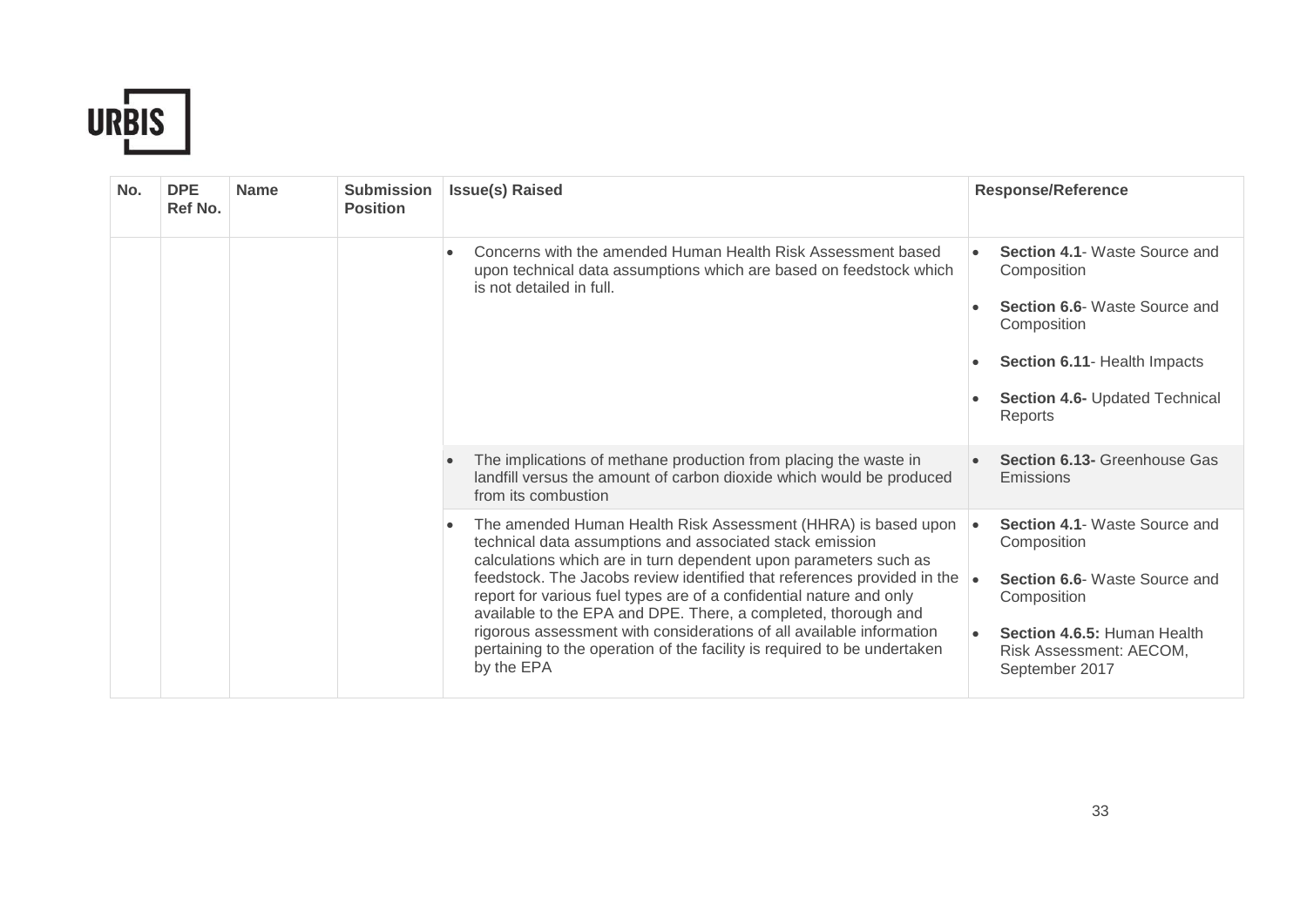

| No. | <b>DPE</b><br>Ref No. | <b>Name</b>                              | <b>Submission</b><br><b>Position</b> | <b>Issue(s) Raised</b>                                                                                                                                                                                                                                                                                                 | <b>Response/Reference</b>                                                           |                                                                                                                                                                              |                                                                                                               |
|-----|-----------------------|------------------------------------------|--------------------------------------|------------------------------------------------------------------------------------------------------------------------------------------------------------------------------------------------------------------------------------------------------------------------------------------------------------------------|-------------------------------------------------------------------------------------|------------------------------------------------------------------------------------------------------------------------------------------------------------------------------|---------------------------------------------------------------------------------------------------------------|
|     |                       |                                          |                                      | <b>Additional information required:</b><br>The applicant is requested to provide an electronic copy of the SIDRA<br>6 modelling of the surrounding intersections, in particular the<br>Wallgrove Road and Wonderland Drive intersection, to allow further<br>assessment of the traffic impacts of the proposal.        | Section 4.6.11- Updated SIDRA<br>Modelling, Traffix<br>Section 6.18.4- RMS Concerns |                                                                                                                                                                              |                                                                                                               |
|     |                       |                                          |                                      | Further clarification is requested from the applicant regarding the<br>$\bullet$<br>proposed future access to Archbold Road. The applicant is requested<br>to align the proposal with the revised RMS intersection location so that<br>the development is consistent with the RMS concept design for<br>Archbold Road. | Section 6.18.4- RMS Concerns                                                        |                                                                                                                                                                              |                                                                                                               |
| 16. | 194993                | Roads and<br>Maritime<br><b>Services</b> |                                      |                                                                                                                                                                                                                                                                                                                        | Comments                                                                            | Further clarification is requested from the applicant regarding the<br>proposed access road from Honeycomb Drive. Road design details<br>should be provided for assessments. | Section 6.18.4- RMS Concerns                                                                                  |
|     |                       |                                          |                                      |                                                                                                                                                                                                                                                                                                                        | $\bullet$<br>how all waste will be appropriately sorted.                            | Argues the source of waste is unclear and the inability of the applicant<br>to guarantee procedures and processes that satisfactorily demonstrate                            | Section 6.6- Waste Source and<br>Composition<br><b>Section 9- Environmental</b><br><b>Mitigation Measures</b> |
|     |                       |                                          |                                      | No provision of quality longitude data on the impact to a persons'<br>$\bullet$<br>health, particularly in relation to the health of children.                                                                                                                                                                         | Section 6.11- Health Impacts<br>$\bullet$<br>Section 7.1.7- Children's Health       |                                                                                                                                                                              |                                                                                                               |
| 17. | 191003                | Minchinbury<br><b>Public School</b>      | Objection                            | Current state environmental legislation will not provide the community<br>$\bullet$<br>with sufficient protection from its likely emissions.                                                                                                                                                                           | Section 6.12.3- Australian and<br>$\bullet$<br>NSW Policy Context and<br>Protection |                                                                                                                                                                              |                                                                                                               |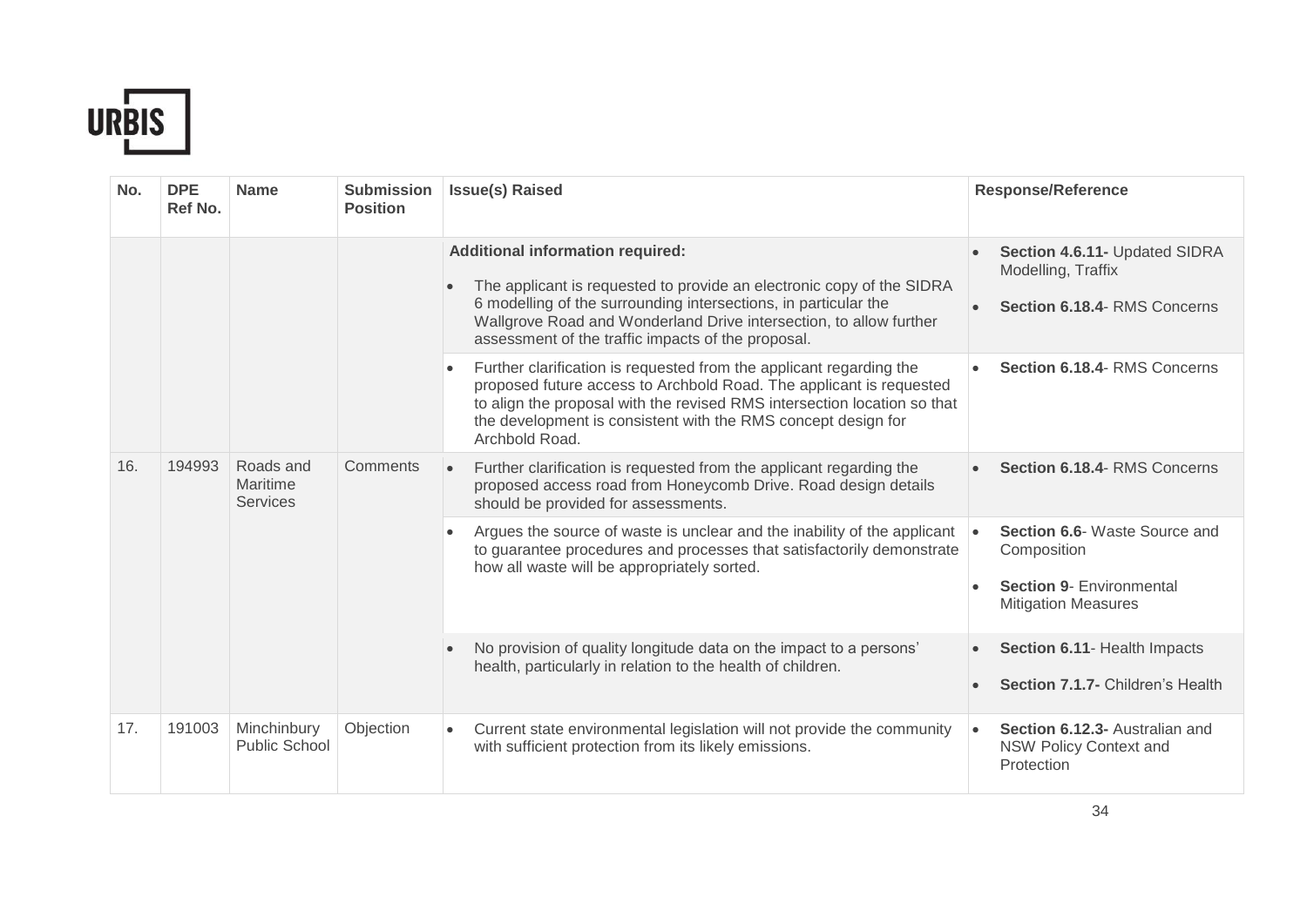

| No. | <b>DPE</b><br>Ref No. | <b>Name</b>                                                                                             | <b>Submission</b><br><b>Position</b> | <b>Issue(s) Raised</b>                                                                                                                                                                                                                                                     | <b>Response/Reference</b>                                                      |
|-----|-----------------------|---------------------------------------------------------------------------------------------------------|--------------------------------------|----------------------------------------------------------------------------------------------------------------------------------------------------------------------------------------------------------------------------------------------------------------------------|--------------------------------------------------------------------------------|
|     |                       |                                                                                                         |                                      | Refer to community submissions                                                                                                                                                                                                                                             | <b>N/A-</b> Proforma Submission                                                |
|     |                       |                                                                                                         |                                      | Recommends that additional land containing endangered ecological<br>$\bullet$<br>communities be retained within the development footprint and/or offsite<br>offsets provided.                                                                                              | <b>Section 3.2- Vegetation Retention</b>                                       |
| 18. | 190761                | Resident<br>supporting<br><b>Blacktown</b><br><b>City Council</b><br>submission<br>(proforma<br>letter) | Objection                            | Considers that if options for onsite offsetting are limited or not feasible,<br>$\bullet$<br>then an effort to secure offsite offsets should be made and<br>documented. DPE should be satisfied that all reasonable attempts<br>have been made to procure offsite offsets. | Section 3.2.2- Ecological Offset<br>Strategy                                   |
| 19. | 195001                | Office of<br>Environment<br>and Heritage                                                                | Comments                             | Concerned with the level of Dioxin-like substances in the Sydney air<br>shed in the HHRA                                                                                                                                                                                   | Section 6.11- Health Impacts<br>Section 7.1.5- Dioxins                         |
|     |                       |                                                                                                         |                                      | Why is Hydrogen Fluoride not included in the Ambient Air Quality<br>NEPM? What is the long-term effects of this chemical at a variety of<br>measurable levels on both a) human health and b) the environmental<br>(both water and air).                                    | Section 6.11- Health Impacts<br>Section 6.12- Air Quality Impacts<br>$\bullet$ |
| 20. | 190593                | Karma<br>Waters                                                                                         | Objection                            | Why are multiple exposure pathways analysis tests not being used for<br>$\bullet$<br>all the dioxin-like substances and heavy metals that can accumulate in<br>the air for such a project?                                                                                 | Section 6.11- Health Impacts                                                   |
|     |                       |                                                                                                         |                                      | The current NHMRC draft document refence from 2010 is not<br>considered relevant.                                                                                                                                                                                          | Section 6.11- Health Impacts                                                   |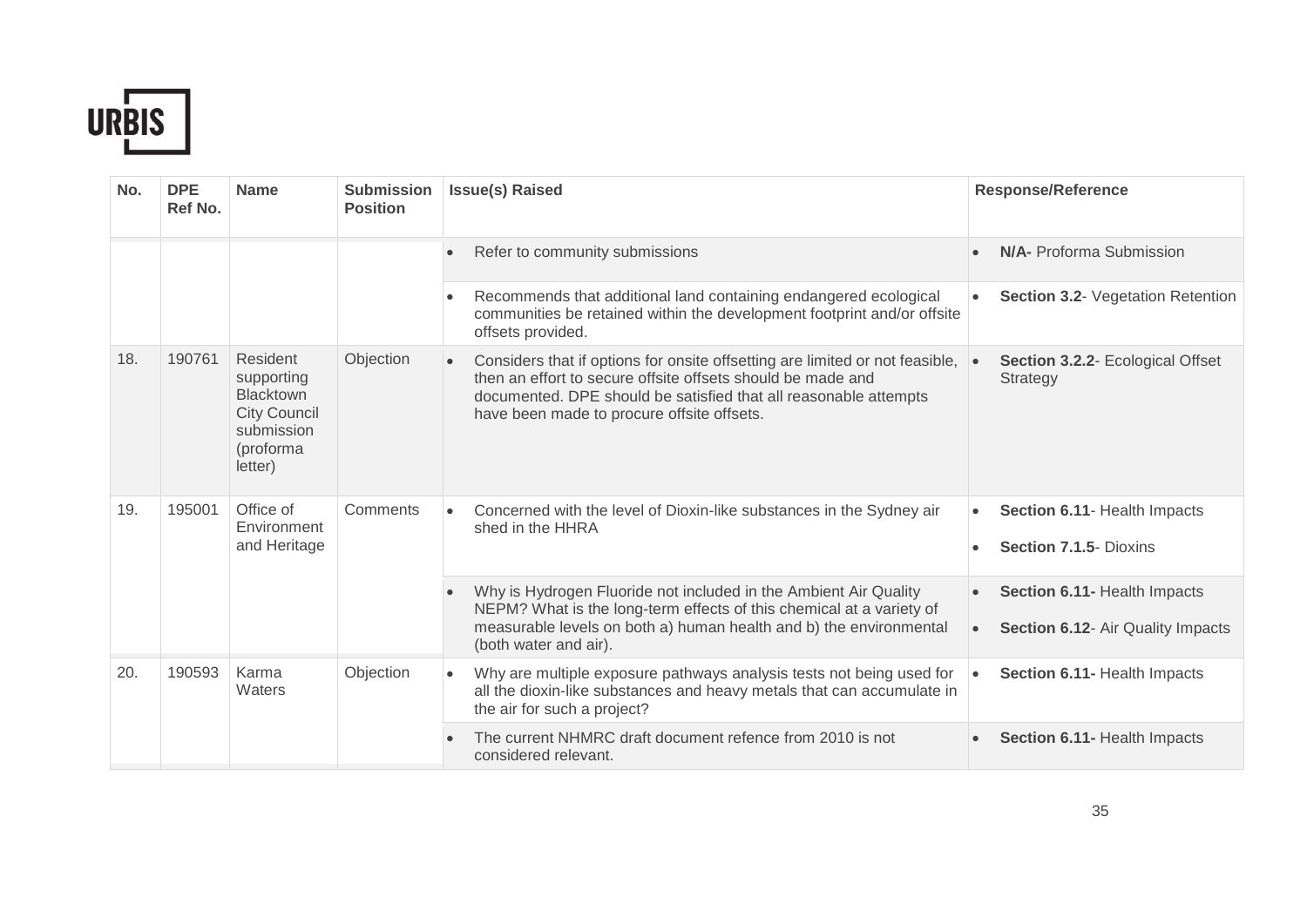

| No. | <b>DPE</b><br>Ref No. | <b>Name</b> | <b>Submission</b><br><b>Position</b> | <b>Issue(s) Raised</b>                                                                                                                                                                                                                                                                           | <b>Response/Reference</b>                                                                                                                                          |
|-----|-----------------------|-------------|--------------------------------------|--------------------------------------------------------------------------------------------------------------------------------------------------------------------------------------------------------------------------------------------------------------------------------------------------|--------------------------------------------------------------------------------------------------------------------------------------------------------------------|
|     |                       |             |                                      | What are the long term plans to mitigate the threats to human health<br>$\bullet$<br>within a span of approximately 50kms, listing each mitigatory<br>implement per/km.                                                                                                                          | Section 6.11- Health Impacts<br>$\bullet$<br><b>Section 9- Environmental</b><br><b>Mitigation Measures</b>                                                         |
|     |                       |             |                                      | Why not all of the metals listed in Section 2.1 are listed in Section 2.2<br>- what is the reason? Why are these metals no longer being<br>considered? Please table a chart of all metals expected to be used<br>and their long term effects on both a)human health and b) the<br>environmental. | Section 4.6- Updated Technical<br>Reports                                                                                                                          |
|     |                       |             |                                      | Will you take full responsibility for infant mortality and deformity due to<br>$\bullet$<br>the contaminants likely to be ingested in the breast milk of the affected<br>mothers?                                                                                                                | Section 6.11- Health Impacts<br><b>Section 9- Environmental</b><br><b>Mitigation Measures</b>                                                                      |
|     |                       |             |                                      | Poor assessment, poor testing, poor and gross miscalculations and<br>the cumulative and detrimental effect this proposal will have on human<br>and environmental health.                                                                                                                         | Section 6.12.1- Accuracy of Air<br><b>Quality Data</b><br>Section 6.11- Health Impacts<br>Section 4.6.5: Human Health<br>Risk Assessment: AECOM,<br>September 2017 |
|     |                       |             |                                      | Why is Hydrogen Fluoride not included in the Ambient Air Quality<br>$\bullet$<br>NEPM? What is the long-term effects of this chemical at a variety of<br>measurable levels on both a) human health and b) the environmental<br>(both water and air)                                              | Section 6.12- Air Quality Impacts                                                                                                                                  |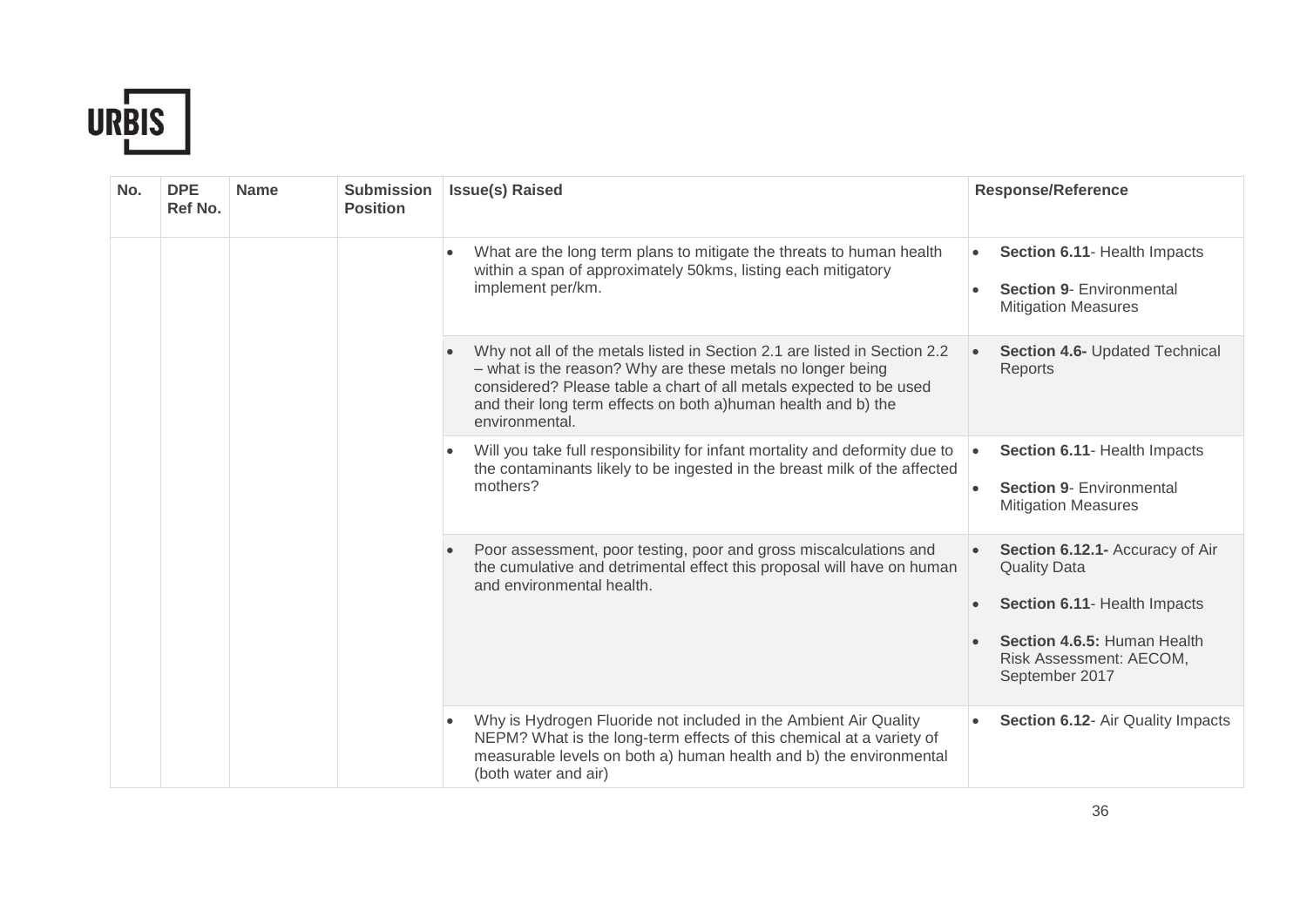

| No. | <b>DPE</b><br>Ref No. | <b>Name</b>                                                                      | <b>Submission</b><br><b>Position</b> | <b>Issue(s) Raised</b>                                                                                                                                                                                                                                                                                                                  | <b>Response/Reference</b>                                                                                                                        |                                                                                                                                                                                                                 |                                                                               |
|-----|-----------------------|----------------------------------------------------------------------------------|--------------------------------------|-----------------------------------------------------------------------------------------------------------------------------------------------------------------------------------------------------------------------------------------------------------------------------------------------------------------------------------------|--------------------------------------------------------------------------------------------------------------------------------------------------|-----------------------------------------------------------------------------------------------------------------------------------------------------------------------------------------------------------------|-------------------------------------------------------------------------------|
|     |                       |                                                                                  |                                      | Paragraph justifying using only the USEPA IRIS as a source of toxicity<br>refence values for individual chemicals. This is not in line with Australia<br>guidance - why have you therefore chose USEPA IRIS as a source?                                                                                                                | Section 6.12- Air Quality Impacts                                                                                                                |                                                                                                                                                                                                                 |                                                                               |
|     |                       |                                                                                  |                                      | Seriously comprise amenity of the residents of Western Sydney.                                                                                                                                                                                                                                                                          | Section 7.18.2- Quality of Life<br>$\bullet$                                                                                                     |                                                                                                                                                                                                                 |                                                                               |
|     |                       |                                                                                  |                                      | No comments as there are no current mineral, coal or petroleum titles<br>over the site.                                                                                                                                                                                                                                                 | N/A<br>$\bullet$                                                                                                                                 |                                                                                                                                                                                                                 |                                                                               |
|     |                       |                                                                                  |                                      |                                                                                                                                                                                                                                                                                                                                         |                                                                                                                                                  | The proposal is not consistent with over 100 years of environmental<br>regulation to improve urban air quality by removing incinerators and<br>power stations and other sources of pollutants from urban areas. | Section 6.12.3- Australian and<br><b>NSW Policy Context and</b><br>Protection |
| 21. | 194995                | Department<br>of Industry                                                        | Comments                             | With respect to the calculation of final ground level concentrations, we<br>note that the same stack parameters and the same in-stack<br>concentrations are used as in the previous risk assessment, and yet<br>there is a 10 fold decrease in the calculated ground level<br>concentrations.                                           | <b>Section 4.5- Scenario Modelling</b><br>Section 6.12.1- Accuracy of Air<br><b>Quality Data</b><br>Section 6.19- Preliminary Hazard<br>Analysis |                                                                                                                                                                                                                 |                                                                               |
| 22. | 195777                | <b>NSW Health</b><br>Western<br><b>Sydney Local</b><br>Health<br><b>District</b> | Objection                            | The differences in feedstock and relationship to air quality is not<br>addressed. The feedstock for this incinerator will have large amounts<br>of building waste and car flock in addition to putrescible waste. Similar<br>incinerators in the UK and Europe have a very different feedstock due<br>to better recycling efficiencies. | Section 4.1- Waste Source and<br>Composition<br>Section 4.2.1- Reference<br>$\bullet$<br><b>Facilities</b>                                       |                                                                                                                                                                                                                 |                                                                               |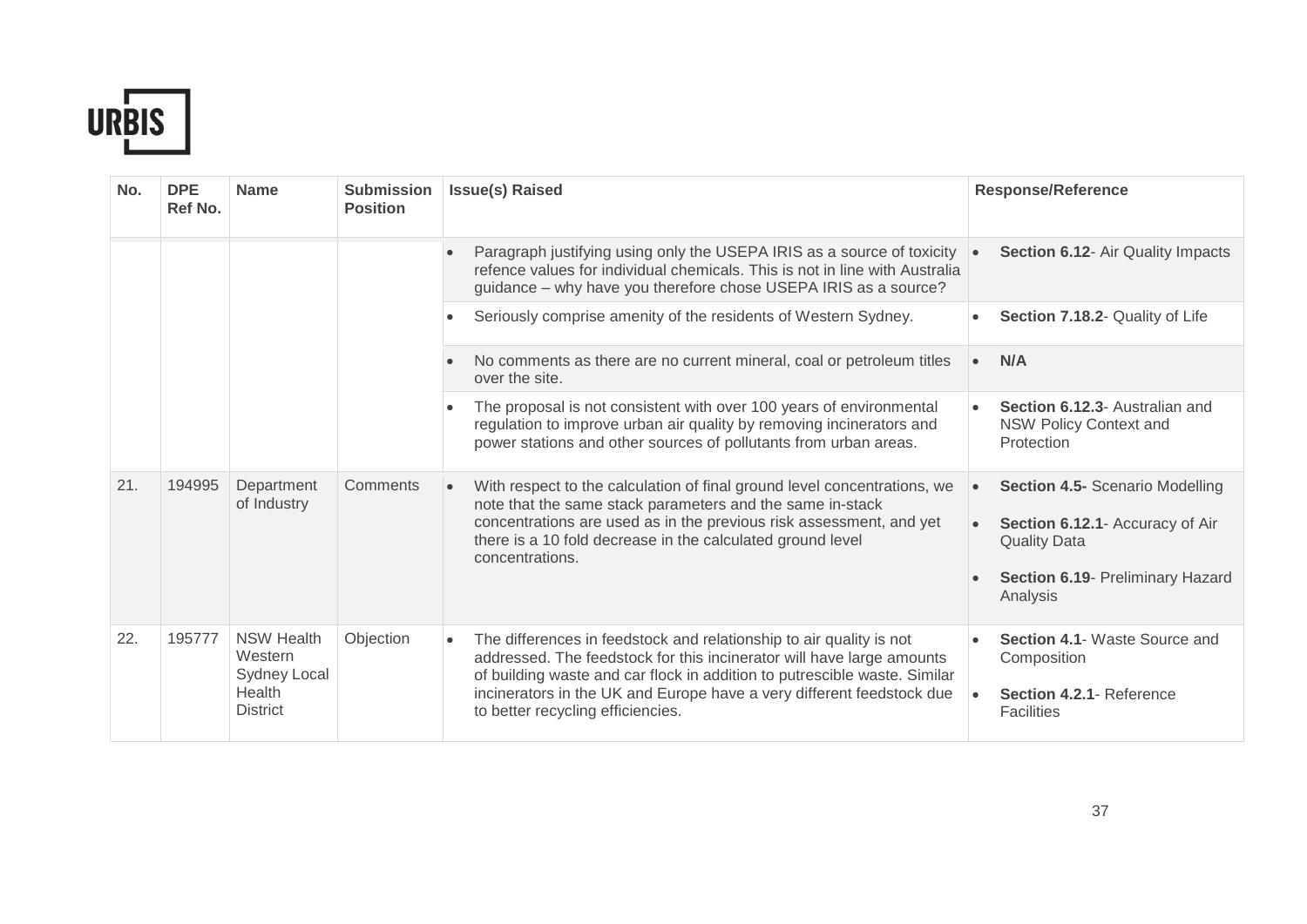

| No. | <b>DPE</b><br>Ref No. | <b>Name</b>                            | <b>Submission</b><br><b>Position</b> | <b>Issue(s) Raised</b>                                                                                                                                                                                                                                                                                                                                                                                                | <b>Response/Reference</b>                                                                                                                                                                         |           |
|-----|-----------------------|----------------------------------------|--------------------------------------|-----------------------------------------------------------------------------------------------------------------------------------------------------------------------------------------------------------------------------------------------------------------------------------------------------------------------------------------------------------------------------------------------------------------------|---------------------------------------------------------------------------------------------------------------------------------------------------------------------------------------------------|-----------|
|     |                       |                                        |                                      | Recommends that the riparian corridor along the Ropes Creek<br>Tributary should be protected and rehabilitated with fully structured<br>local native vegetation (trees, shrubs and groundcover species).                                                                                                                                                                                                              | Section 3.2.3- Riparian<br>Revegetation                                                                                                                                                           |           |
|     |                       |                                        |                                      | Further details required regarding the potential salinity impacts of<br>$\bullet$<br>constructing the basin in the riparian corridor if high salinity levels are<br>found in the area.                                                                                                                                                                                                                                | Section 6.10- Soil and Water                                                                                                                                                                      |           |
| 23. | 194999                | Department<br>of Primary<br>Industries | Comments                             | In relation to groundwater the proposed mitigation measures should<br>include a program of baseline groundwater monitoring prior to<br>commencement of works. Monitoring should be continued during<br>construction and during the operation phase of the project. The<br>monitoring should relate to water levels and water quality and be used<br>to develop a Trigger Action Response Plan for any adverse events. | Section 6.10- Soil and Water<br>$\bullet$<br><b>Section 9- Environmental</b><br><b>Mitigation Measures</b>                                                                                        |           |
|     |                       |                                        |                                      |                                                                                                                                                                                                                                                                                                                                                                                                                       |                                                                                                                                                                                                   | $\bullet$ |
|     |                       |                                        |                                      | The assessment of emissions from waste incineration has been<br>$\bullet$<br>undertaken based on a theoretical design fuel composed of numerous<br>waste streams with different but specific carbon make up. The<br>resulting emissions estimation may not be conservative if the fuel<br>contains a lower carbon content and/or high content of fossil derived<br>carbon than the assessed design fuel.              | <b>Section 3- Proposed Project</b><br>Amendments<br><b>Section 4.1- Waste Source and</b><br>Composition<br><b>Section 4.1.3- Waste Audits</b><br><b>Section 4.6- Updated Technical</b><br>Reports |           |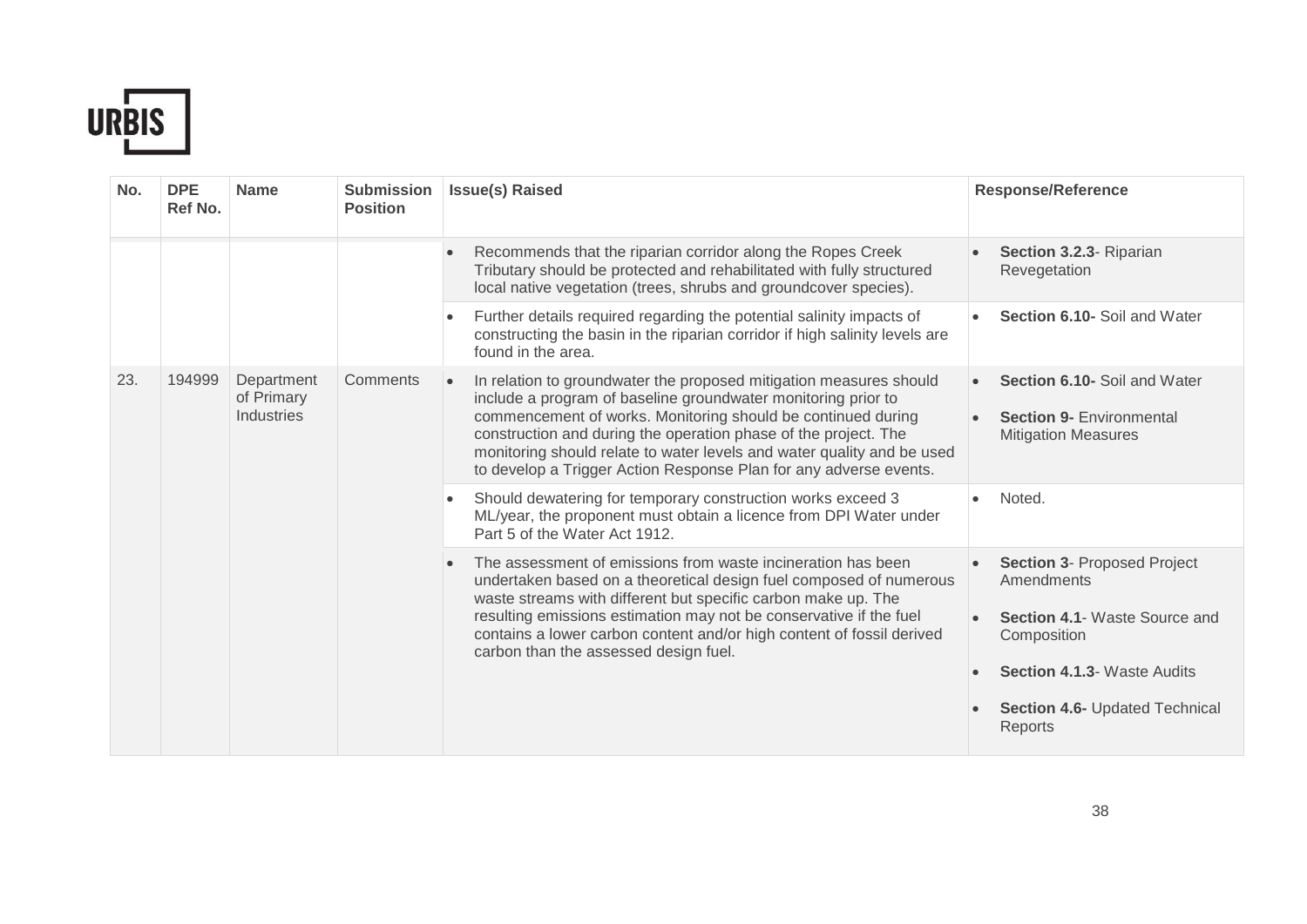

| No. | <b>DPE</b><br>Ref No. | <b>Name</b>                                                                 | <b>Submission</b><br><b>Position</b> | <b>Issue(s) Raised</b>                                                                                                                                                                                                                                                                                                      | <b>Response/Reference</b>                                                                                                                            |
|-----|-----------------------|-----------------------------------------------------------------------------|--------------------------------------|-----------------------------------------------------------------------------------------------------------------------------------------------------------------------------------------------------------------------------------------------------------------------------------------------------------------------------|------------------------------------------------------------------------------------------------------------------------------------------------------|
|     |                       |                                                                             |                                      | The estimation of grid emissions is highly dependent on the input<br>values and assumptions and some of the facility design information<br>used in the GGA is not referenced or justified.                                                                                                                                  | Section 4.6- Updated Technical<br>Reports                                                                                                            |
| 24  | 197270                | <b>EPA</b><br>Attachment<br>A- Review of<br>Greenhouse<br>Gas<br>Assessment | Objection                            | Use of the current Scope 2 emission factor for NSW results in a<br>$\bullet$<br>slightly lower value for CO2-e diverted from the main electricity<br>grid and therefore an estimated increase in net GHG emissions<br>produced by the facility. This emission factor is also expected to<br>continue to decrease over time. | <b>Section 6.13- Greenhouse Gas</b><br>Emissions                                                                                                     |
|     |                       |                                                                             |                                      | The estimation of GHG emissions diverted from landfilling is likely<br>$\bullet$<br>to significantly overestimate these emissions by assuming no<br>methane emissions generated by landfilled waste will be<br>combusted. An updated GGA should be provided.                                                                | Section 6.13- Greenhouse Gas<br>$\bullet$<br>Emissions<br>Section 4.6.2- Air Quality and<br>Greenhouse Gas Assessment:<br><b>Pacific Environment</b> |
|     |                       |                                                                             |                                      | The GHG emissions diverted from landfilling has effectively<br>$\bullet$<br>doubled by use of a less conservative value for the fraction of<br>degradable organic carbon in the waste. The use of the DOC<br>fraction value should be clearly justified.                                                                    | <b>Section 6.13- Greenhouse Gas</b><br>Emissions<br>Section 4.6.4- Air Quality and<br>Greenhouse Gas Assessment:<br><b>Pacific Environment</b>       |
|     |                       |                                                                             |                                      | GGA must justify changes to assumptions to demonstrate it is<br>$\bullet$<br>robust and conservation in its overall estimation of net emissions.                                                                                                                                                                            | Section 4.6.4- Air Quality and<br><b>Greenhouse Gas Assessment:</b><br><b>Pacific Environment</b>                                                    |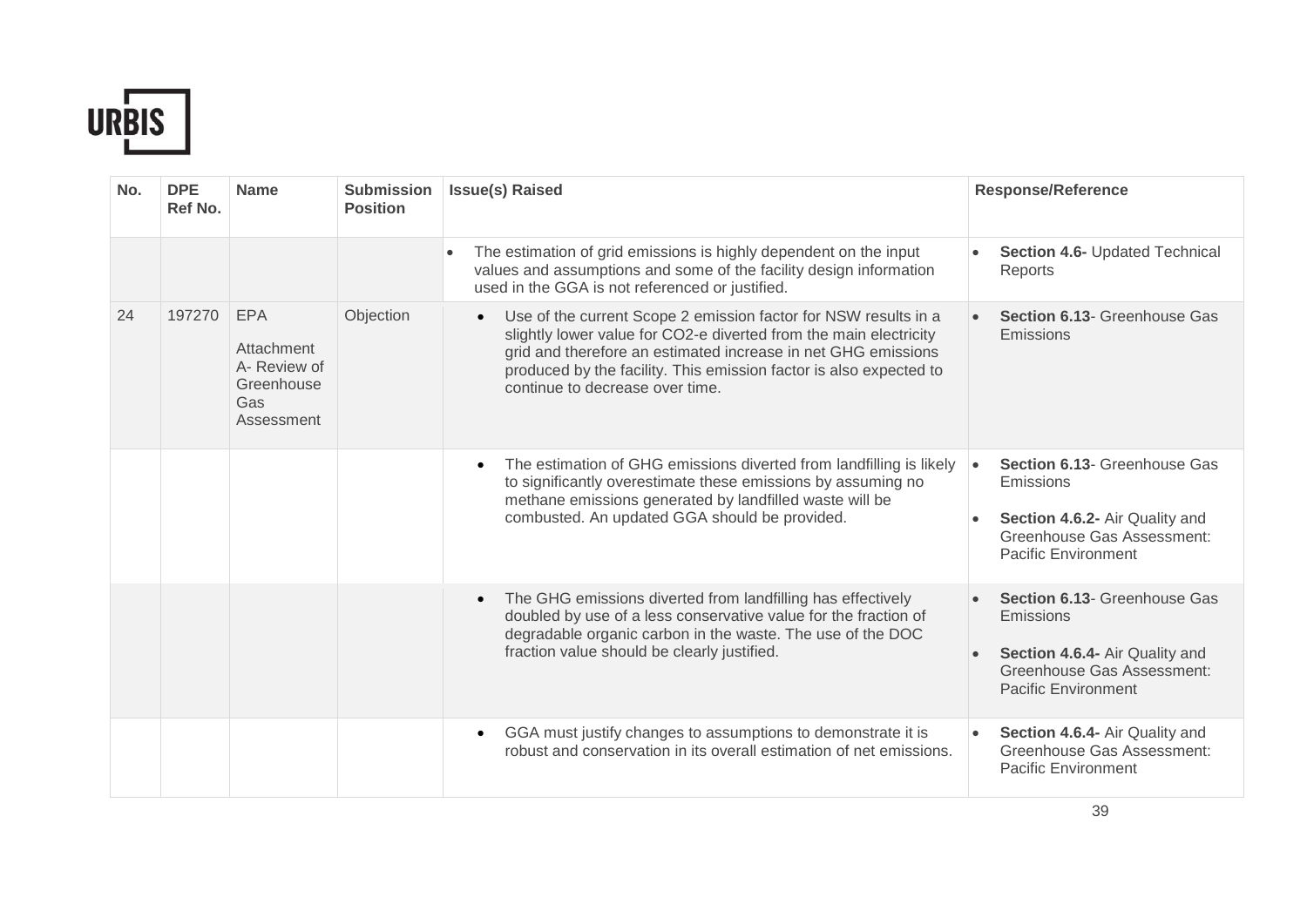

| No. | <b>DPE</b><br>Ref No. | <b>Name</b>                                   | <b>Submission</b><br><b>Position</b> | <b>Issue(s) Raised</b>                                                                                                                                                                                                               | <b>Response/Reference</b>                                                                                                                                            |                                                                                    |
|-----|-----------------------|-----------------------------------------------|--------------------------------------|--------------------------------------------------------------------------------------------------------------------------------------------------------------------------------------------------------------------------------------|----------------------------------------------------------------------------------------------------------------------------------------------------------------------|------------------------------------------------------------------------------------|
|     |                       |                                               |                                      | <b>Waste Source Availability</b><br>Does not consider the estimates in the National Waste Report<br>$\bullet$<br>2013 to be an appropriate and accurate source of information to<br>extrapolate available tonnages for the facility. | <b>Section 4.4- Waste Source</b><br>Availability<br>Section 4.6.1- Project Definition<br>Brief: Ramboll, September 2017                                              |                                                                                    |
|     |                       |                                               |                                      | Concerned that the quantities of waste required for the facility will<br>$\bullet$<br>result in market monopolisation of available residuals for any<br>current or future investment in recovery and processing facilities.          | Section 6.7.1- Monopolisation of<br>$\bullet$<br>the Waste Industry and Reduction<br>in Recycling                                                                    |                                                                                    |
| 24. |                       | Attachment B<br>(Energy from<br>Waste Policy) |                                      | Recommends an in-depth assessment from the proponent on this<br>$\bullet$<br>matter to ensure there is sufficient available waste for the facility.                                                                                  | <b>Section 4.4- Waste Source</b><br>Availability                                                                                                                     |                                                                                    |
|     |                       |                                               |                                      | $\bullet$<br>composition.                                                                                                                                                                                                            | <b>Waste Source Composition</b><br>Concerned that the proposed design fuel mix contains multiple<br>categories that do not provide clear information of the material | Section 4.1- Waste Source and<br>Composition<br><b>Section 4.1.3- Waste Audits</b> |
|     |                       |                                               |                                      | Concern surrounding the categorisation of other combustibles as this<br>$\bullet$<br>comprises a significant amount of waste.                                                                                                        | <b>Section 4.1- Waste Source and</b><br>Composition                                                                                                                  |                                                                                    |
|     |                       |                                               |                                      | Concerned with the risks presented by treated timber and the<br>٠<br>emissions to air. Notes that some treated timber cannot be identified<br>by visual inspection.                                                                  | <b>Section 4.1.3- Waste Audits</b>                                                                                                                                   |                                                                                    |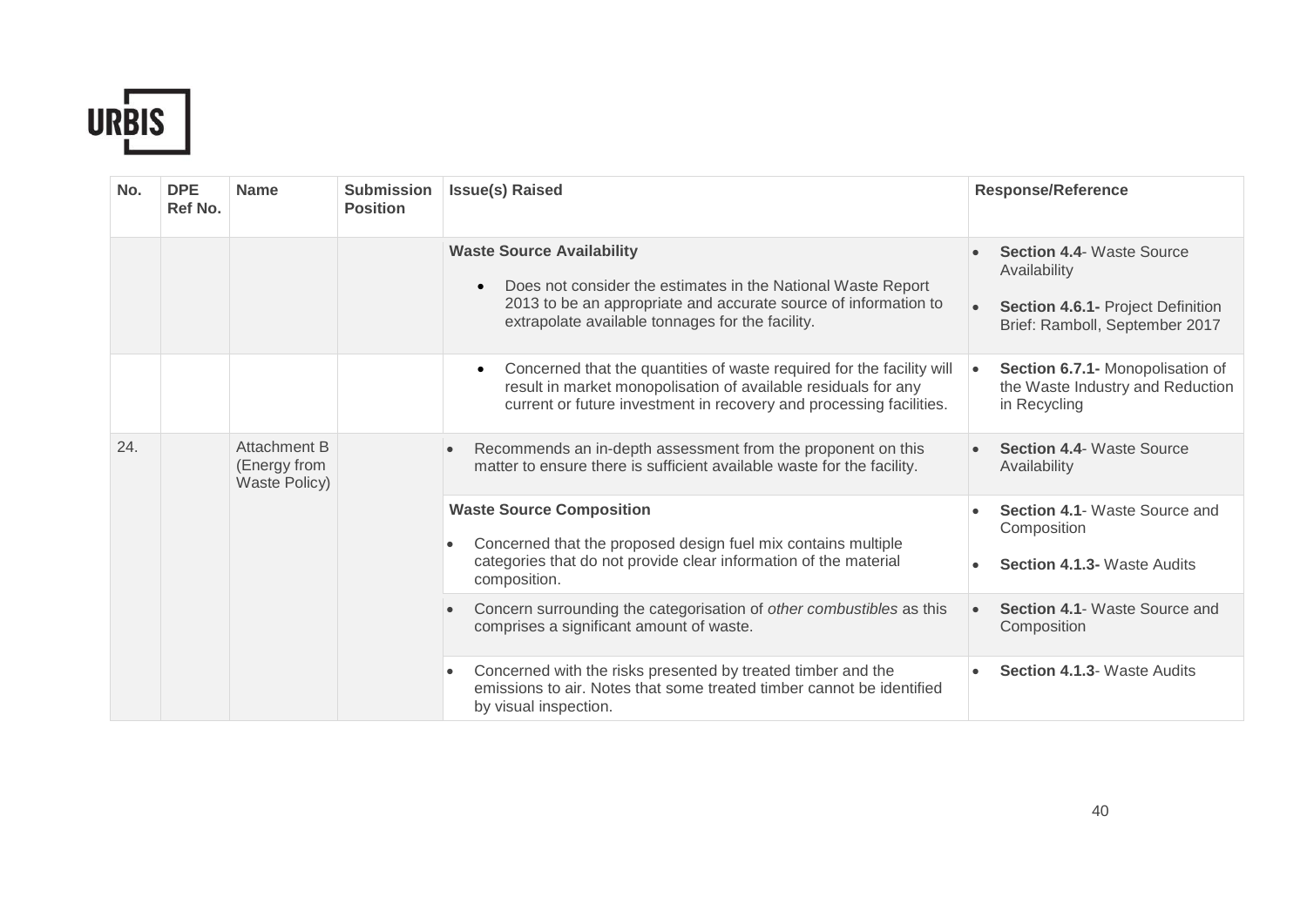

| No. | <b>DPE</b><br>Ref No. | <b>Name</b> | <b>Submission</b><br><b>Position</b> | <b>Issue(s) Raised</b>                                                                                                                                                                                                                                                                                                                                                       | <b>Response/Reference</b>                                                                                                      |
|-----|-----------------------|-------------|--------------------------------------|------------------------------------------------------------------------------------------------------------------------------------------------------------------------------------------------------------------------------------------------------------------------------------------------------------------------------------------------------------------------------|--------------------------------------------------------------------------------------------------------------------------------|
|     |                       |             |                                      | Concerned the facility will only reach a temperature of 850 degrees<br>$\bullet$<br>Celsius. In Europe, timbers at risk of being treated with CCA and other<br>chemicals are combusted at hazardous waste thermal treatment<br>facilities operating at higher temperatures to ensure destruction of<br>harmful compounds so that there are no harmful emissions.             | <b>Section 6.6.3-</b> Waste Mixing and<br>Homogenisation                                                                       |
|     |                       |             |                                      | Soils are unsuitable for energy recovery.<br>$\bullet$                                                                                                                                                                                                                                                                                                                       | Section 6.6.1- Resource<br>Recovery Criteria                                                                                   |
|     |                       |             | of the energy from waste policy.     | Notes that landfillable materials that are currently being recycled will<br>be used for energy recovery instead. This goes against the objectives                                                                                                                                                                                                                            | <b>Section 6.7- Waste Availability</b><br>Section 6.7.1- Monopolisation of<br>the Waste Industry and Reduction<br>in Recycling |
|     |                       |             |                                      | <b>Resource Recovery Criteria</b><br>Resource recovery percentages have been miscalculated, using the<br>National Waste Report recycling percentages to support use of the<br>waste streams proposed. Statewide resource recovery rates or data<br>limited to the regulated area of NSW cannot be used to justify the<br>resource recovery rates of any particular facility. | Section 4.1.1- Resource<br>Recovery Criteria                                                                                   |
|     |                       |             |                                      | Further evidence is required to demonstrate compliance with the<br>Resource Recovery Criteria.                                                                                                                                                                                                                                                                               | Section 4.1.1- Resource<br><b>Recovery Criteria</b>                                                                            |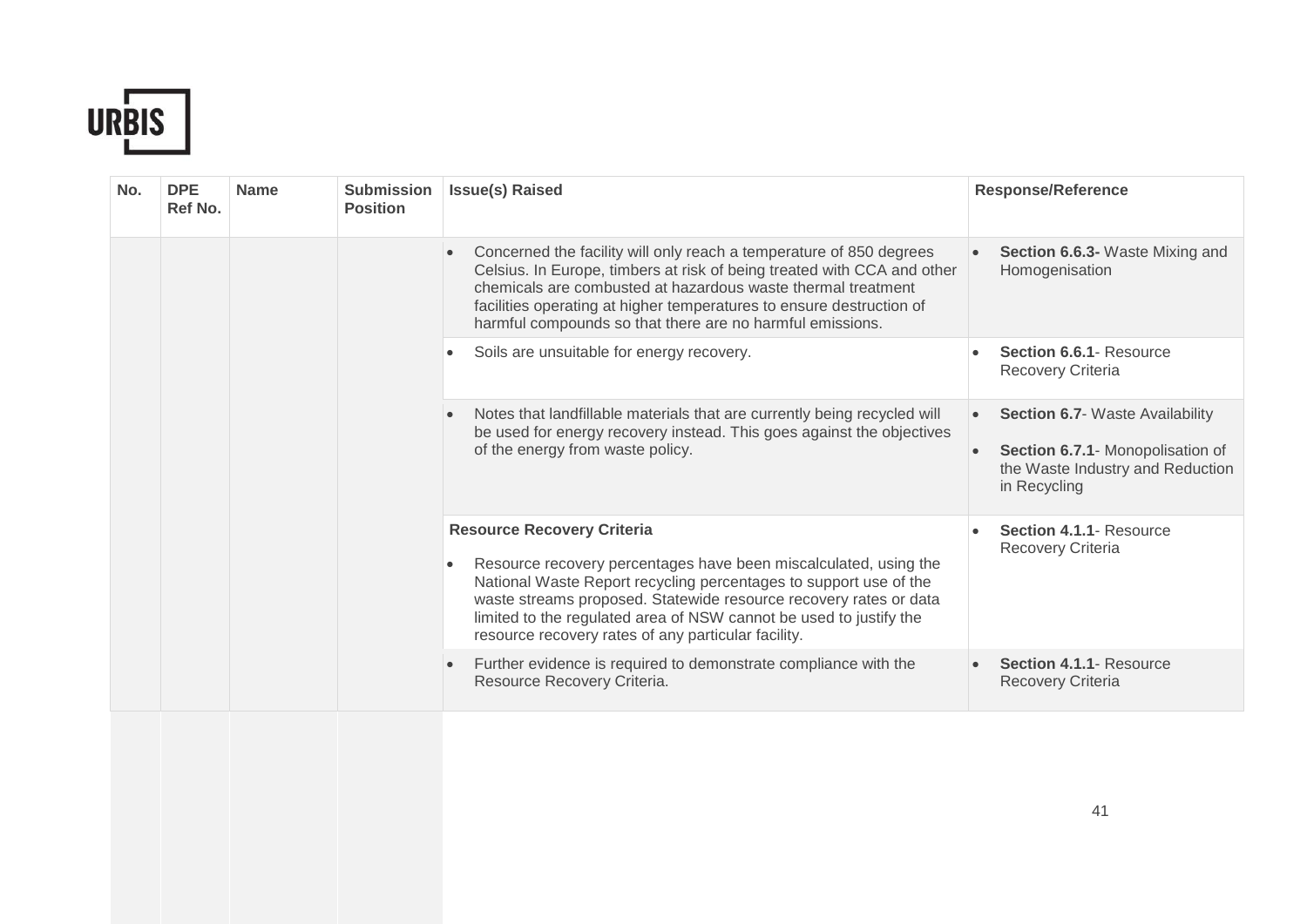

| No. | <b>DPE</b><br>Ref No. | <b>Name</b>            | <b>Submission</b><br><b>Position</b> | <b>Issue(s) Raised</b>                                                                                                                                                                                                                                                                                                                                                                                                                                                                                                      | <b>Response/Reference</b>                                                           |
|-----|-----------------------|------------------------|--------------------------------------|-----------------------------------------------------------------------------------------------------------------------------------------------------------------------------------------------------------------------------------------------------------------------------------------------------------------------------------------------------------------------------------------------------------------------------------------------------------------------------------------------------------------------------|-------------------------------------------------------------------------------------|
|     |                       |                        |                                      | <b>Reference Facility</b><br>The proposal has not met the requirement to have fully operational<br>reference facility, and could therefore not prove that this technology<br>can handle this waste stream at the capacity proposed. The EPA<br>requires further information to ensure there will be no harm to human<br>health or the environment.                                                                                                                                                                          | <b>Section 4.1.3- Waste Audits</b><br>• Section 4.2.1 - Reference Facilities        |
|     |                       |                        |                                      | <b>Technical and Thermal Criteria</b><br>Refer ARUP comments.                                                                                                                                                                                                                                                                                                                                                                                                                                                               | N/A                                                                                 |
|     |                       |                        |                                      | <b>Reference Facilities</b><br>There is insufficient evidence that the proposed technology can<br>$\bullet$<br>operate successfully given the proposed levels (approx. 50%) of C&D<br>feedstock waste. If a representative facility cannot be established, the<br>proponent needs to clearly define and articulate the differences the<br>proposed feedstock will cause in both process and emissions and<br>demonstrate that any difficulties can be mitigated to ensure successful<br>operation of the proposed facility. | <b>Section 4.1.3- Waste Audits</b><br>Section 4.2.1- Reference<br><b>Facilities</b> |
|     |                       |                        |                                      | <b>Material Availability</b><br>A detailed, evidenced-based, fully transparent explanation of how C&D<br>residual waste composition has been calculated, including the<br>recovery rates used, should be provided.                                                                                                                                                                                                                                                                                                          | <b>Section 4.1.3- Waste Audits</b>                                                  |
|     |                       | Attachment C<br>- ARUP |                                      | An evidence based description on what 'other' waste comprises of is<br>required.                                                                                                                                                                                                                                                                                                                                                                                                                                            | Section 4.1- Waste Source and<br>Composition<br><b>Section 4.1.3- Waste Audits</b>  |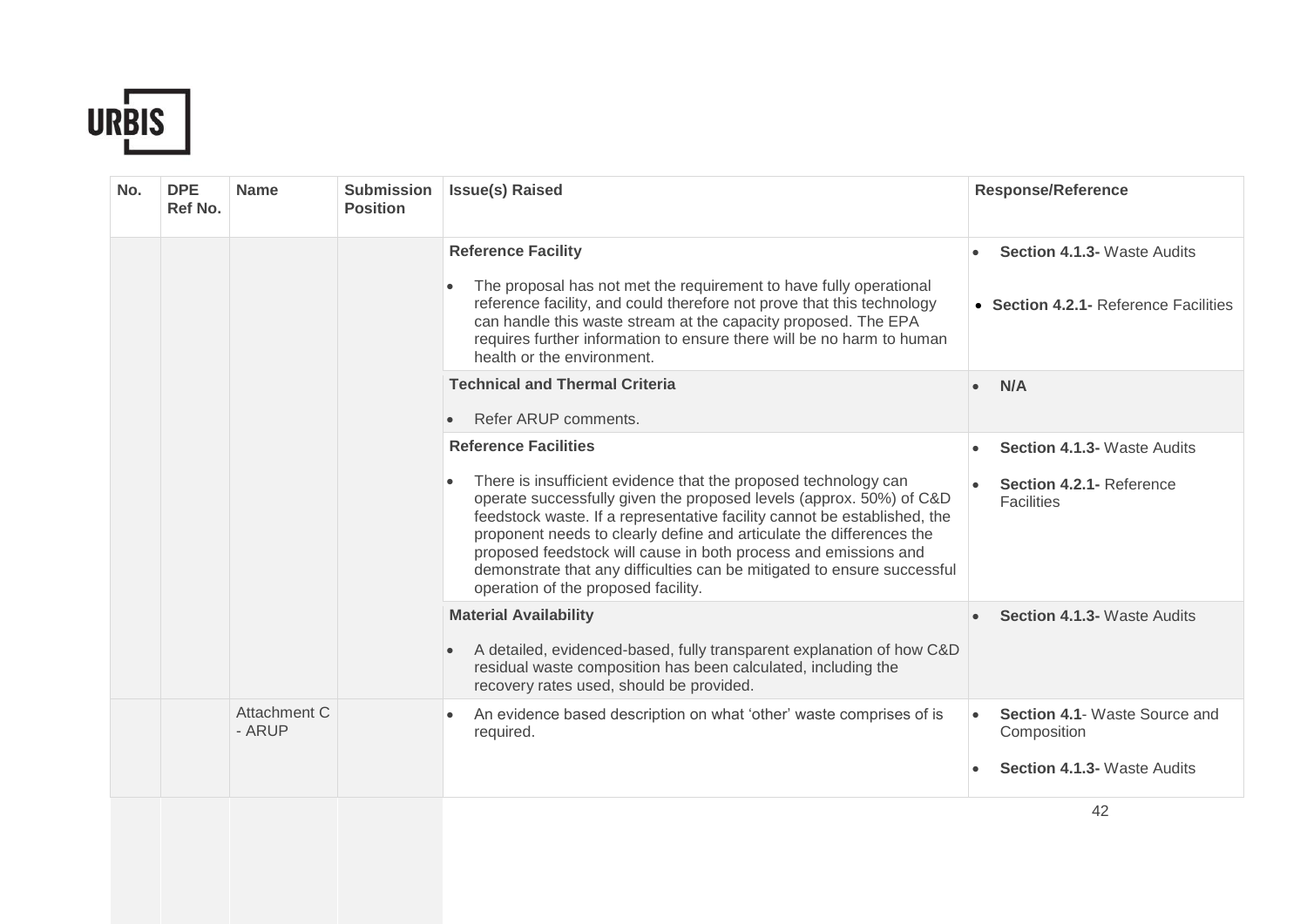

| No. | <b>DPE</b><br>Ref No. | <b>Name</b> | <b>Submission</b><br><b>Position</b> | <b>Issue(s) Raised</b>                                                                                                                                                                                                                                                                                                                                                                                                                                                 | <b>Response/Reference</b>                                                                                               |
|-----|-----------------------|-------------|--------------------------------------|------------------------------------------------------------------------------------------------------------------------------------------------------------------------------------------------------------------------------------------------------------------------------------------------------------------------------------------------------------------------------------------------------------------------------------------------------------------------|-------------------------------------------------------------------------------------------------------------------------|
|     |                       |             |                                      | An evidence-based, transparent explanation on the actual available<br>C&D waste tonnages suitable as feedstock that are available in the<br>SMA area is required.                                                                                                                                                                                                                                                                                                      | <b>Section 4.4- Waste Source</b><br>Availability                                                                        |
|     |                       |             |                                      | An evidence-based justification needs to be given why the Proponent<br>$\bullet$<br>is assuming a waste growth rate from data that is over seven years<br>old. The implications of a waste reduction rate needs to be fully<br>considered with regard to long term waste availability. This could be<br>demonstrated through a waste forecast model, which would estimate<br>predicted waste tonnages over the planned operational period of the<br>proposed facility. | <b>Section 4.4- Waste Source</b><br>Availability<br>Section 4.6.1: Project Definition<br>Brief: Ramboll, September 2017 |
|     |                       |             |                                      | <b>Material Composition</b><br>A detailed compositional breakdown of wood waste is required.<br>$\bullet$                                                                                                                                                                                                                                                                                                                                                              | <b>Section 4.1.3- Waste Audits</b>                                                                                      |
|     |                       |             |                                      | Robust, evidence-based data is required to give a definitive detailed<br>$\bullet$<br>floc waste composition for Australia to allow for a comprehensive<br>comparison to European floc waste.                                                                                                                                                                                                                                                                          | <b>Section 4.1.3- Waste Audits</b><br>$\bullet$                                                                         |
|     |                       |             |                                      | A detailed comparison of the process used in Australia and Europe to<br>$\bullet$<br>treat ELV is required including clear identification of any differences<br>and the impact this may have on the generated floc.                                                                                                                                                                                                                                                    | <b>Section 4.1.3- Waste Audits</b><br>$\bullet$                                                                         |
|     |                       |             |                                      | Identification of EfW facilities in Europe processing floc waste is<br>$\bullet$<br>needed, including composition, quantity and percentage floc waste in<br>the overall waste stream. Consideration of any special operational or<br>handling procedures employed at facilities accepting floc waste should<br>also be articulated.                                                                                                                                    | <b>Section 4.1.3- Waste Audits</b><br>Section 6.19- Preliminary Hazard<br>Analysis                                      |
|     |                       |             |                                      | A definitive, evidence-based estimation of the percentage of different<br>$\bullet$<br>types of TWW in the waste feedstock is required.                                                                                                                                                                                                                                                                                                                                | <b>Section 4.1.3- Waste Audits</b>                                                                                      |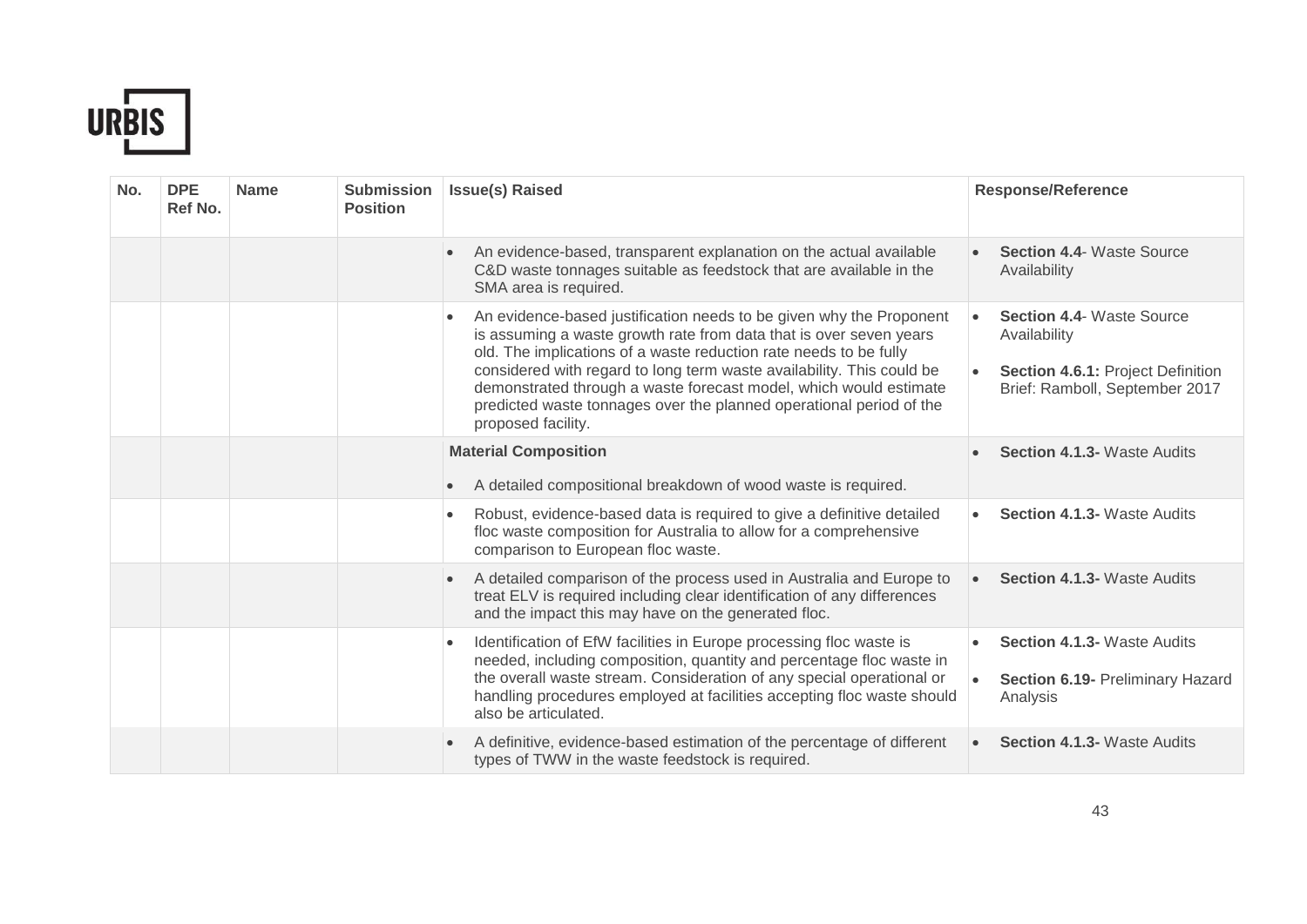

| No. | <b>DPE</b><br>Ref No. | <b>Name</b> | <b>Submission</b><br><b>Position</b> | <b>Issue(s) Raised</b>                                                                                                                                                                                                                               | <b>Response/Reference</b>                                                                                                           |
|-----|-----------------------|-------------|--------------------------------------|------------------------------------------------------------------------------------------------------------------------------------------------------------------------------------------------------------------------------------------------------|-------------------------------------------------------------------------------------------------------------------------------------|
|     |                       |             |                                      | Detailed acceptance procedures that will be employed at the facility to<br>remove TWW from all waste sources that will be accepted are<br>required.                                                                                                  | <b>Section 6.6.2- Waste Audits</b><br>$\bullet$<br>Section 4.6.1: Project Definition<br>Brief: Ramboll, September 2017              |
|     |                       |             |                                      | If adequate removal of TWW cannot be guaranteed, provision of a<br>combustion temperature of 1,100 °C for two seconds operation needs<br>be re-considered.                                                                                           | <b>Section 6.6.2- Waste Audits</b>                                                                                                  |
|     |                       |             |                                      | Scenario modelling of varying concentrations of TWW should be<br>$\bullet$<br>undertaken to demonstrate if TWW does enter the feedstock the<br>threshold levels it will not have a significant negative impact in<br>accordance with the EfW Policy. | <b>Section 6.6.2- Waste Audits</b><br>Section 4.6.1: Project Definition<br>Brief: Ramboll, September 2017                           |
|     |                       |             |                                      | <b>Proof of Performance</b><br>Detailed procedures required on how the proposed facility will be run<br>during commissioning and operational phases by operational staff,<br>including training requirements and qualifications.                     | Section 6.5- Operation                                                                                                              |
|     |                       |             |                                      | The assessment of facility impacts may be unreliable as it is unclear<br>$\bullet$<br>how accurate the assumptions and input data used in the assessment<br>are.                                                                                     | Section 4.6- Updated Technical<br>Reports<br>Section 6.12.1- Accuracy of Air<br><b>Quality Data</b><br>Section 6.11- Health Impacts |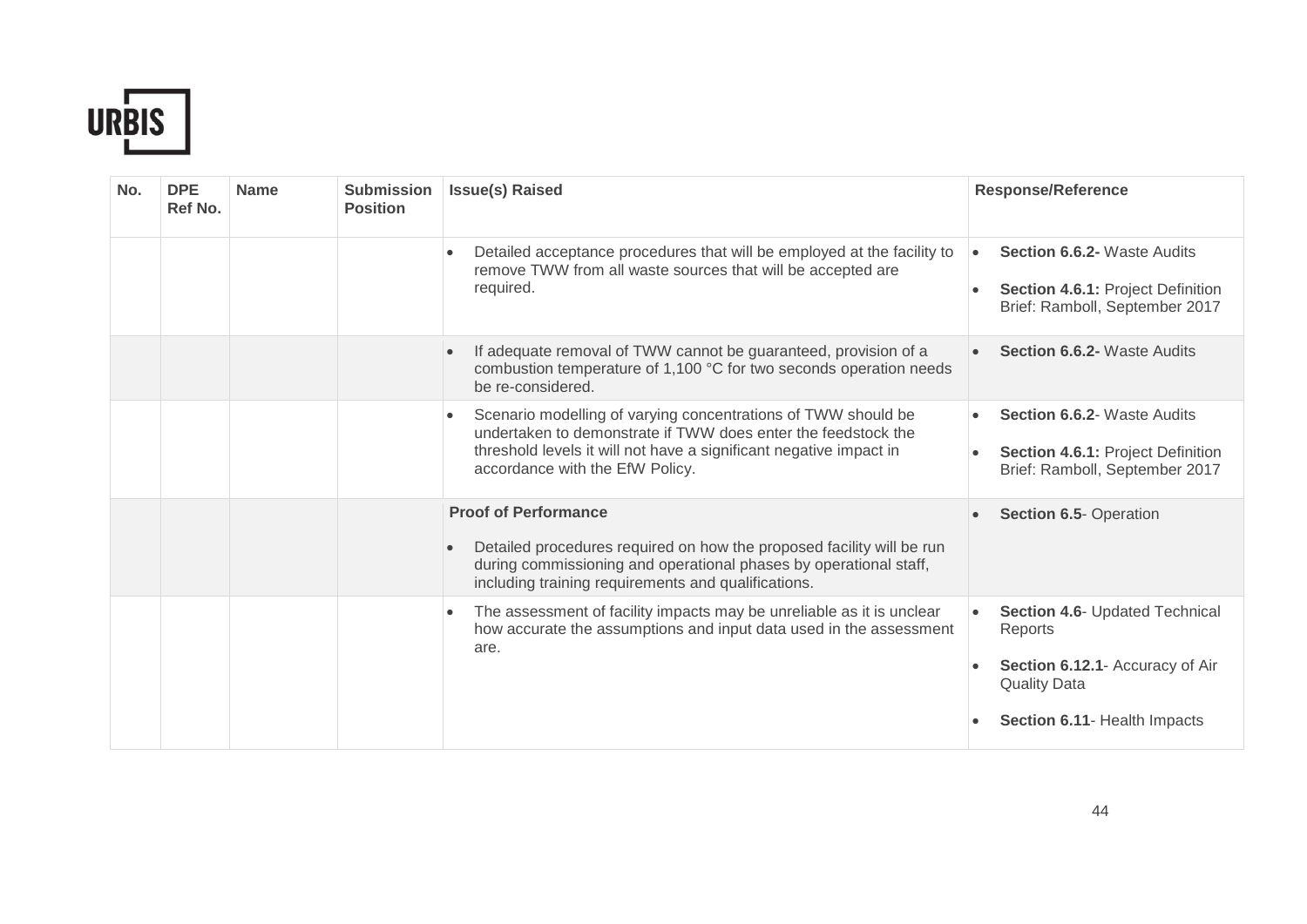

| No. | <b>DPE</b><br>Ref No. | <b>Name</b>          | <b>Submission</b><br><b>Position</b> | <b>Issue(s) Raised</b>                                                                                                                                                                                                                                                                                                                         | <b>Response/Reference</b>                                                                                                                            |
|-----|-----------------------|----------------------|--------------------------------------|------------------------------------------------------------------------------------------------------------------------------------------------------------------------------------------------------------------------------------------------------------------------------------------------------------------------------------------------|------------------------------------------------------------------------------------------------------------------------------------------------------|
|     |                       |                      |                                      | The HHRA must be revised to ensure all parameters, input values and<br>$\bullet$<br>assumptions used are clearly identified, described, characterised,<br>evaluated and quantified (where possible). The assessment must<br>demonstrate and justify that the values used are robust and<br>appropriate for their required purpose.             | Section 6.11- Health Impacts<br>$\bullet$<br><b>Section 4.6- Updated Technical</b><br>Reports                                                        |
|     |                       | Attachment<br>D-HHRA |                                      | Proper and efficient operation of the facility will be required to<br>$\bullet$<br>ensure assumptions incorporated into the assessment of risks to<br>human health remain valid. Critical parameters and potential<br>variability and uncertainty associated with these parameters must<br>be identified, evaluated and applied or maintained. | Section 6.12.3- Australian and<br><b>NSW Policy Context and</b><br>Protection<br>Section 4.6.1: Project Definition<br>Brief: Ramboll, September 2017 |
|     |                       |                      |                                      | Further demonstration that the flue gas treatment is able to<br>$\bullet$<br>effectively control all significant air pollutants to a compliant level<br>including problematic wastes e.g. arsenic treated wood and floc<br>waste                                                                                                               | <b>Section 4.5-Scenario Modelling</b><br><b>Section 4.6.1: Project Definition</b><br>Brief: Ramboll, September 2017                                  |
|     |                       |                      |                                      | Revision of HHRA to clarify assumptions regarding start-up/shut-<br>$\bullet$<br>down and upset conditions are conservative and human health<br>risk will not increase.                                                                                                                                                                        | <b>Section 4.5.5- Upset Scenarios</b><br>$\bullet$<br>Section 6.11-Health Impacts                                                                    |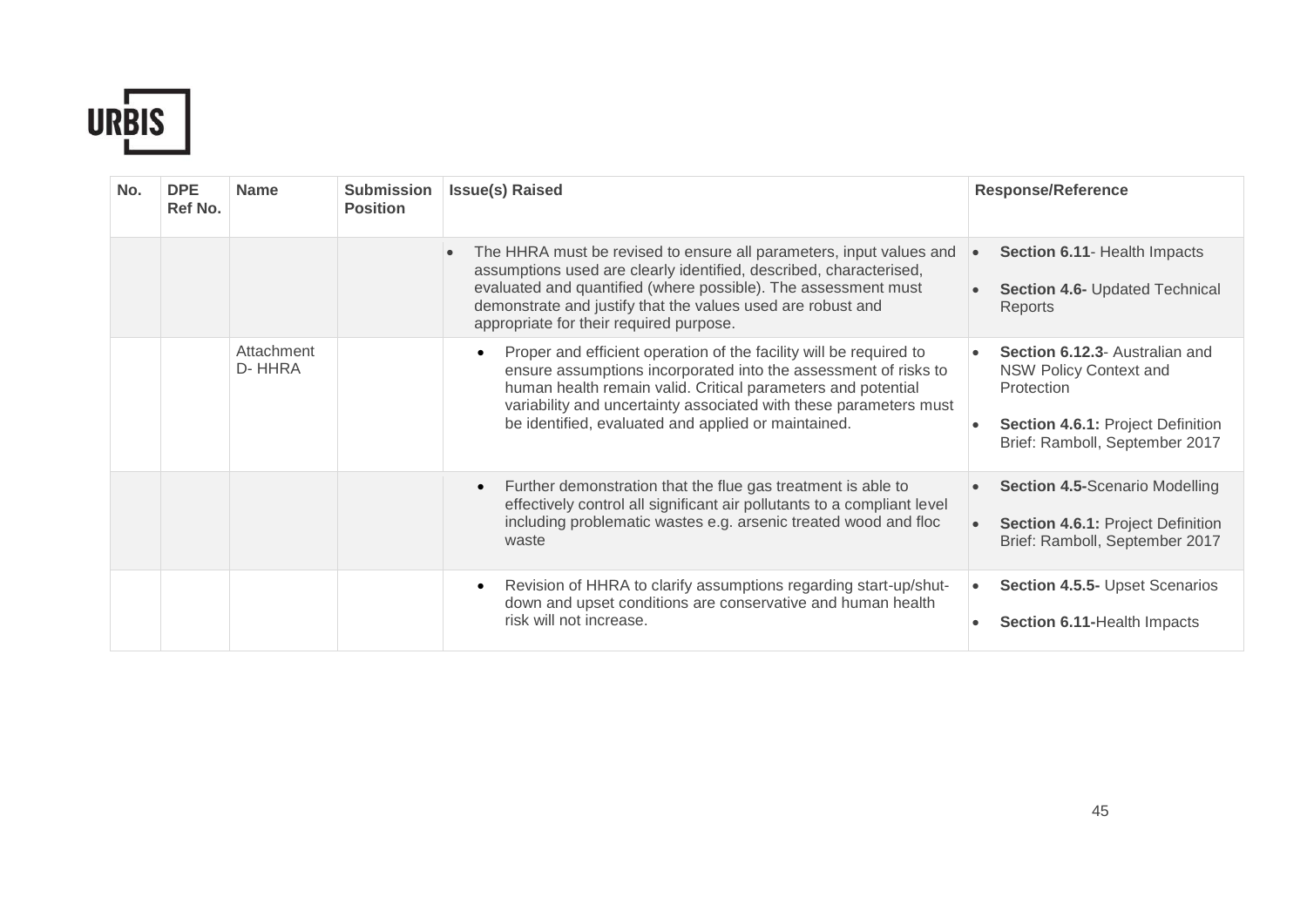

| No. | <b>DPE</b><br>Ref No. | <b>Name</b> | <b>Submission</b><br><b>Position</b> | <b>Issue(s) Raised</b>                                                                                                                                                                                                                                                      | <b>Response/Reference</b>                                                                                                                                                                               |
|-----|-----------------------|-------------|--------------------------------------|-----------------------------------------------------------------------------------------------------------------------------------------------------------------------------------------------------------------------------------------------------------------------------|---------------------------------------------------------------------------------------------------------------------------------------------------------------------------------------------------------|
|     |                       |             |                                      | Uncertainty regarding emissions concentrate levels modelled, and<br>$\bullet$<br>if they are accurate and conservative given location and feedstock<br>factors.                                                                                                             | Section 6.12.1- Accuracy of Air<br><b>Quality Data</b><br><b>Section 4.1.3- Waste Audits</b><br>$\bullet$<br>Section 4.6.4: Air Quality and<br>Greenhouse Gas Assessment:<br><b>Pacific Environment</b> |
|     |                       |             |                                      | Emissions modelling of CoPC were based on significantly lower<br>$\bullet$<br>'real world' in-stack concentration data provided by Ramboll,<br>resulting in lower ground level concentrations and deposition<br>estimates (and risk estimates) than those of the 2015 HHRA. | Section 6.11- Health Impacts<br>$\bullet$<br>Section 4.6- Updated Technical<br>$\bullet$<br>Reports                                                                                                     |
|     |                       |             |                                      | Emissions concentrations should be based on proposed<br>$\bullet$<br>emissions limits, rather than 'real world' stack concentrations<br>which may significantly constrain facility operation.                                                                               | Section 4.6.4: Air Quality and<br><b>Greenhouse Gas Assessment:</b><br><b>Pacific Environment</b>                                                                                                       |
|     |                       |             |                                      | Discrepancies in HHRA and AQA in-stack concentrations and IED<br>$\bullet$<br>limits and no table of in-stack concentrations used for HHRA<br>Scenario 2 in either HHRA or AQA.                                                                                             | Section 4.6- Updated Technical<br>Reports                                                                                                                                                               |
|     |                       |             |                                      | Organic components/total organic emissions data is dated from<br>$\bullet$<br>the 1990's and may no longer be accurate. The HHRA should be<br>updated to discuss this uncertainty.                                                                                          | Section 4.6.5: Human Health<br>Risk Assessment: AECOM,<br>September 2017                                                                                                                                |
|     |                       |             |                                      | Comparison of facility emissions with the Klemetstrud plant is<br>$\bullet$<br>unreliable as the sites have different air pollution control systems.                                                                                                                        | Section 6.8.1- Reference<br><b>Facilities</b>                                                                                                                                                           |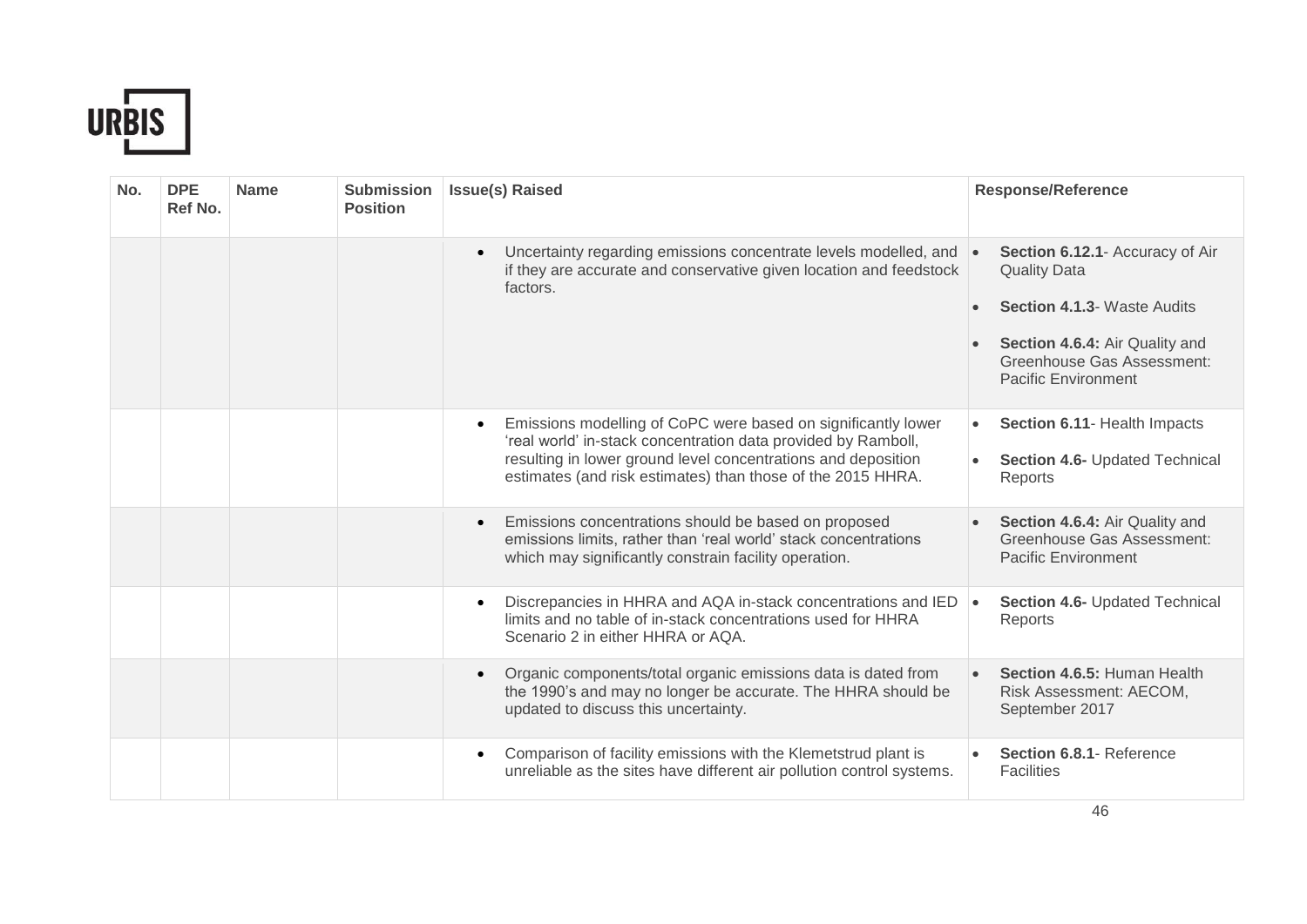

| No. | <b>DPE</b><br>Ref No. | <b>Name</b> | <b>Submission</b><br><b>Position</b> | <b>Issue(s) Raised</b>                                                                                                                                                                                          | <b>Response/Reference</b>                                                                                                                             |
|-----|-----------------------|-------------|--------------------------------------|-----------------------------------------------------------------------------------------------------------------------------------------------------------------------------------------------------------------|-------------------------------------------------------------------------------------------------------------------------------------------------------|
|     |                       |             |                                      | Unclear how bromine content in the feed material will be<br>$\bullet$<br>maintained at low and consistent levels.                                                                                               | <b>Appendix D- Revised Project</b><br><b>Definition Brief</b>                                                                                         |
|     |                       |             |                                      | Confirmation that assumed NOx emissions under upset conditions $\cdot$<br>$\bullet$<br>have been confirmed by HZI.                                                                                              | Section 4.5.1-Upset Scenarios<br><b>Appendix D- Revised Project</b><br><b>Definition Brief</b>                                                        |
|     |                       |             |                                      | Conservative assumption of 8,000hr annual operation figure<br>$\bullet$<br>results in the modelled average GLC predictions not being<br>applicable. A scenario of 8,760 hours per year is more<br>conservative. | <b>Section 4.5- Scenario Modelling</b><br><b>Appendix D- Revised Project</b><br><b>Definition Brief</b>                                               |
|     |                       |             |                                      | Only four CoPC were considered in Scenario 2 which is an<br>$\bullet$<br>underestimated risk.                                                                                                                   | <b>Appendix D- Revised Project</b><br><b>Definition Brief</b>                                                                                         |
|     |                       |             |                                      | No emissions modelling from tipping hall during negative<br>$\bullet$<br>pressure- despite the increased potential for fugitive and odorous<br>emissions.                                                       | Section 4.6.4: Air Quality and<br>Greenhouse Gas Assessment:<br><b>Pacific Environment</b><br>Section 4.6.7: Odour<br>Assessment: Pacific Environment |
|     |                       |             |                                      | Uncertainty regarding stack parameters used for dispersion<br>$\bullet$<br>modelling (Table 7 Section 3.4) due to incorrect referencing.                                                                        | Section 6.12.2- Scenario<br>Modelling and Upset Conditions                                                                                            |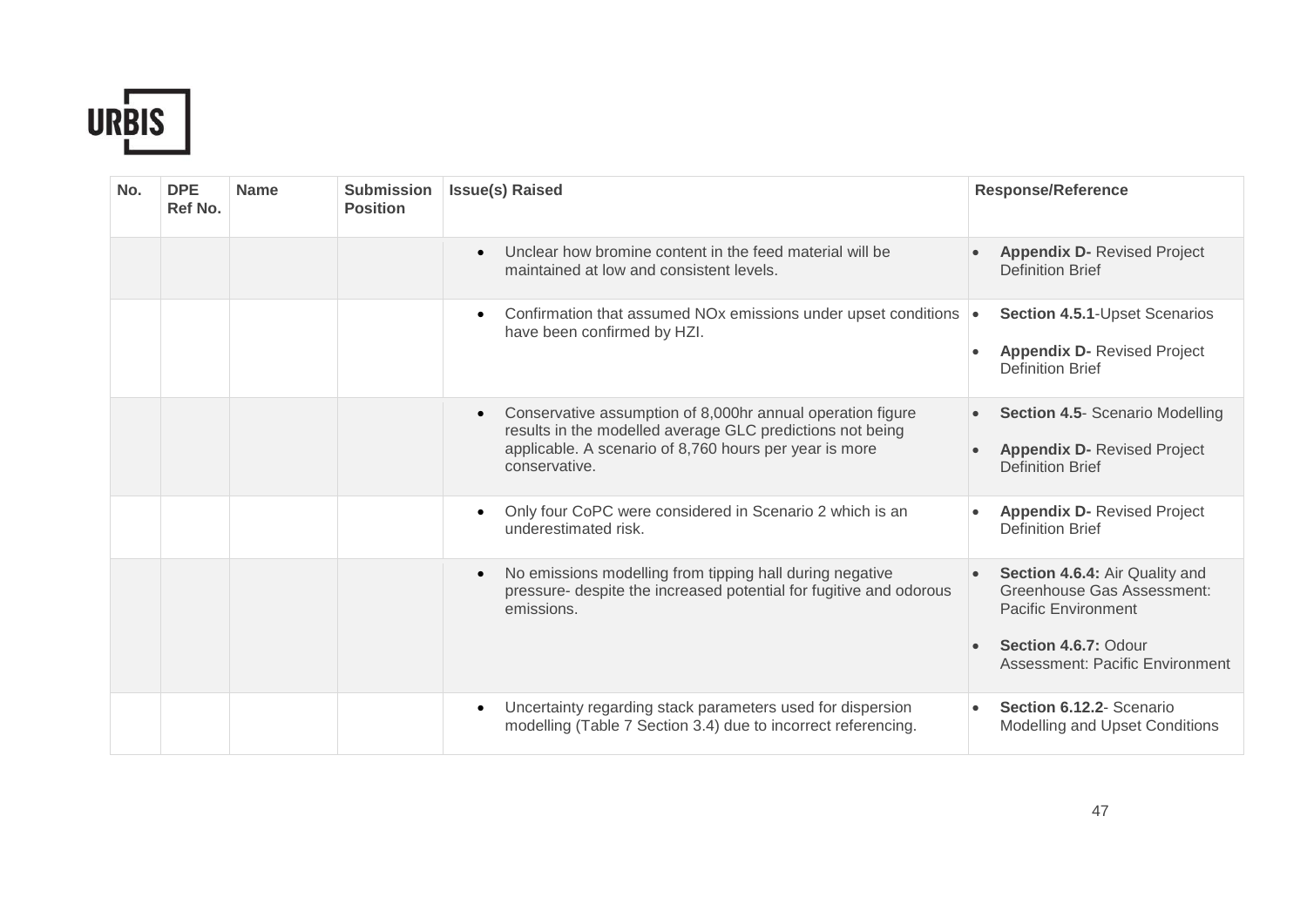

| No. | <b>DPE</b><br>Ref No. | <b>Name</b> | <b>Submission</b><br><b>Position</b> | <b>Issue(s) Raised</b>                                                                                                                                                                                                                                                                  | <b>Response/Reference</b>                                                                  |
|-----|-----------------------|-------------|--------------------------------------|-----------------------------------------------------------------------------------------------------------------------------------------------------------------------------------------------------------------------------------------------------------------------------------------|--------------------------------------------------------------------------------------------|
|     |                       |             |                                      | Clarify why OEH St Marys 2010-2012 data was not used in the<br>$\bullet$<br>evaluation of the chosen 2013 data and provide additional<br>information to verify the 2013 St Marys meteorological data is<br>representative of long term meteorology at the site and suitable for<br>use. | Section 4.6.4: Air Quality and<br>Greenhouse Gas Assessment:<br><b>Pacific Environment</b> |
|     |                       |             |                                      | Revise HHRA to include quantities data from the air dispersion<br>$\bullet$<br>modelling to demonstrate deposition of air pollutants within the<br>catchment of Prospect Reservoir will not be significant enough to<br>warrant further consideration.                                  | Section 4.6.5: Human Health<br>Risk Assessment: AECOM,<br>September 2017                   |
|     |                       |             |                                      | Revise HHRA to demonstrate screening criteria used have been<br>$\bullet$<br>appropriately evaluated and applied.                                                                                                                                                                       | Section 4.6.5: Human Health<br>$\bullet$<br>Risk Assessment: AECOM,<br>September 2017      |
|     |                       |             |                                      | Reference background allocation for all CoPC<br>$\bullet$                                                                                                                                                                                                                               | Section 4.6.5: Human Health<br>Risk Assessment: AECOM,<br>September 2017                   |
|     |                       |             |                                      | Clarify why air-to-leaf transfer has not been considered as a<br>$\bullet$<br>means of accumulation in edible plants.                                                                                                                                                                   | Section 6.11- Health Impacts<br>Section 4.6- Updated Technical<br>Reports                  |
|     |                       |             |                                      | Clarify why the grid maximum locations differ for Scenarios 1 and<br>$\bullet$<br>2                                                                                                                                                                                                     | Section 4.6.5: Human Health<br>$\bullet$<br>Risk Assessment: AECOM,<br>September 2017      |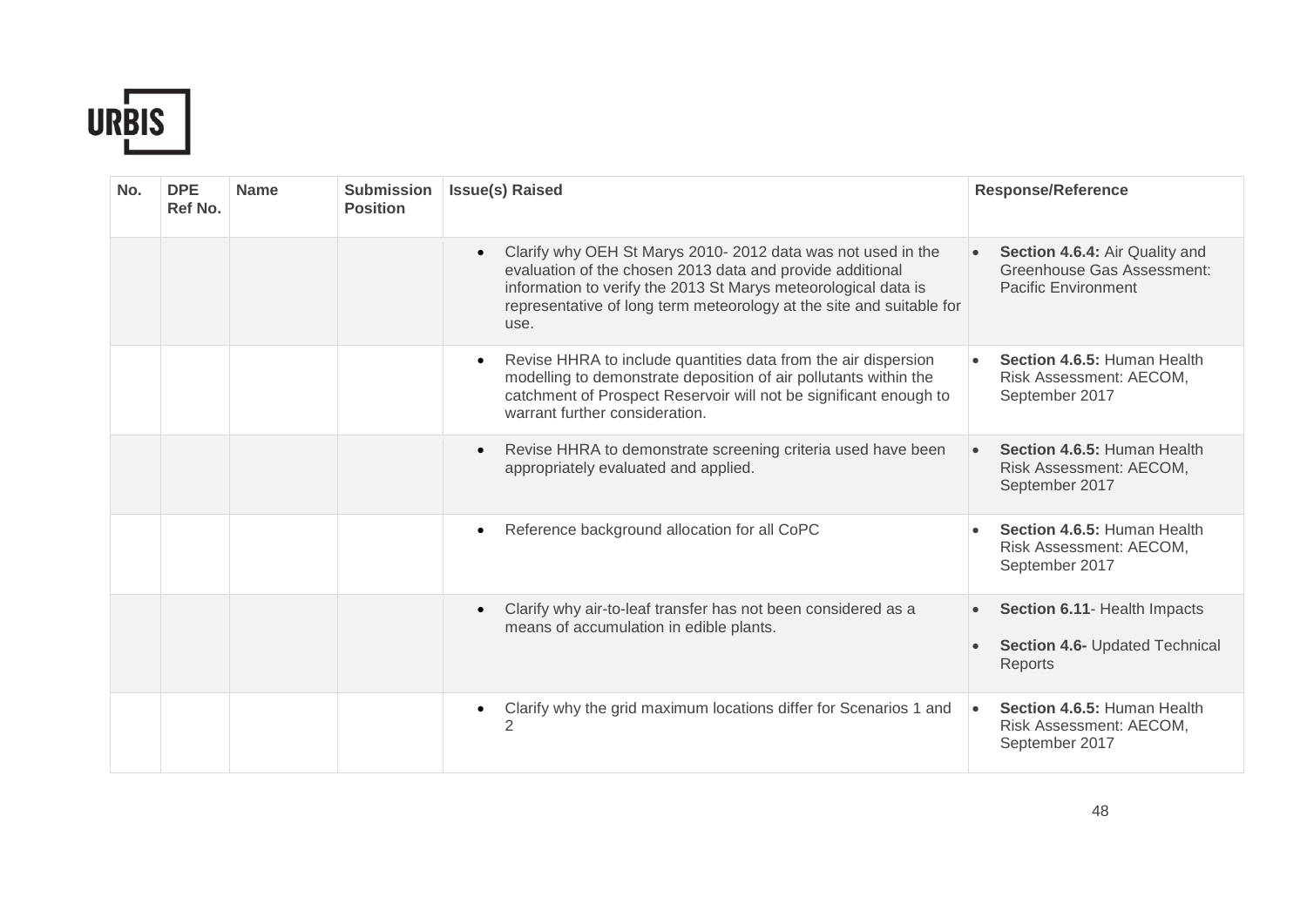

| No. | <b>DPE</b><br>Ref No. | <b>Name</b>                                           | <b>Submission</b><br><b>Position</b> | <b>Issue(s) Raised</b>                                                                                                                                                                                                                                                                                                                                                                                                                                                                      | <b>Response/Reference</b>                                                                    |
|-----|-----------------------|-------------------------------------------------------|--------------------------------------|---------------------------------------------------------------------------------------------------------------------------------------------------------------------------------------------------------------------------------------------------------------------------------------------------------------------------------------------------------------------------------------------------------------------------------------------------------------------------------------------|----------------------------------------------------------------------------------------------|
|     |                       |                                                       |                                      | Revise terminology to clearly describe the ground level<br>$\bullet$<br>concentrations used in the HHRA.                                                                                                                                                                                                                                                                                                                                                                                    | Section 4.6.5: Human Health<br>Risk Assessment: AECOM,<br>September 2017                     |
|     |                       |                                                       |                                      | Mix of waste is different to the other facilities considered in the<br>$\bullet$<br>assessment. As the CoPCs were selected based on these other<br>facilities, the suitability of the CoPC assessed is required to be<br>further justified.                                                                                                                                                                                                                                                 | Section 6.8.1 - Reference<br><b>Facilities</b><br>Section 4.6- Updated Technical<br>Reports  |
|     |                       |                                                       |                                      | Use of mix of wastes introduces a large range of variability into the $\cdot$<br>$\bullet$<br>process i.e. no consistency in feedstock.                                                                                                                                                                                                                                                                                                                                                     | Section 6.6.3- Waste Mixing and<br>Homogenisation                                            |
|     |                       | <b>Attachment E</b><br>$-$ EnRiskS $-$<br><b>HHRA</b> |                                      | Demonstrate a significant margin of safety between what an<br>$\bullet$<br>assessment estimates and what might happen at the facility                                                                                                                                                                                                                                                                                                                                                       | <b>Section 4.5- Scenario Modelling</b><br><b>Section 4.5.1- Upset Scenarios</b><br>$\bullet$ |
|     |                       |                                                       |                                      | Undertake various sensitivity assessments as part of the AQIA and<br>$\bullet$<br>HHRA using the same calculations as undertaken for the assumed<br>emissions from the plant but assume what might happen if the<br>uncommon waste types are included i.e. use of car flock and the much<br>greater proportion of construction and demolition waste or if one or<br>more of the process controls managing the feedstock fail (e.g. CCA<br>treated timber not being removed from the waste). | Section 4.5.1- Upset Scenarios<br>$\bullet$<br>Section 4.6- Updated Technical<br>Reports     |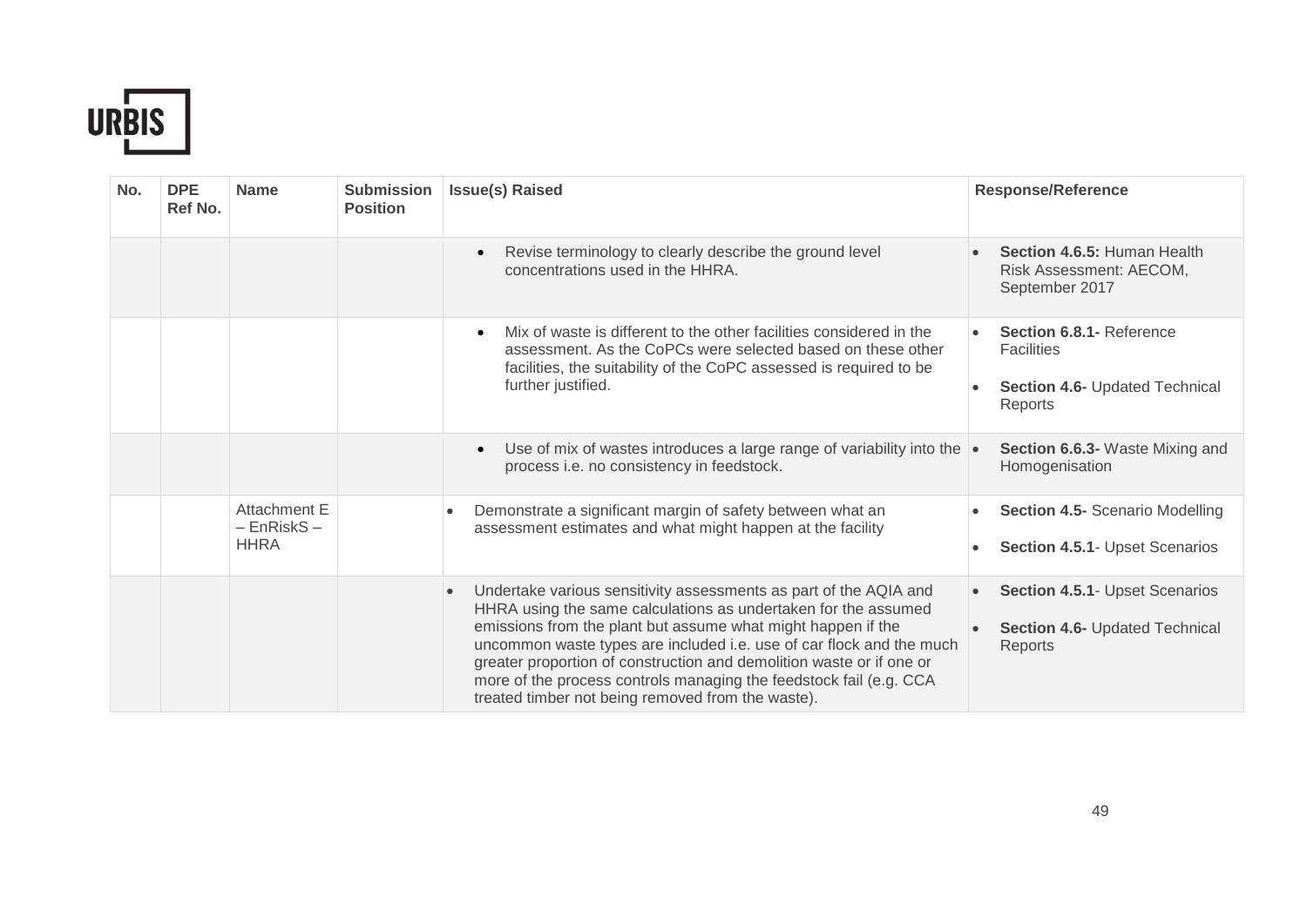

| No. | <b>DPE</b><br>Ref No. | <b>Name</b> | <b>Submission</b><br><b>Position</b> | <b>Issue(s) Raised</b>                                                                                                                                                                                                                           | <b>Response/Reference</b>                                                                                           |
|-----|-----------------------|-------------|--------------------------------------|--------------------------------------------------------------------------------------------------------------------------------------------------------------------------------------------------------------------------------------------------|---------------------------------------------------------------------------------------------------------------------|
|     |                       |             |                                      | Scenario 2 - only some (not all) NSW EPA regulatory limits assessed<br>$\bullet$                                                                                                                                                                 | Section 11- Health Impacts<br>$\bullet$<br>Section 4.6.5- Human Health<br>Risk Assessment: AECOM,<br>September 2017 |
|     |                       |             |                                      | Scenario 2 - only looked at relevant chemicals listed in the regulations                                                                                                                                                                         | <b>Section 11- Health Impacts</b><br>Section 4.6.5- Human Health<br>Risk Assessment: AECOM,<br>September 2017       |
|     |                       |             |                                      | Scenario 1 and Scenario 2 - particulate matter concentrations increase<br>$\bullet$<br>by 150% between Scenario 1 and Scenario 2, and this increase has<br>not been discussed.                                                                   | Section 11- Health Impacts<br>$\bullet$<br>Section 4.6.5- Human Health<br>Risk Assessment: AECOM,<br>September 2017 |
|     |                       |             |                                      | Scenario 3 - a consistent ten-fold increase in CoPC concentrations in<br>Scenario 3 does not may a lot of sense given that different types of<br>failures can occur in the plant which will affect different groups of<br>chemicals differently. | Section 11- Health Impacts<br>Section 4.6.5- Human Health<br>Risk Assessment: AECOM,<br>September 2017              |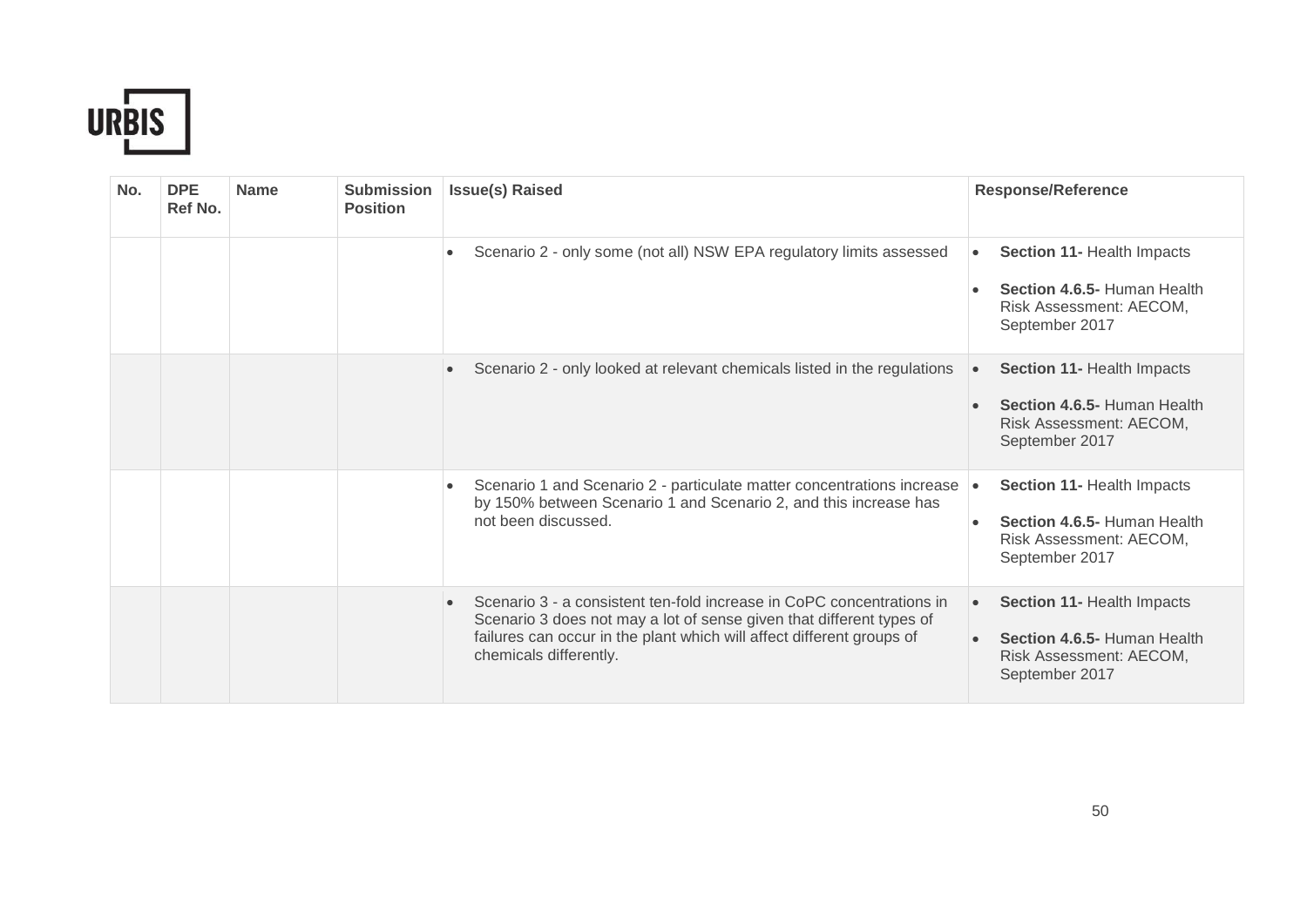

| No. | <b>DPE</b><br>Ref No. | <b>Name</b> | <b>Submission</b><br><b>Position</b> | <b>Issue(s) Raised</b>                                                                                                                                                                                                                                                                                                                                                                                                                                                                                                                                                                                                                                                                          | <b>Response/Reference</b>                                                                                                                               |
|-----|-----------------------|-------------|--------------------------------------|-------------------------------------------------------------------------------------------------------------------------------------------------------------------------------------------------------------------------------------------------------------------------------------------------------------------------------------------------------------------------------------------------------------------------------------------------------------------------------------------------------------------------------------------------------------------------------------------------------------------------------------------------------------------------------------------------|---------------------------------------------------------------------------------------------------------------------------------------------------------|
|     |                       |             |                                      | Scenario 3 - GLC were only assessed against acute criteria, however,<br>$\bullet$<br>these short-term increases in concentration have the potential to<br>increase the overall annual average - a worst-case assessment using<br>the upset conditions estimates for the assumed maximum time per<br>year the plant could operate under upset conditions and the annual<br>average for the rest of the year to calculate a weighted annual average<br>for Scenario 1 and Scenario 2.                                                                                                                                                                                                             | Section 4.5.1- Upset Scenarios<br>$\bullet$<br>Section 6.11- Health Impacts<br>Section 4.6.5- Human Health<br>Risk Assessment: AECOM,<br>September 2017 |
|     |                       |             |                                      | Ramboll Environ memo dated 13 September 2015 - this memo is quite<br>$\bullet$<br>short and does not explain in sufficient detail how and why particular<br>chemicals have been included, particularly the list of chemicals<br>covered under VOCs. The memo from 2015 uses some information to<br>identify a list of chemicals and the proportion each will contribute to the<br>total VOCs estimate. Unfortunately, the information used is not readily<br>available and appears to be in German so it cannot be reviewed.                                                                                                                                                                    | Section 4.6.5- Human Health<br>Risk Assessment: AECOM,<br>September 2017<br>Section 4.6.1: Project Definition<br>Brief: Ramboll, September 2017         |
|     |                       |             |                                      | Ramboll Environ memo dated 13 September 2015 - some of the<br>chemicals listed are not well supported. For the list of chemicals<br>included as VOCs, some of the chemicals listed are not actually<br>volatile so they cannot be measured by the VOC analysis. Also, some<br>of the chemicals listed are not named correctly so it is difficult to be<br>confident that the correct chemical is being assessed (the names used<br>could refer to multiple individual chemicals). The memo also lists the<br>proportions used to estimate the concentrations of each of the listed<br>compounds based on the VOC concentration in the stack but without<br>sufficient explanation and evidence. | Section 4.6.5- Human Health<br>Risk Assessment: AECOM,<br>September 2017<br>Section 4.6.1: Project Definition<br>Brief: Ramboll, September 2017         |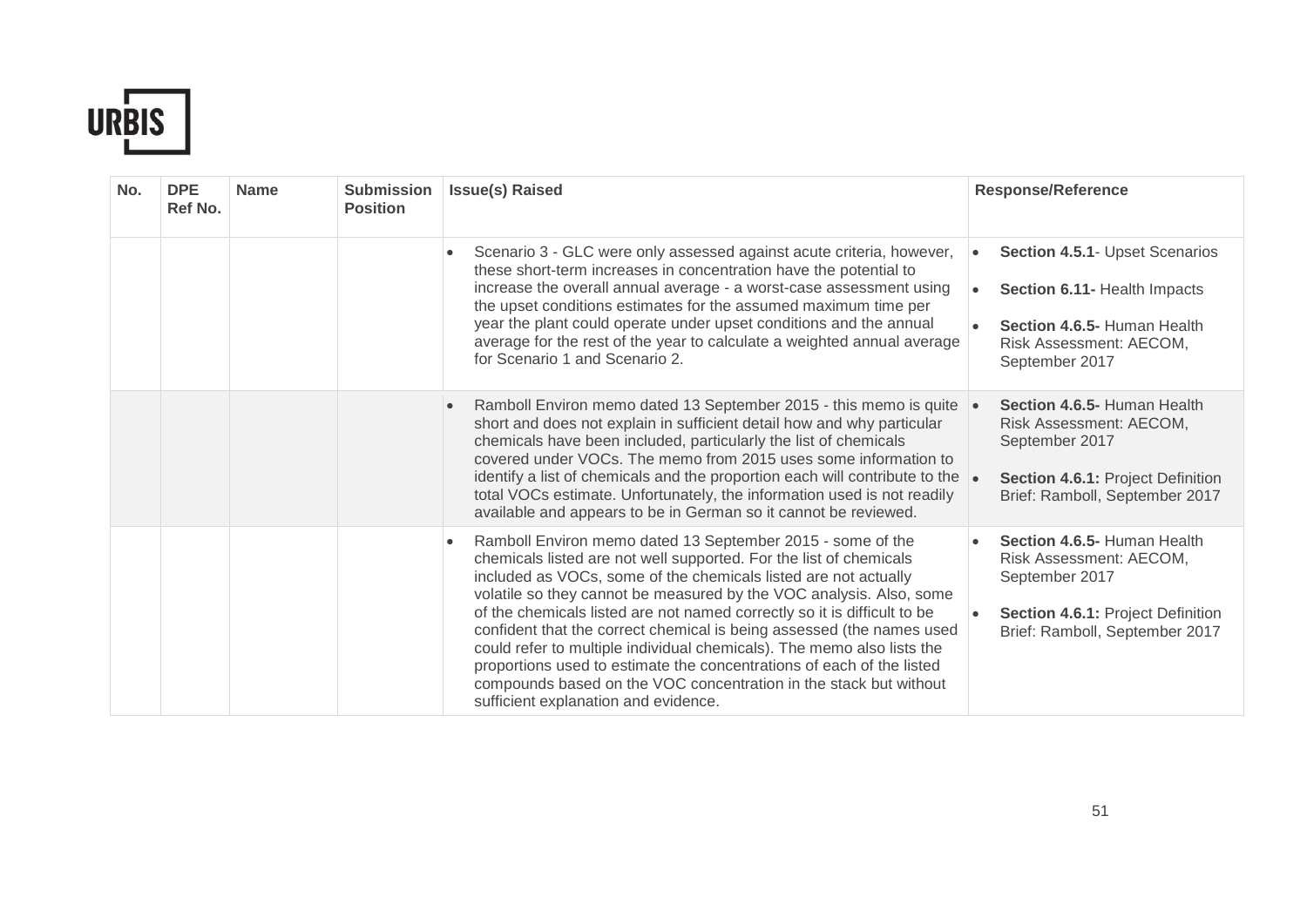

| No. | <b>DPE</b><br>Ref No. | <b>Name</b> | <b>Submission</b><br><b>Position</b> | <b>Issue(s) Raised</b>                                                                                                                                                                                                                                                                                                                                                                                                                                                                                                                                                                               |           | <b>Response/Reference</b>                                                                                                                       |
|-----|-----------------------|-------------|--------------------------------------|------------------------------------------------------------------------------------------------------------------------------------------------------------------------------------------------------------------------------------------------------------------------------------------------------------------------------------------------------------------------------------------------------------------------------------------------------------------------------------------------------------------------------------------------------------------------------------------------------|-----------|-------------------------------------------------------------------------------------------------------------------------------------------------|
|     |                       |             |                                      | The approach adopted for assessing chromium is reasonable (as<br>consistent with the approach adopted by the UK EA). However, there<br>are additional uncertainties in applying it to this facility given the<br>different mix of waste used and the potential for higher levels of metals<br>in such wastes. Calculations for additional scenarios should have been<br>undertaken as part of a sensitivity analysis to determine if the<br>assumption about the proportion of chromium VI affected the risk<br>estimates.                                                                           |           | Section 4.6.5- Human Health<br>Risk Assessment: AECOM,<br>September 2017                                                                        |
|     |                       |             |                                      | Uncertainty regarding the composition of phthalates. To address this<br>lack of certainty about which chemicals may be present in the<br>emissions, a sensitivity analysis should have been included in the<br>HHRA looking at how much the risk estimates might change<br>depending on which phthalates or related chemicals may actually be<br>present in the air emissions.                                                                                                                                                                                                                       | $\bullet$ | Section 4.6.5- Human Health<br>Risk Assessment: AECOM,<br>September 2017                                                                        |
|     |                       |             |                                      | Ramboll Environ memo dated 20 October 2016 - the memo doesn't<br>add any explanation as to why the chemicals listed in the original<br>CoPC memo, that were not evaluated for the Canadian facility, still<br>need to be evaluated for this facility nor is any additional evidence<br>provided the support the proportions of each of the VOCs proposed in<br>the original CoPC memo which is what has been requested. Some<br>CoPC listed in the Canadian facility journal article are more likely to be<br>emitted (e.g. formaldehyde, ethylbenzene) compared to those listed in<br>the original. |           | Section 4.6.5- Human Health<br>Risk Assessment: AECOM,<br>September 2017<br>Section 4.6.1: Project Definition<br>Brief: Ramboll, September 2017 |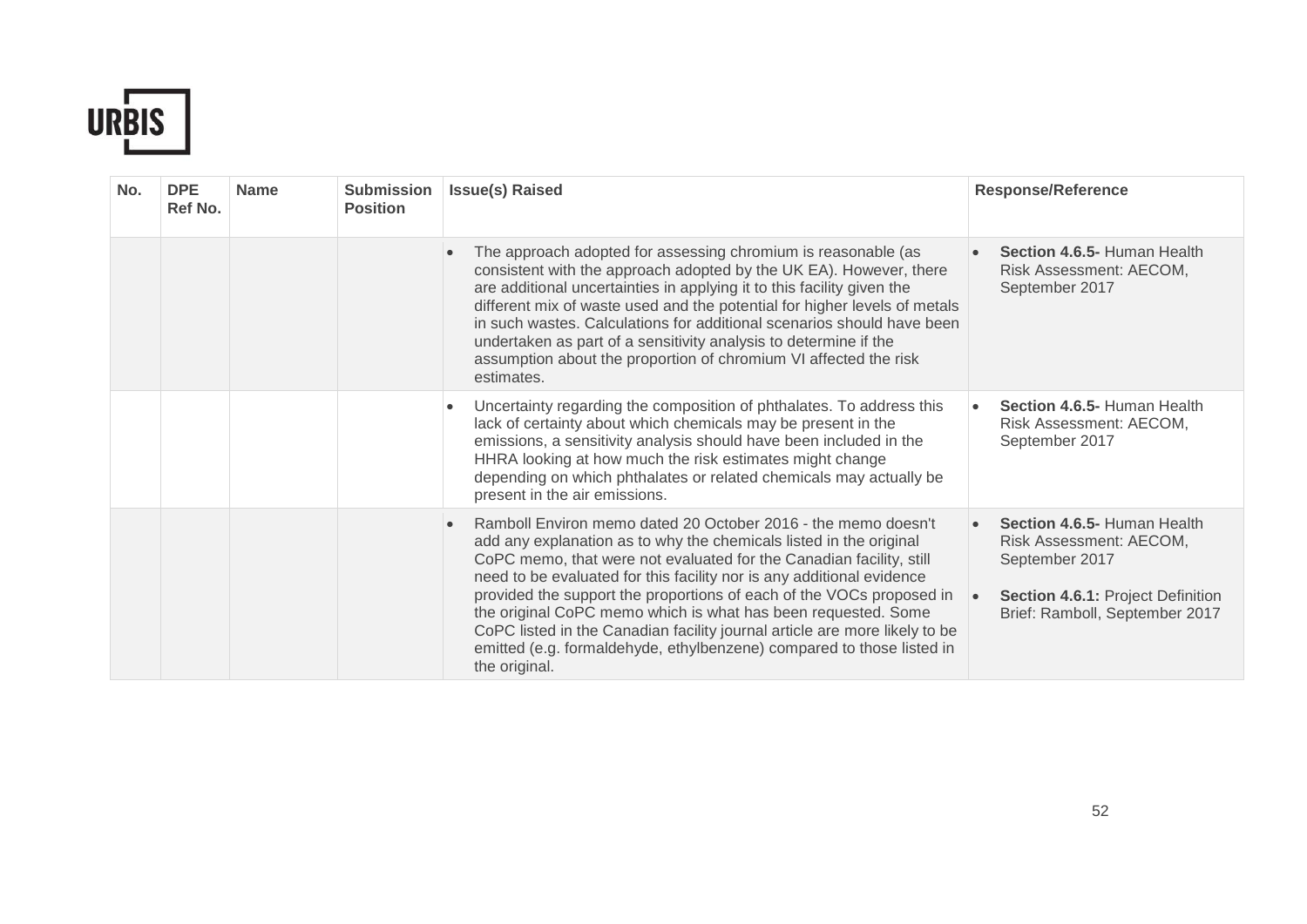

| No. | <b>DPE</b><br>Ref No. | <b>Name</b> | <b>Submission</b><br><b>Position</b> | <b>Issue(s) Raised</b>                                                                                                                                                                                                                                                                                                                                                                                                                                                                                                                                                                                                                                                                          | <b>Response/Reference</b>                                                                                                                       |
|-----|-----------------------|-------------|--------------------------------------|-------------------------------------------------------------------------------------------------------------------------------------------------------------------------------------------------------------------------------------------------------------------------------------------------------------------------------------------------------------------------------------------------------------------------------------------------------------------------------------------------------------------------------------------------------------------------------------------------------------------------------------------------------------------------------------------------|-------------------------------------------------------------------------------------------------------------------------------------------------|
|     |                       |             |                                      | The in-stack concentrations listed in Appendix G of the AQIA were the<br>$\bullet$<br>same as those listed in Appendix B of the Ramboll Environ memo<br>dated 19 October 2016 even though the memo was based on a total<br>VOC concentration for the reference plant(s) of 1.2mg/m3. This plant<br>is predicted to emit much lower amounts of VOC - 0.015mg/m3 (Table<br>7-4, AQIA). It was assumed that the values used in the modelling<br>would have been scaled to the total VOC for this specific plant i.e.<br>VOC emissions are estimated to be 80x lower than the reference<br>facility. This would have reduced the in-stack concentrations that<br>should have been modelled in this. | Section 4.6- Updated Technical<br>Reports                                                                                                       |
|     |                       |             |                                      | The information presented in the Ramboll Environ memo dated 19<br>$\bullet$<br>October 2016 indicates that the listed chemicals only made up about<br>25% of the measured concentrations of total VOCs. So 75% of the<br>total VOC likely to be present in the stack have not been identified and<br>have not been included in the evaluation used in the HHRA. There is<br>also no discussion about the unidentified 75% of VOCs.                                                                                                                                                                                                                                                              | Section 4.6.5- Human Health<br>Risk Assessment: AECOM,<br>September 2017<br>Section 4.6.1: Project Definition<br>Brief: Ramboll, September 2017 |
|     |                       |             |                                      | Ramboll Environ memo dated 19 October 2016 - some of the<br>$\bullet$<br>chemicals listed as present in the higher proportions are the chemicals<br>that are less toxic and are, in fact, not volatile (e.g. various acids). No<br>further information has been supplied in this assessment to explain<br>why these chemicals remain in the list at the proportions originally<br>proposed (using the Canadian facility does tend to indicate.                                                                                                                                                                                                                                                  | Section 4.6.5- Human Health<br>Risk Assessment: AECOM,<br>September 2017<br>Section 4.6.1: Project Definition<br>Brief: Ramboll, September 2017 |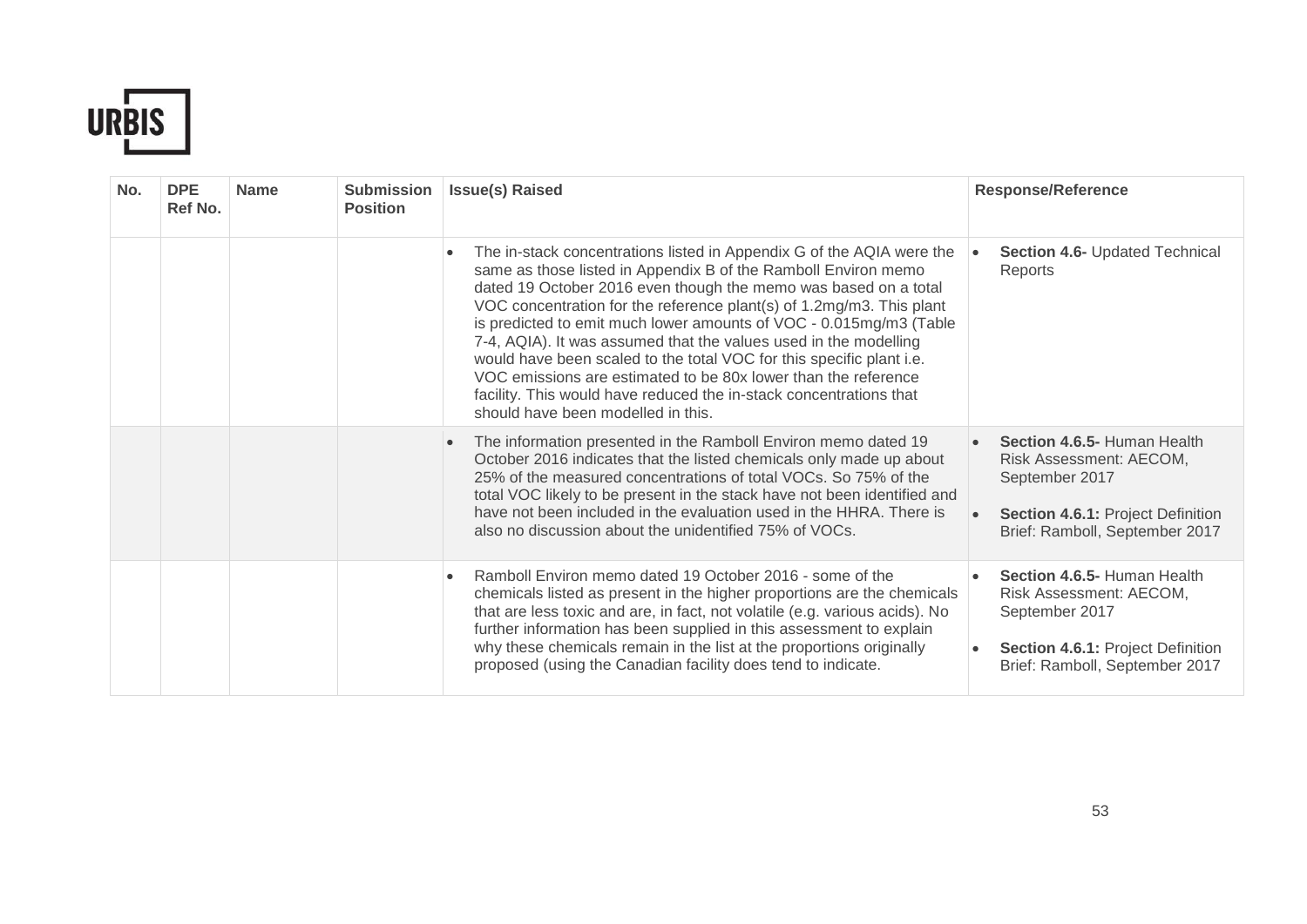

| No. | <b>DPE</b><br>Ref No. | <b>Name</b> | <b>Submission</b><br><b>Position</b> | <b>Issue(s) Raised</b>                                                                                                                                                                                                                                                                                                                                                                                                              | <b>Response/Reference</b>                                                                                                                                                     |
|-----|-----------------------|-------------|--------------------------------------|-------------------------------------------------------------------------------------------------------------------------------------------------------------------------------------------------------------------------------------------------------------------------------------------------------------------------------------------------------------------------------------------------------------------------------------|-------------------------------------------------------------------------------------------------------------------------------------------------------------------------------|
|     |                       |             |                                      | In the dispersion model, in-stack concentrations were based on real<br>data measured at four similar plants and from available literature.<br>Using measured data from plants that do not use the same wastes as<br>feedstock provides no room for understanding variability in the<br>emission from the proposed plant. Such variability is likely at this<br>facility due to the larger volume of waste.                          | Section 4.2.1- Reference<br><b>Facilities</b><br><b>Section 4.6- Updated Technical</b><br>Reports                                                                             |
|     |                       |             |                                      | Estimated ground level concentrations varied between the AQIA<br>$\bullet$<br>prepared in October 2015 and the AQIA prepared in October 2016.<br>However, it was noted that there were no changes to the stack<br>engineering parameters or meteorological conditions between the<br>updated reports. So the changes in concentrations are not due to any<br>additional refinement or optimisation of the engineering of the stack. | Section 4.6.4: Air Quality and<br>Greenhouse Gas Assessment:<br><b>Pacific Environment</b>                                                                                    |
|     |                       |             |                                      | HHRA refers to titanium whereas the AQIA refers to thallium.                                                                                                                                                                                                                                                                                                                                                                        | Section 4.6.5- Human Health<br>Risk Assessment: AECOM,<br>September 2017<br>Section 4.6.4: Air Quality and<br><b>Greenhouse Gas Assessment:</b><br><b>Pacific Environment</b> |
|     |                       |             |                                      | HHRA has effectively considered all chromium being discharged from<br>$\bullet$<br>the facility in the form of chromium VI. This is conservative.                                                                                                                                                                                                                                                                                   | N/A- Comment<br>$\bullet$                                                                                                                                                     |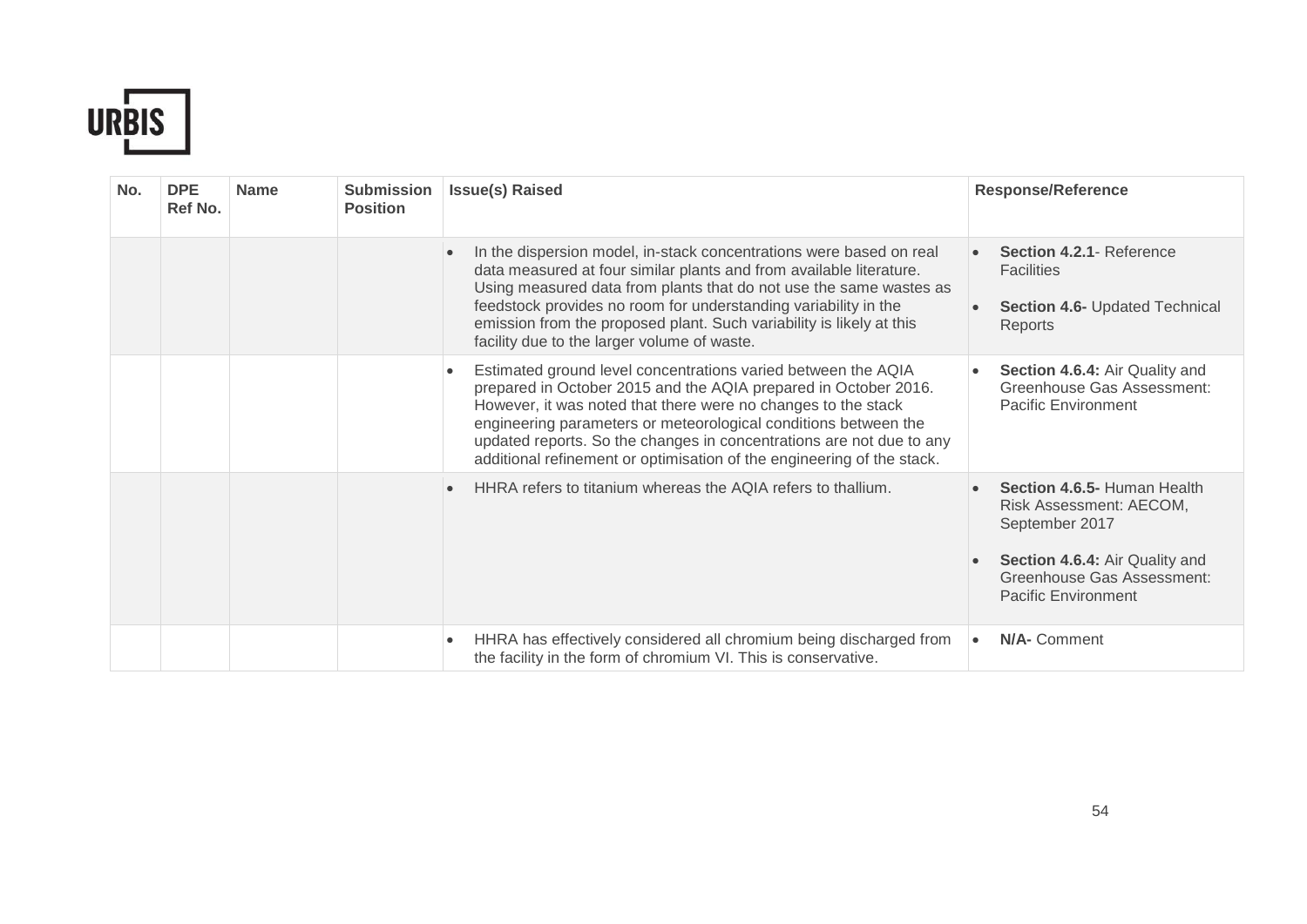

| No. | <b>DPE</b><br>Ref No. | <b>Name</b> | <b>Submission</b><br><b>Position</b> | <b>Issue(s) Raised</b>                                                                                                                                                                                                                                                                                                                                                                                                                                                                                                                                                                                                     | <b>Response/Reference</b>                                                                                                                                                     |
|-----|-----------------------|-------------|--------------------------------------|----------------------------------------------------------------------------------------------------------------------------------------------------------------------------------------------------------------------------------------------------------------------------------------------------------------------------------------------------------------------------------------------------------------------------------------------------------------------------------------------------------------------------------------------------------------------------------------------------------------------------|-------------------------------------------------------------------------------------------------------------------------------------------------------------------------------|
|     |                       |             |                                      | Appendix C of Ramboll Environ memo dated 19 October 2016 lists<br>ranges of measured VOC emission data to be 0.03 to 5mg/m3 and<br>Appendix B has a VOC concentration listed for the plant from which<br>the breakdown of individuals in 1.2mg/m3. In Table 7-4 of the AQIA,<br>the VOC concentration listed for in-stack for this facility used for<br>modelling of normal operations was 0.015mg/m3. This value is half the<br>lowest value that was measured for any of the listed plants. This<br>extremely low value shows that the modelling has not used the<br>maximum value measured at the reference facilities. | Section 4.6.5- Human Health<br>Risk Assessment: AECOM,<br>September 2017<br>Section 4.6.4: Air Quality and<br><b>Greenhouse Gas Assessment:</b><br><b>Pacific Environment</b> |
|     |                       |             |                                      | UK EA have published guidance about levels of metals in emissions<br>$\bullet$<br>from waste incineration. Version 3 of this guidance was published in<br>2012 (as used in this assessment) and Version 4 was published in<br>2016. The new version of the guidance lists higher emissions for some<br>metals.                                                                                                                                                                                                                                                                                                             | Section 4.6.5- Human Health<br>Risk Assessment: AECOM,<br>September 2017<br>Section 4.6.4: Air Quality and<br>Greenhouse Gas Assessment:<br><b>Pacific Environment</b>        |
|     |                       |             |                                      | Dispersion modelling of ground level concentrations during the<br>operation of diesel generators in isolation of other sources is not worst<br>case scenario.                                                                                                                                                                                                                                                                                                                                                                                                                                                              | Section 6.12.2- Scenario<br>Modelling and Upset Conditions                                                                                                                    |
|     |                       |             |                                      | Compliance of diesel generators in addition to the EfW facility with the<br>NO2 impact assessment criteria is unclear as a total NO2<br>concentration is not provided.                                                                                                                                                                                                                                                                                                                                                                                                                                                     | Section 6.12- Air Quality Impacts<br>$\bullet$                                                                                                                                |
|     |                       |             | Attachment<br>F-AQA and<br>Ozone     | Uncertainty regarding the suitability of the proposed secondary<br>combustion chamber minimum flue gas temperature of 850 degrees.                                                                                                                                                                                                                                                                                                                                                                                                                                                                                         | Section 6.6.3- Waste Mixing and<br>Homogenisation                                                                                                                             |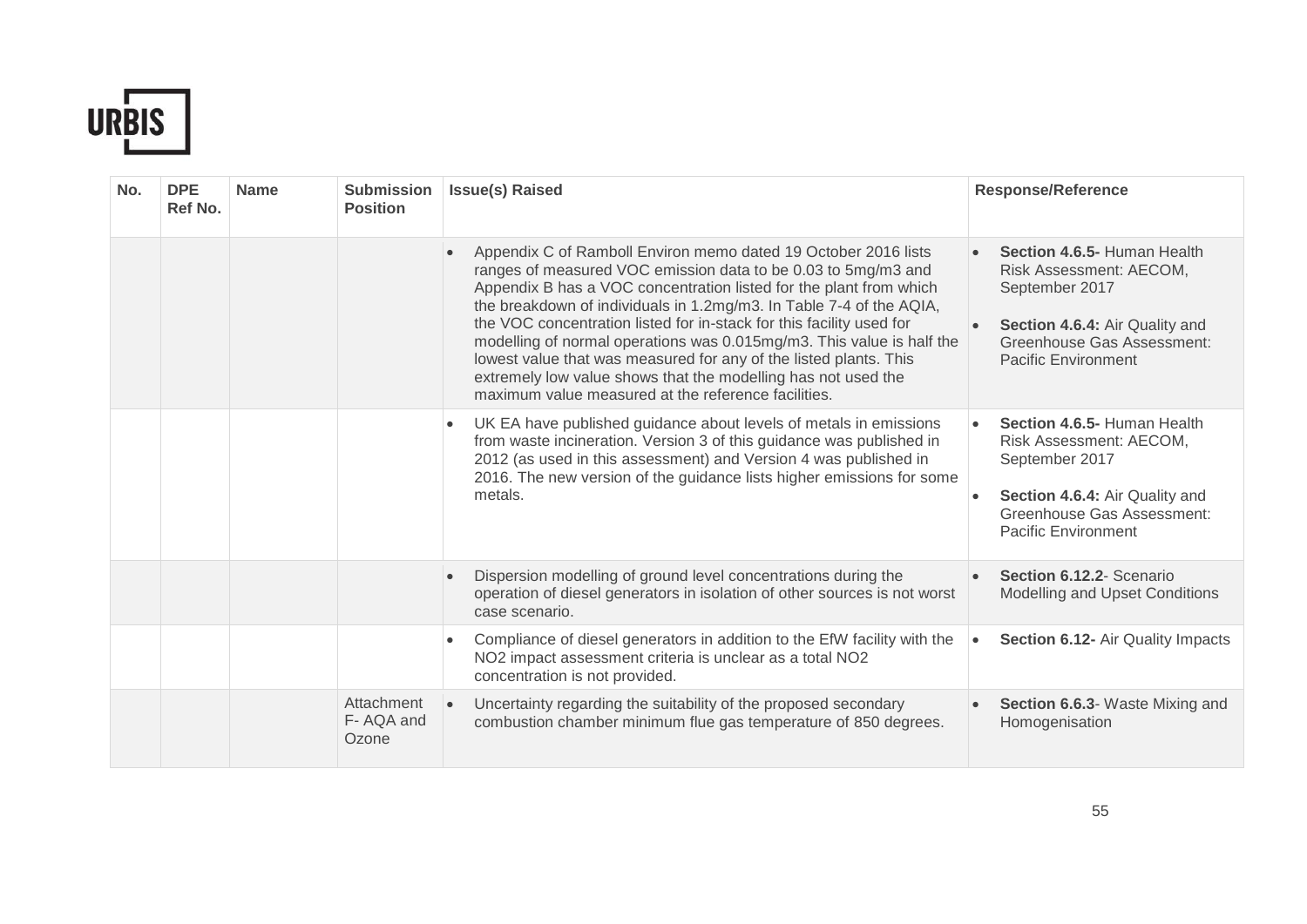

| No. | <b>DPE</b><br>Ref No. | <b>Name</b> | <b>Submission</b><br><b>Position</b> | <b>Issue(s) Raised</b>                                                                                                                                                                                                                                                                                                                                                                              | <b>Response/Reference</b>                                                                                                                                    |
|-----|-----------------------|-------------|--------------------------------------|-----------------------------------------------------------------------------------------------------------------------------------------------------------------------------------------------------------------------------------------------------------------------------------------------------------------------------------------------------------------------------------------------------|--------------------------------------------------------------------------------------------------------------------------------------------------------------|
|     |                       |             |                                      | No suitable reference facility in terms of feedstock, throughput and<br>$\bullet$<br>technology. It is unproven that the proposed EfW facility will achieve<br>best practice emissions control.                                                                                                                                                                                                     | Section 6.8.1- Reference<br><b>Facilities</b><br>Section 4.6.1: Project Definition<br>Brief: Ramboll, September 2017                                         |
|     |                       |             |                                      | All pollutants of concern were not included in the ambient impact<br>assessment.                                                                                                                                                                                                                                                                                                                    | Section 6.12- Air Quality Impacts<br>Section 4.6.4: Air Quality and<br>Greenhouse Gas Assessment:<br><b>Pacific Environment</b>                              |
|     |                       |             |                                      | Further justification on the appropriateness of AERMOD as a<br>$\bullet$<br>dispersion model as it does not explicitly consider calm conditions.                                                                                                                                                                                                                                                    | Section 6.12- Air Quality Impacts<br>Section 6.12.1- Accuracy of Air<br><b>Quality Data</b>                                                                  |
|     |                       |             |                                      | A revised assessment should be provided which includes an<br>$\bullet$<br>emissions scenario which adequately represents the expected<br>performance of the facility. As there are no existing facilities using the<br>same fuels as the proposed EfW facility, such an emissions scenario<br>should be based on performance guarantee and proposed fuel type in<br>line with the Approved Methods. | • Section 6.12.2- Scenario<br>Modelling and Upset Conditions<br>• Section 4.6.4: Air Quality and<br>Greenhouse Gas Assessment:<br><b>Pacific Environment</b> |
|     |                       |             |                                      |                                                                                                                                                                                                                                                                                                                                                                                                     | <b>Section 4.6.1: Project Definition</b><br>Brief: Ramboll, September 2017                                                                                   |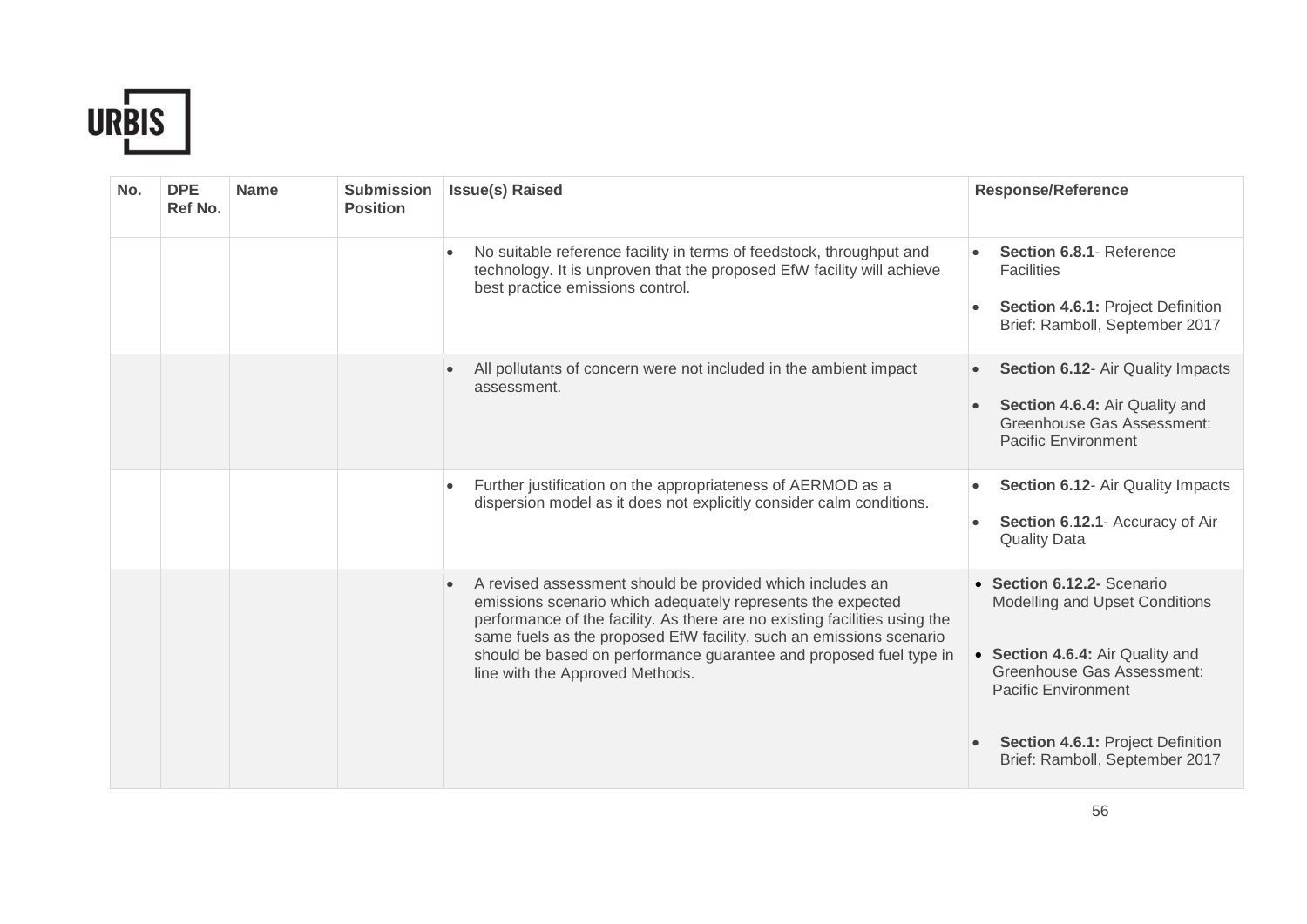

| No. | <b>DPE</b><br>Ref No. | <b>Name</b> | <b>Submission</b><br><b>Position</b> | <b>Issue(s) Raised</b>                                                                                                                                              | <b>Response/Reference</b>                                                                                                                                                                         |
|-----|-----------------------|-------------|--------------------------------------|---------------------------------------------------------------------------------------------------------------------------------------------------------------------|---------------------------------------------------------------------------------------------------------------------------------------------------------------------------------------------------|
|     |                       |             |                                      | Emissions rates and concentrations must be presented for all<br>pollutants of concern for the proposed EfW facility and all Clean Air<br>Regulation pollutants.     | Section 6.12.3- Australian and<br><b>NSW Policy Context and</b><br>Protection<br>Section 4.6.4: Air Quality and<br><b>Greenhouse Gas Assessment:</b><br><b>Pacific Environment</b>                |
|     |                       |             |                                      | All pollutants of concern not modelled for predicted ground level<br>concentrations in all three scenarios e.g. chlorine                                            | Section 6.12.2- Scenario<br>Modelling and Upset Conditions<br>• Section 4.1.3- Waste Audits                                                                                                       |
|     |                       |             |                                      | Further discussion on how vapour phase metals will be controlled and<br>$\bullet$<br>manufacturers performance guarantees to demonstrate the control<br>efficiency. | Section 4.6.1- Project Definition<br>$\bullet$<br>Brief: Ramboll, September 2017<br>Section 4.6.4- Air Quality and<br><b>Greenhouse Gas Assessment:</b><br>Pacific Environment, September<br>2017 |
|     |                       |             |                                      | The Odour Assessment should include an assessment of all existing<br>and likely future sensitive receptors defined in the Approved Methods.                         | Section 6.20- Odour Impacts<br>Section 4.6.7: Odour<br><b>Assessment: Pacific Environment</b>                                                                                                     |
|     |                       |             |                                      | EIS does not provide the requested reports, ADI 1995 and ADI 1998<br>$\bullet$                                                                                      | Section 6.10- Soil and Water<br>$\bullet$                                                                                                                                                         |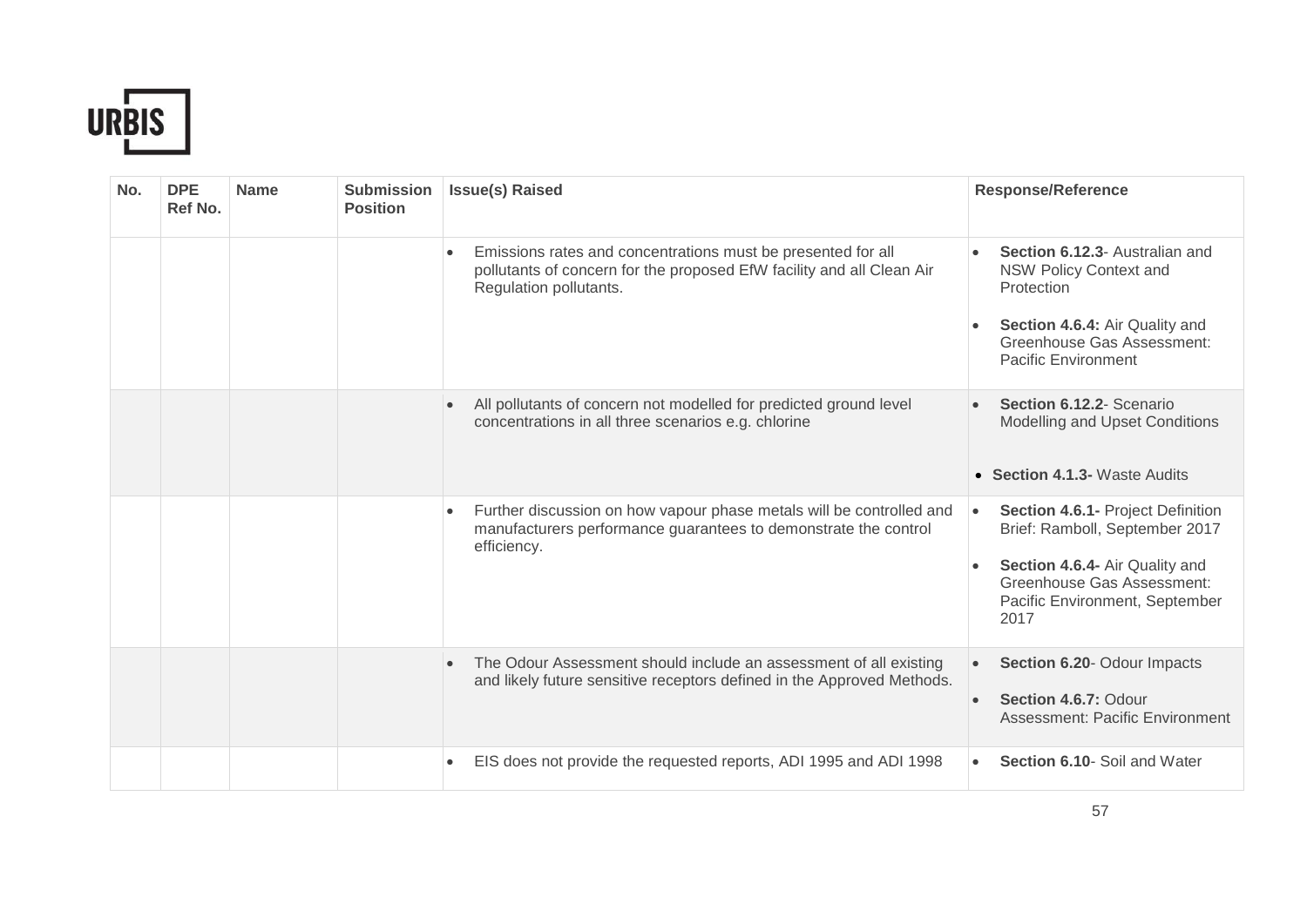

| No. | <b>DPE</b><br>Ref No. | <b>Name</b> | <b>Submission</b><br><b>Position</b> | <b>Issue(s) Raised</b>                                                                                                                                                                                                                                                                              | <b>Response/Reference</b>                           |
|-----|-----------------------|-------------|--------------------------------------|-----------------------------------------------------------------------------------------------------------------------------------------------------------------------------------------------------------------------------------------------------------------------------------------------------|-----------------------------------------------------|
|     |                       |             |                                      | Clarification should be added to the Soil and Water Impacts<br>assessment to detail any water treatment that will be carried out prior<br>to discharge                                                                                                                                              | Section 6.10- Soil and Water                        |
|     |                       |             | Attachment<br>G-Soil and<br>Water    | A diagrammatic location (location plan) of the sampling points should<br>be provided.                                                                                                                                                                                                               | <b>Section 6.10- Soil and Water</b><br>$\bullet$    |
|     |                       |             |                                      | Assessment should be amended to include a full list of the heavy<br>$\bullet$<br>metals being test. The term 'total heavy metals' is ambiguous and<br>should be replaced with either 'unfiltered heavy metals' or 'total<br>concentration of heavy metals'                                          | <b>Section 6.10- Soil and Water</b>                 |
|     |                       |             |                                      | Justification of why groundwater was not tested.<br>$\bullet$                                                                                                                                                                                                                                       | Section 6.10- Soil and Water                        |
|     |                       |             |                                      | Hardness correction of heavy metals is problematic as it does not<br>$\bullet$<br>protect all aquatic species. Hardness correction using extreme<br>hardness is also problematic as background hardness is not well<br>established. Hardness correction should not be used for any heavy<br>metals. | <b>Section 6.10- Soil and Water</b>                 |
|     |                       |             |                                      | Notes that airspace procedures will not be adversely impacted by the<br>$\bullet$<br>EfW facility.                                                                                                                                                                                                  | N/A- General comment                                |
|     |                       |             |                                      | Acknowledges that emissions from the development would not<br>$\bullet$<br>penetrate the proposed Western Sydney Airport OLS. Recommends<br>that if the emission design parameters for the facility change, a revised<br>plume rise assessment should be undertaken.                                | <b>Section 6.17 - Airspace</b><br><b>Operations</b> |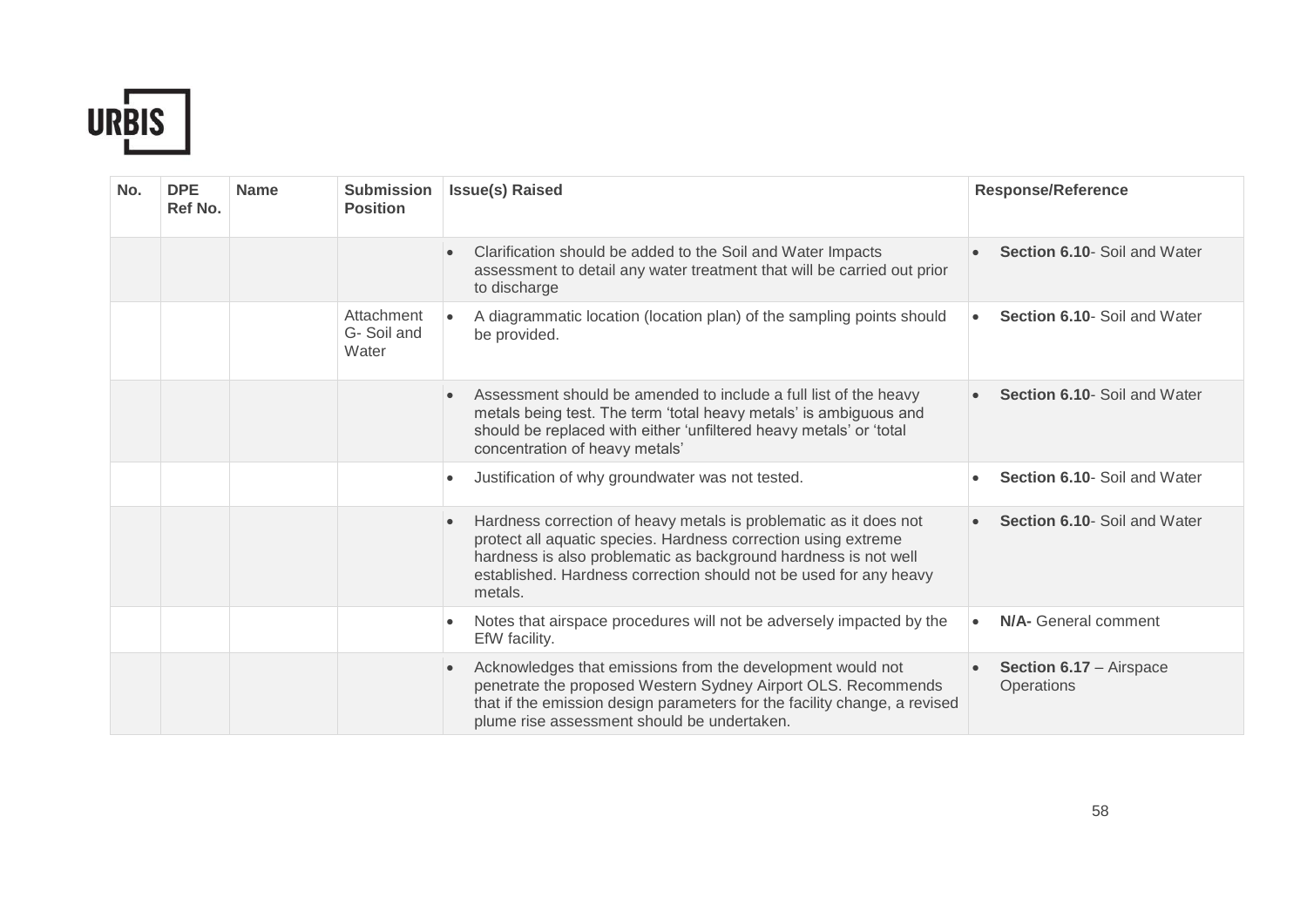

| No. | <b>DPE</b><br>Ref No. | <b>Name</b>                                                       | <b>Submission</b><br><b>Position</b> | <b>Issue(s) Raised</b>                                                                                                                                                                                                                                                                                                                | <b>Response/Reference</b>                                                                                                                                                                                                                                                                                        |
|-----|-----------------------|-------------------------------------------------------------------|--------------------------------------|---------------------------------------------------------------------------------------------------------------------------------------------------------------------------------------------------------------------------------------------------------------------------------------------------------------------------------------|------------------------------------------------------------------------------------------------------------------------------------------------------------------------------------------------------------------------------------------------------------------------------------------------------------------|
| 25. | 194997                | Airservices<br>Australia                                          | Comments                             | Argues that the GGA overestimates emissions from landfills which<br>results in a doubling of net GHG emissions prevented compared to<br>estimate of the previous GGA.                                                                                                                                                                 | Section 4.5.1- Upset Scenarios<br>$\bullet$<br>Section 6.11- Health Impacts<br>$\bullet$<br>Section 6.13 - Greenhouse Gas<br>Emissions<br>Section 4.6.5- Human Health<br>Risk Assessment: AECOM,<br>September 2017<br>Section 4.6.4: Air Quality and<br>Greenhouse Gas Assessment:<br><b>Pacific Environment</b> |
| 26. |                       | Department<br>of<br>Infrastructure<br>and Regional<br>Development | Comments                             | The assessment of emissions from waste incineration has been<br>undertaken based on a theoretical design fuel composed of numerous<br>different waste streams with different but specific carbon and chemical<br>makeup. The resulting emissions estimation may not be conservative<br>due to operational discrepancy in fuel makeup. | Section 4.5.1- Upset Scenarios<br>Section 6.11- Health Impacts<br>Section 6.13 - Greenhouse Gas<br>Emissions<br>Section 4.6.5- Human Health<br>Risk Assessment: AECOM,<br>September 2017<br>Section 4.6.4: Air Quality and<br>Greenhouse Gas Assessment:<br><b>Pacific Environment</b>                           |